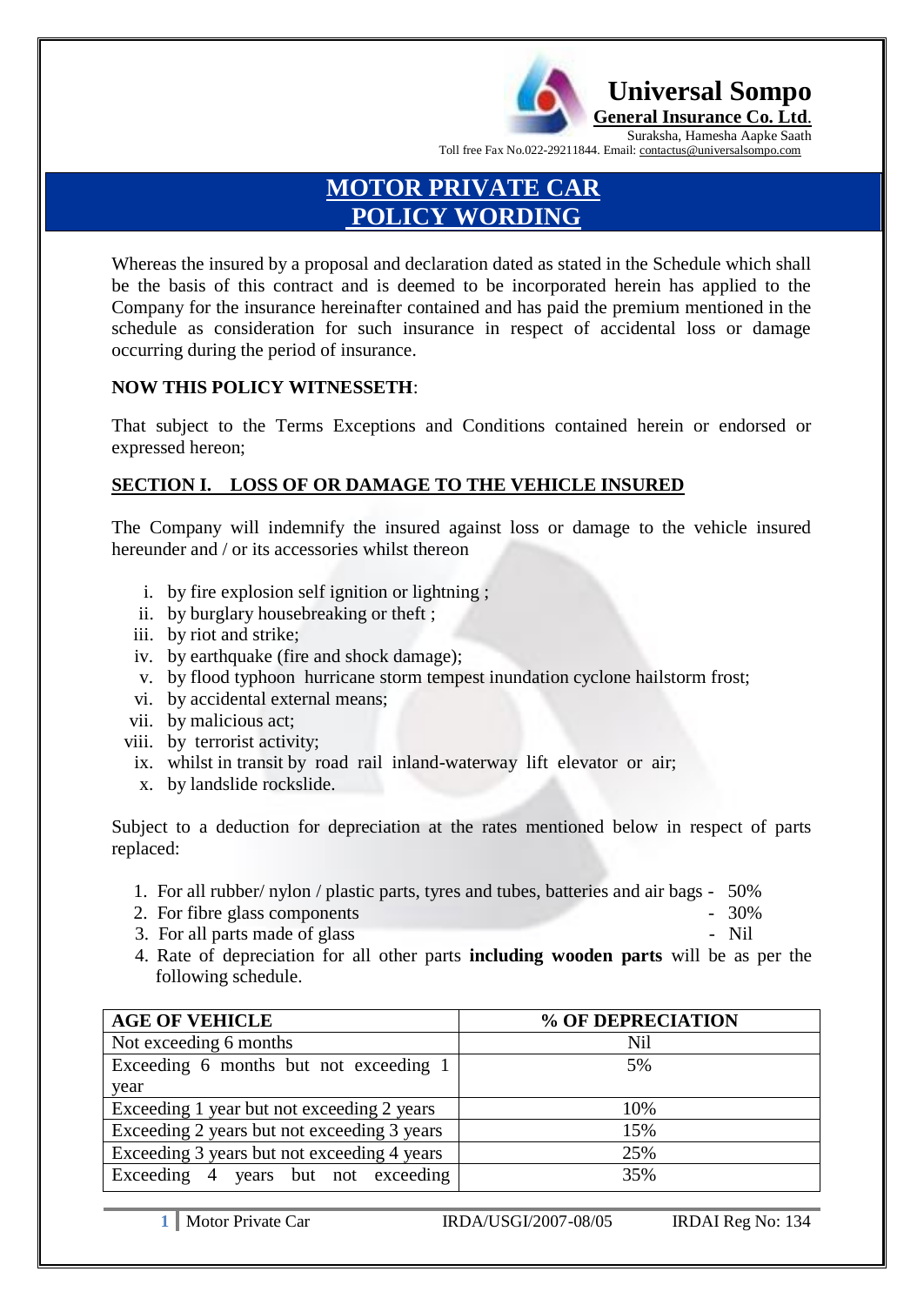

Suraksha, Hamesha Aapke Saath Toll free Fax No.022-29211844. Email: contactus@universalsompo.com

| 5 years                                     |     |
|---------------------------------------------|-----|
| Exceeding 5 year but not exceeding 10 years | 40% |
| Exceeding 10 years                          | 50% |

The Company shall not be liable to make any payment in respect of:-

- (a) Consequential loss, depreciation, wear and tear, mechanical or electrical breakdown, failures or breakages;
- (b) Damage to tyres and tubes unless the vehicle is damaged at the same time in which case the liability of the company shall be limited to 50% of the cost of replacement.

And

(c) any accidental loss or damage suffered whilst the insured or any person driving the vehicle with the knowledge and consent of the insured is under the influence of intoxicating liquor or drugs.

In the event of the vehicle being disabled by reason of loss or damage covered under this Policy the Company will bear the reasonable cost of protection and removal to the nearest repairer and redelivery to the insured but not exceeding in all Rs. 1500/- in respect of any one accident.

The insured may authorize the repair of the vehicle necessitated by damage for which the Company may be liable under this Policy provided that :

- (a) The estimated cost of such repair including replacements, if any, does not exceed Rs.500/-the Company is furnished forthwith with a detailed estimate of the cost of repairs; and
- (b) The insured shall give the Company every assistance to see that such repair is necessary and the charges are reasonable.

## **SUM INSURED – INSURED'S DECLARED VALUE (IDV)**

The **Insured's Declared Value (IDV)** of the vehicle will be deemed to be the "SUM INSURED" for the purpose of this policy which is fixed at the commencement of each policy period for the insured vehicle.

The IDV of the vehicle (and accessories if any fitted to the vehicle) is to be fixed on the basis of the manufacturer"s listed selling price of the brand and model as the vehicle insured at the commencement of insurance/renewal and adjusted for depreciation (as per schedule below).

The schedule of age-wise depreciation as shown below is applicable for the purpose of Total Loss/Constructive Total Loss (**TL/CTL**) claims only

| The schedule of depreciation for fixing TDV of the vehicle |                       |  |  |
|------------------------------------------------------------|-----------------------|--|--|
| <b>AGE OF THE VEHICLE</b>                                  | % OF DEPRECIATION FOR |  |  |
|                                                            | <b>FIXING IDV</b>     |  |  |
| Not exceeding 6 months                                     | 5%                    |  |  |
| Exceeding 6 months but not exceeding 1 year                | 15%                   |  |  |
| Exceeding 1 year but not exceeding 2 years                 | 20%                   |  |  |

# **The schedule of depreciation for fixing IDV of the vehicle**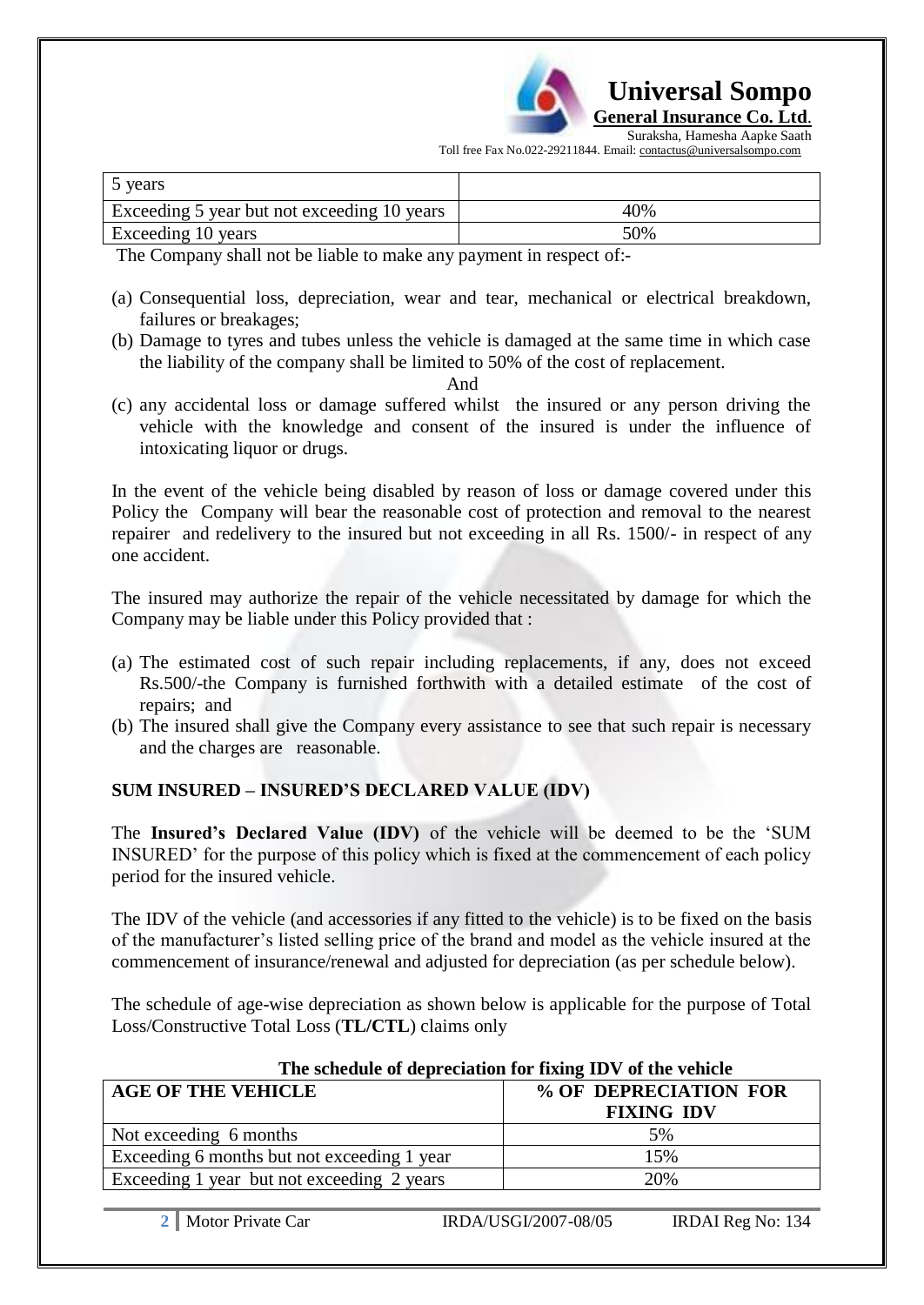

 **Universal Sompo General Insurance Co. Ltd**.

Suraksha, Hamesha Aapke Saath Toll free Fax No.022-29211844. Email: contactus@universalsompo.com

| Exceeding 2 years but not exceeding 3 years | 30% |
|---------------------------------------------|-----|
| Exceeding 3 years but not exceeding 4 years | 40% |
| Exceeding 4 years but not exceeding 5 years | 50% |

IDV of vehicles beyond 5 years of age and of obsolete models of the vehicles (i.e. models which the manufacturers have discontinued to manufacture) is to be determined on the basis of an understanding between the insurer and the insured.

IDV shall be treated as the "Market Value" throughout the policy period without any further depreciation for the purpose of Total Loss (**TL**) / Constructive Total Loss (**CTL**) claims.

The insured vehicle shall be treated as a CTL if the aggregate cost of retrieval and / or repair of the vehicle, subject to terms and conditions of the policy, exceeds 75% of the IDV of the vehicle.

# **SECTION II - LIABILITY TO THIRD PARTIES**

1. Subject to the limits of liability as laid down in the Schedule hereto the Company will indemnify the insured in the event of an accident caused by or arising out of the use of the vehicle against all sums which the insured shall become legally liable to pay in respect of :-

(i) Death of or bodily injury to any person including occupants carried in the vehicle (provided such occupants are not carried for hire or reward) but except so far as it is necessary to meet the requirements of Motor Vehicles Act, the Company shall not be liable where such death or injury arises out of and in the course of the employment of such person by the insured.

(ii) Damage to property other than property belonging to the insured or held in trust or in the custody or control of the insured*.*

- 2. The Company will pay all costs and expenses incurred with its written consent.
- 3. In terms of and subject to the limitations of the indemnity granted by this section to the insured, the Company will indemnify any driver who is driving the vehicle on the insured's order or with insured"s permission provided that such driver shall as though he/she was the insured observe fulfill and be subject to the terms exceptions and conditions of this Policy in so far as they apply.
- 4. In the event of the death of any person entitled to indemnity under this policy the Company will in respect of the liability incurred by such person indemnify his/her personal representative in terms of and subject to the limitations of this Policy provided that such personal representative shall as though such representative was the insured observe fulfill and be subject to the terms exceptions and conditions of this Policy in so far as they apply.
- 5. The Company may at its own option
	- (A) arrange for representation at any Inquest or Fatal Inquiry in respect of any death which may be the subject of indemnity under this Policy and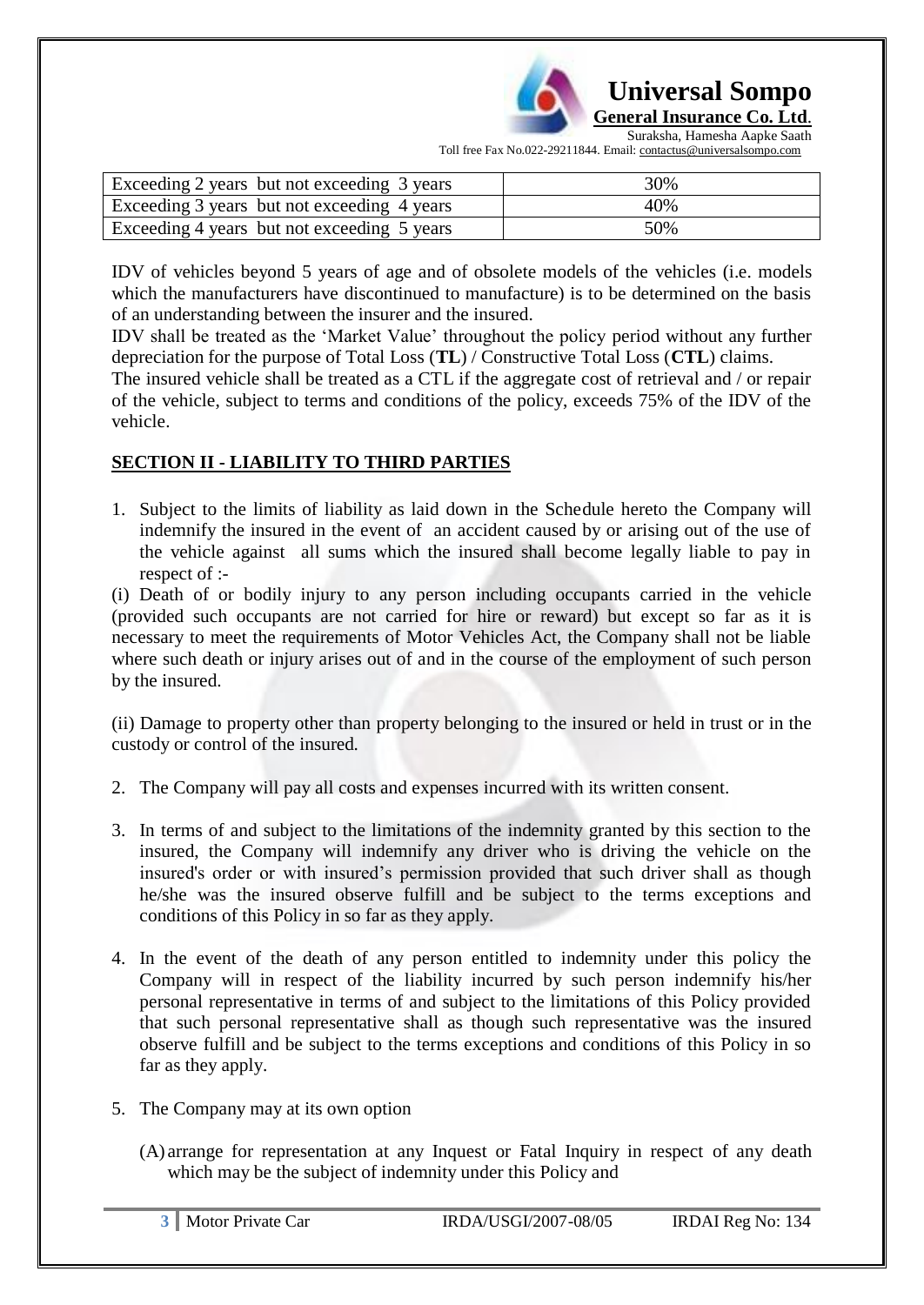

(B) Undertake the defense of proceedings in any Court of Law in respect of any act or alleged offence causing or relating to any event which may be the subject of indemnity under this Policy.

#### **AVOIDANCE OF CERTAIN TERMS AND RIGHT OF RECOVERY**

Nothing in this Policy or any endorsement hereon shall affect the right of any person indemnified by this Policy or any other person to recover an amount under or by virtue of the provisions of the Motor Vehicles Act.

But the insured shall repay to the Company all sums paid by the Company which the Company would not have been liable to pay but for the said provisions.

#### **APPLICATION OF LIMITS OF INDEMNITY**

In the event of any accident involving indemnity to more than one person any limitation by the terms of this Policy and/or of any Endorsement thereon of the amount of any indemnity shall apply to the aggregate amount of indemnity to all persons indemnified and such indemnity shall apply in priority to the insured.

#### **SECTION III – PERSONAL ACCIDENT COVER FOR OWNER-DRIVER**

The Company undertakes to pay compensation as per the following scale for bodily injury/ death sustained by the owner-driver of the vehicle, in direct connection with the vehicle insured or whilst driving or mounting into/dismounting from the vehicle insured or whilst traveling in it as a co-driver, caused by violent accidental external and visible means which independent of any other cause shall within six calendar months of such injury result in:

|       | <b>Nature of injury</b>                       | <b>Scale of compensation</b> |
|-------|-----------------------------------------------|------------------------------|
|       | Death                                         | 100%                         |
| (ii)  | Loss of two limbs or sight of two eyes or one | 100%                         |
|       | limb and sight of one eye.                    |                              |
| (iii) | Loss of one limb or sight of one eye          | 50%                          |
| (iv)  | Permanent total disablement from injuries     | 100%                         |
|       | other than named above.                       |                              |

Provided always that

- (A)Compensation shall be payable under only one of the items (i) to (iv) above in respect of the owner-driver arising out of any one occurrence and the total liability of the insurer shall not in the aggregate exceed the sum of Rs. 2 lakhs during any one period of insurance.
- (B) No compensation shall be payable in respect of death or bodily injury directly or indirectly wholly or in part arising or resulting from or traceable to (1) intentional self injury suicide or attempted suicide physical defect or infirmity or (2) an accident happening whilst such person is under the influence of intoxicating liquor or drugs.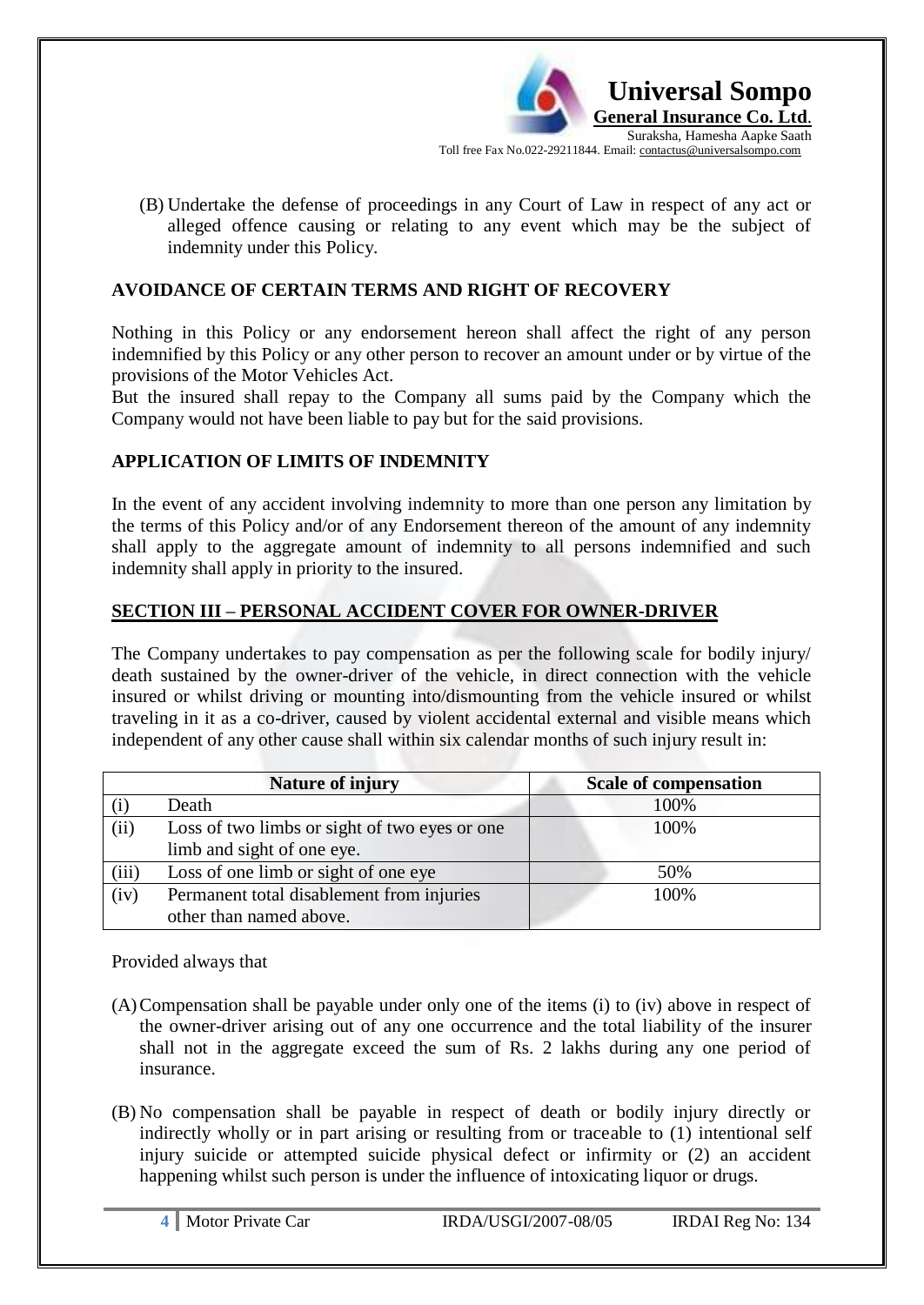

(C) Such compensation shall be payable directly to the insured or to his/her legal representatives whose receipt shall be the full discharge in respect of the injury to the insured.

## **This cover is subject to**

- (a) The owner-driver is the registered owner of the vehicle insured herein;
- (b) The owner-driver is the insured named in this policy.
- (c) The owner-driver holds an effective driving license, in accordance with the provisions of Rule 3 of the Central Motor Vehicles Rules, 1989, at the time of the accident.

# **GENERAL EXCEPTIONS**

(Applicable to all Sections of the Policy)

The Company shall not be liable under this Policy in respect of

- 1. Any accidental loss or damage and/or liability caused sustained or incurred outside the geographical area;
- 2. Any claim arising out of any contractual liability;
- 3. Any accidental loss damage and/or liability caused sustained or incurred whilst the vehicle insured herein is
	- (a) being used otherwise than in accordance with the "Limitations as to Use"

or

- (b) being driven by or is for the purpose of being driven by him/her in the charge of any person other than a Driver as stated in the Driver's Clause.
- 4. (i) Any accidental loss or damage to any property whatsoever or any loss or expense whatsoever resulting or arising there from or any consequential loss

(ii) any liability of whatsoever nature directly or indirectly caused by or contributed to by or arising from ionizing radiations or contamination by radioactivity from any nuclear fuel or from any nuclear waste from the combustion of nuclear fuel. For the purpose of this exception combustion shall include any self-sustaining process of nuclear fission.

- 5. Any accidental loss or damage or liability directly or indirectly caused by or contributed to by or arising from nuclear weapons material.
- 6. Any accidental loss damage and/or liability directly or indirectly or proximately or remotely occasioned by contributed to by or traceable to or arising out of or in connection with war, invasion, the act of foreign enemies, hostilities or warlike operations (whether before or after declaration of war) civil war, mutiny rebellion,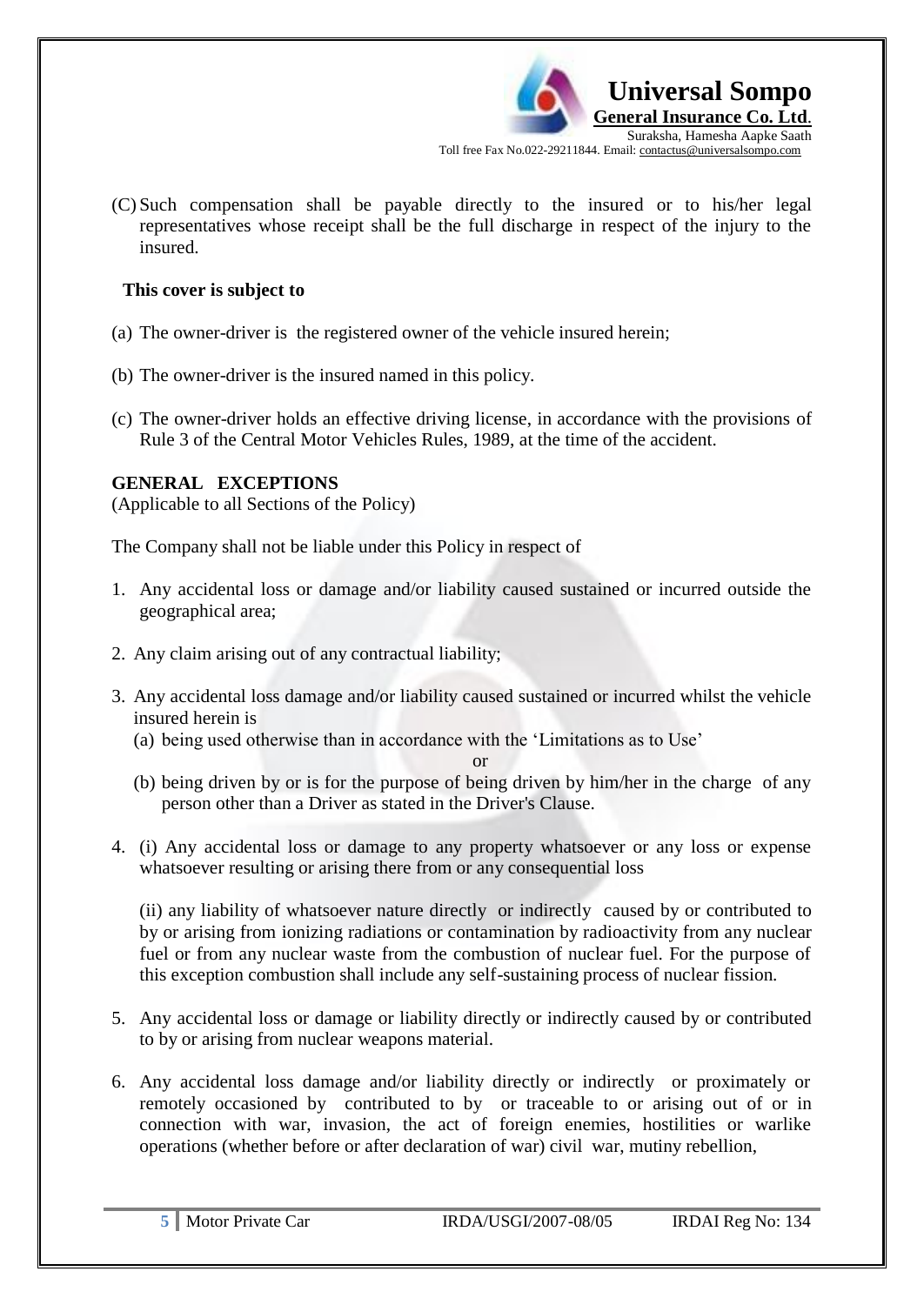

military or usurped power or by any direct or indirect consequence of any of the said occurrences and in the event of any claim hereunder the insured shall prove that the accidental loss damage and/or liability arose independently of and was in no way connected with or occasioned by or contributed to by or traceable to any of the said occurrences or any consequences thereof and in default of such proof, the Company shall not be liable to make any payment in respect of such a claim.

#### **DEDUCTIBLE**

The Company shall not be liable for each and every claim under Section - I (loss of or damage to the vehicle insured) of this Policy in respect of the deductible stated in the schedule.

## **CONDITIONS**

This Policy and the Schedule shall be read together and any word or expression to which a specific meaning has been attached in any part of this Policy or of the Schedule shall bear the same meaning wherever it may appear.

- 1. Notice shall be given in writing to the Company immediately upon the occurrence of any accidental loss or damage in the event of any claim and thereafter the insured shall give all such information and assistance as the Company shall require. Every letter claim writ summons and/or process or copy thereof shall be forwarded to the Company immediately on receipt by the insured. Notice shall also be given in writing to the Company immediately the insured shall have knowledge of any impending prosecution, inquest or fatal inquiry in respect of any occurrence which may give rise to a claim under this Policy. In case of theft or criminal act which may be the subject of a claim under this Policy the insured shall give immediate notice to the police and co-operate with the Company in securing the conviction of the offender.
- 2. No admission offer promise payment or indemnity shall be made or given by or on behalf of the insured without the written consent of the Company which shall be entitled if it so desires to take over and conduct in the name of the insured the defence or settlement of any claim or to prosecute in the name of the insured for its own benefit any claim for indemnity or otherwise and shall have full discretion in the conduct of any proceedings or in the settlement of any claim and the insured shall give all such information and assistance as the Company may require.
- 3. The Company may at its own option repair reinstate or replace the vehicle or part thereof and/or its accessories or may pay in cash the amount of the loss or damage and the liability of the Company shall not exceed:
	- a) For total loss / constructive total loss of the vehicle the Insured"s Declared Value (IDV) of the vehicle (including accessories thereon) as specified in the Schedule less the value of the wreck.
	- b) For partial losses, i.e. losses other than Total Loss/Constructive Total Loss of the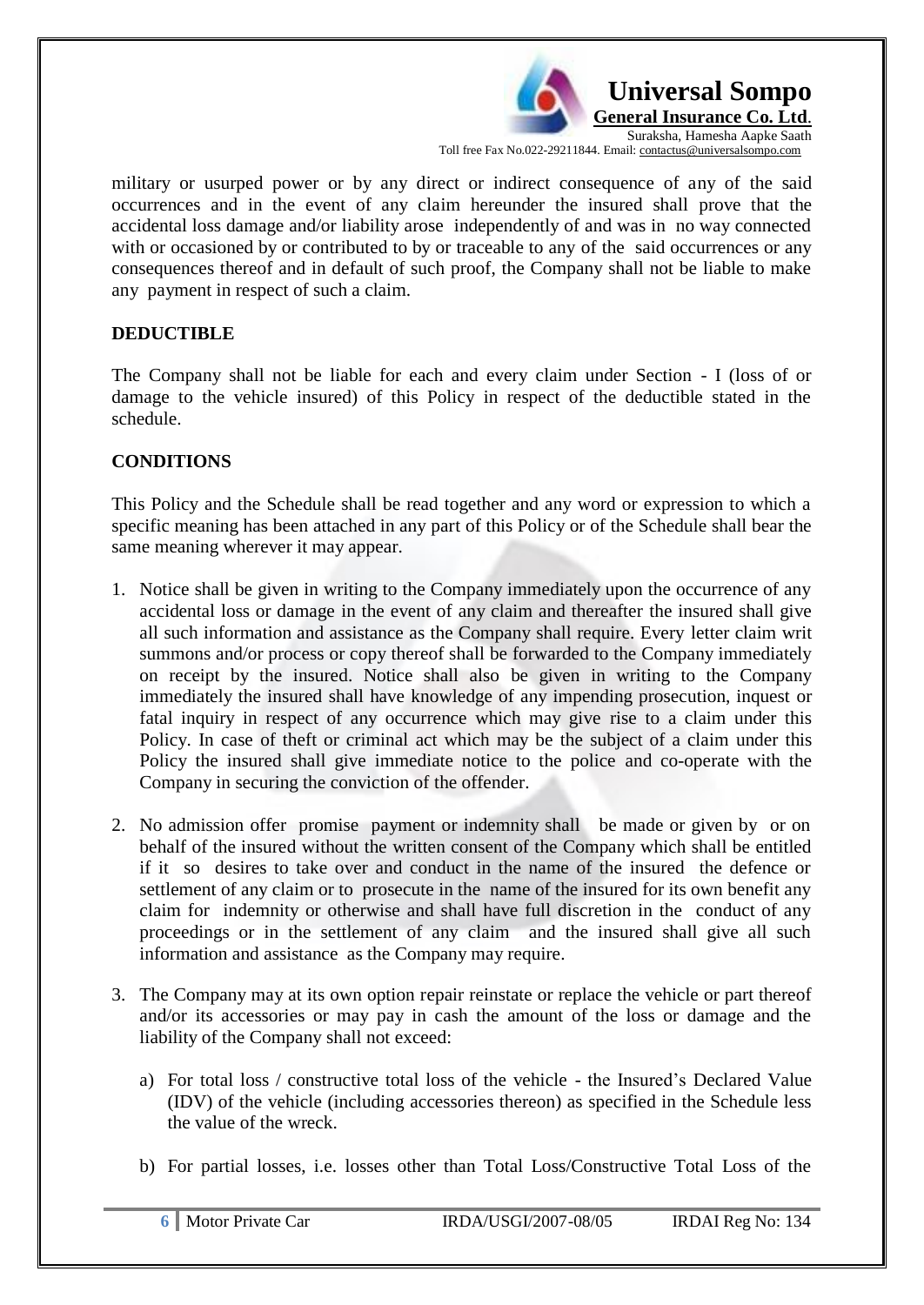

vehicle - actual and reasonable costs of repair and/or replacement of parts lost/damaged subject to depreciation as per limits specified.

- 4. The insured shall take all reasonable steps to safeguard the vehicle from loss or damage and to maintain it in efficient condition and the Company shall have at all times free and full access to examine the vehicle or any part thereof or any driver or employee of the insured. In the event of any accident or breakdown, the vehicle shall not be left unattended without proper precautions being taken to prevent further damage or loss and if the vehicle be driven before the necessary repairs are effected any extension of the damage or any further damage to the vehicle shall be entirely at the insured's own risk.
- 5. The Company may cancel the policy by sending seven days notice by recorded delivery to the insured at insured"s last known address and in such event will return to the insured the premium paid less the pro rata portion thereof for the period the Policy has been in force or the policy may be cancelled at any time by the insured on seven days" notice by recorded delivery and provided no claim has arisen during the currency of the policy, the insured shall be entitled to a return of premium less premium at the Company's Short Period rates for the period the Policy has been in force. Return of the premium by the company will be subject to retention of the minimum premium of Rs.100/- (or Rs.25/- in respect of vehicles specifically designed/modified for use by blind/handicapped/mentally challenged persons). Where the ownership of the vehicle is transferred, the policy cannot be cancelled unless evidence that the vehicle is insured elsewhere is produced.
- 6. If at the time of occurrence of an event that gives rise to any claim under this policy there is in existence any other insurance covering the same liability, the Company shall not be liable to pay or contribute more than its ratable proportion of any compensation, cost or expense.
- 7. If any dispute or difference shall arise as to the quantum to be paid under this policy (liability being otherwise admitted), such difference shall independent of all other questions be referred to the decision of a sole arbitrator to be appointed in writing by the parties to the dispute or if they cannot agree upon a single arbitrator within 30 days of any party invoking Arbitration, the same shall be referred to a panel of three arbitrators comprising two arbitrators one to be appointed by each of the parties to the dispute / difference, and a third arbitrator to be appointed by such two arbitrators who shall act as the presiding arbitrator and Arbitration shall be conducted under and in accordance with the provisions of the Arbitration and Conciliation Act, 1996.

It is clearly agreed and understood that no difference or dispute shall be referable to Arbitration as hereinbefore provided, if the Company has disputed or not accepted liability under or in respect of this policy.

It is hereby expressly stipulated and declared that it shall be condition precedent to any right of action or suit upon this policy that the award by such arbitrator/ arbitrators of the amount of the loss or damage shall be first obtained.

It is also hereby further expressly agreed and declared that if the Company shall disclaim liability to the insured for any claim hereunder and such claim shall not,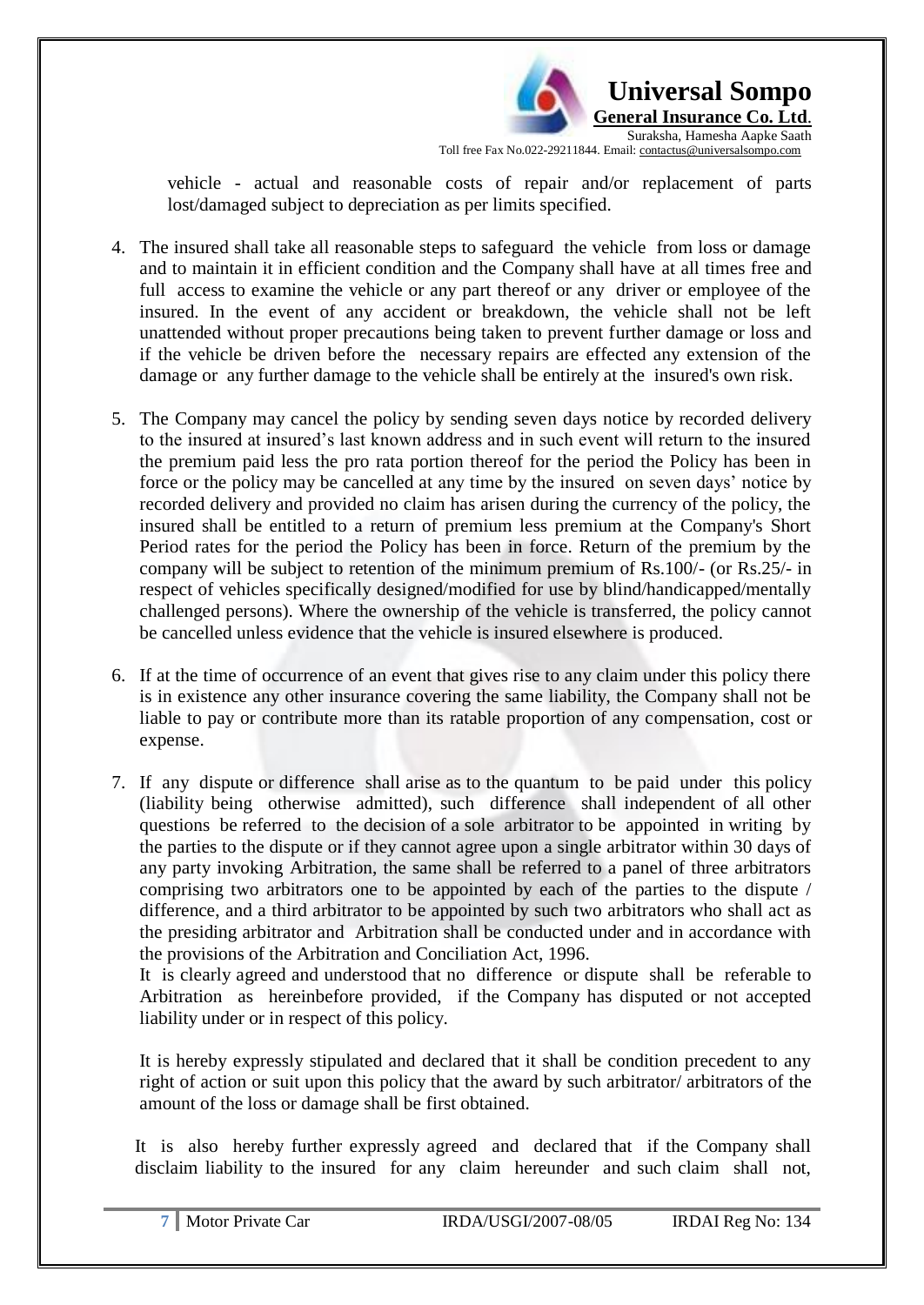

within twelve calendar months from the date of such disclaimer have been made the subject matter of a suit in a court of law, then the claim shall for all purposes be deemed to have been abandoned and shall not thereafter be recoverable hereunder.

- 8. The due observance and fulfillment of the terms, conditions and endorsements of this Policy in so far as they relate to anything to be done or complied with by the insured and the truth of the statements and answers in the said proposal shall be conditions precedent to any liability of the Company to make any payment under this Policy.
- 9. In the event of the death of the sole insured, this policy will not immediately lapse but will remain valid for a period of three months from the date of the death of insured or until the expiry of this policy (whichever is earlier). During the said period, legal heir(s) of the insured to whom the custody and use of the Motor Vehicle passes may apply to have this Policy transferred to the name(s) of the heir(s) or obtain a new insurance policy for the Motor Vehicle.

Where such legal heir(s) desire(s) to apply for transfer of this policy or obtain a new policy for the vehicle such heir(s) should make an application to the Company accordingly within the aforesaid period. All such applications should be accompanied by:-

- a) Death Certificate in respect of the insured
- b) Proof of title to the vehicle
- c) Original Policy.

## **NO CLAIM BONUS**

Applicable to Section I- Loss of or Damage to the Private Car:

No Claim Bonus, wherever applicable, will be as per the following Table

| <b>Claims under Section I (Loss or Damage)</b> | % Discount on Own Damage Premium |  |
|------------------------------------------------|----------------------------------|--|
| to the Private Car insured)                    |                                  |  |
| No claim made or pending during the            | 20                               |  |
| preceding full year of insurance               |                                  |  |
| No claim made or pending during the            | 25                               |  |
| preceding 2 consecutive years of insurance     |                                  |  |
| No claim made or pending during the            | 35                               |  |
| preceding 3 consecutive years of insurance     |                                  |  |
| No claim made or pending during the            | 45                               |  |
| preceding 4 consecutive years of insurance     |                                  |  |
| No claim made or pending during the            | 50                               |  |
| preceding 5 consecutive years of insurance     |                                  |  |

NB:1 If a claim is made under Section I during the currency of the policy, the No Claim Bonus discount reverts to NIL at the next renewal. Thereafter, NCB, if any earned, will be in terms of the above Table.

NB 2: No Claim Bonus will be allowed provided the Policy is renewed within 90 days of the expiry date of the previous policy.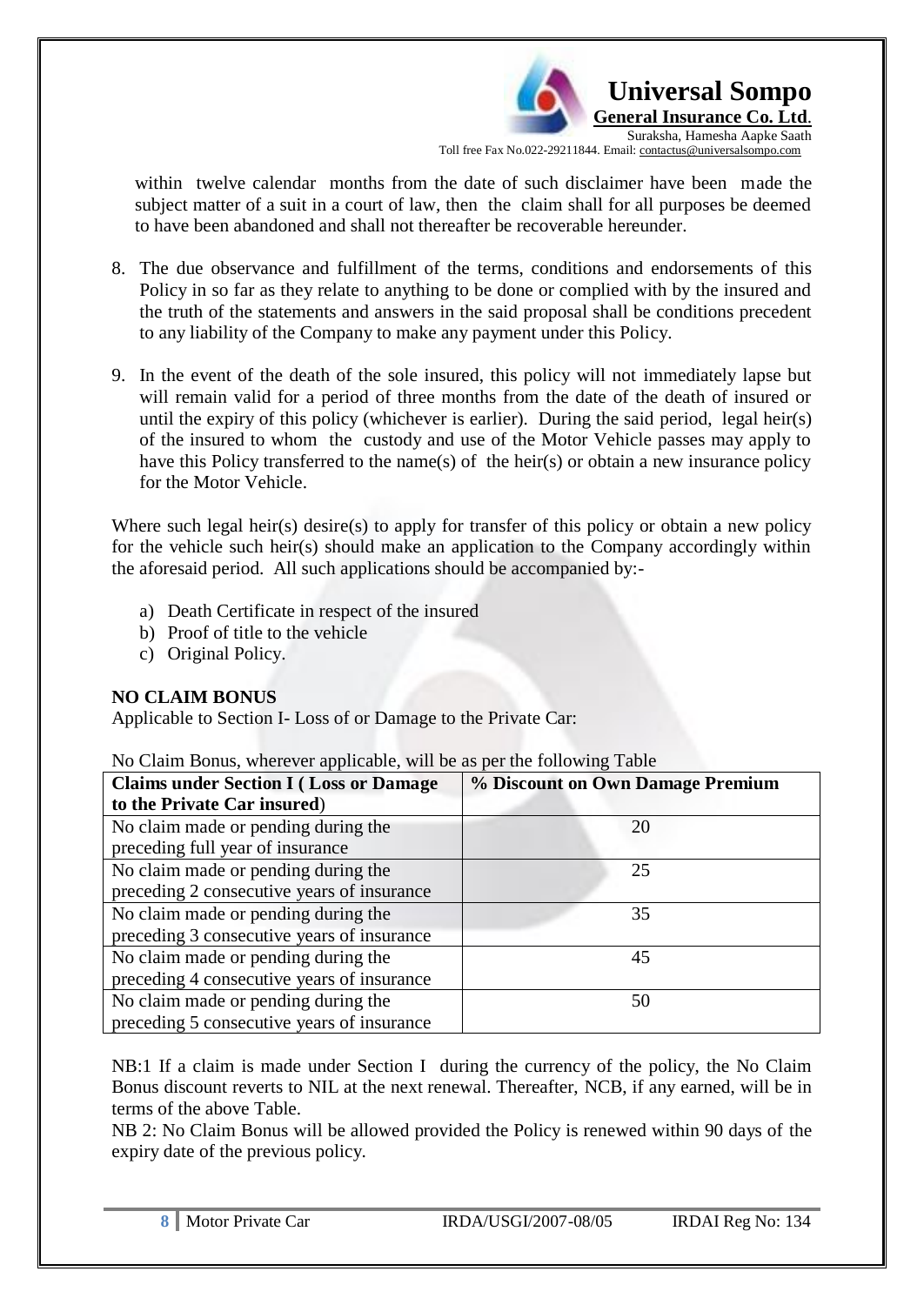

#### **Claims Disclaimer**

In the unfortunate event of any loss or damage to the insured property resulting into a claim on this policy, please intimate the mishap **immediately** to our Call Centre at Toll Free Numbers on 1800-200-4030 or on chargeable numbers at 022-27639800. Please note that no delay should be allowed to occur in notifying a claim on the policy as the same may prejudice liability.

In case of any discrepancy, complaint or grievance, please feel free to contact us within 15 days of receipt of the Policy.

#### **Customer Service**

If at any time the Insured requires any clarification or assistance, the Insured may contact the offices of the Company at the address specified, during normal business hours.

| Address:          | Universal Sompo General Insurance Co. Ltd.<br>Express IT Park, Plot No. EL - 94, T.T.C. Industrial Area,<br>M.I.D.C., Mahape, Navi Mumbai-400710 |
|-------------------|--------------------------------------------------------------------------------------------------------------------------------------------------|
| Toll Free Number: | 1800-22-4030 (For MTNL/BSNL Users) or 1800-200-4030                                                                                              |
|                   |                                                                                                                                                  |
| Fax Number:       | 022-39171419                                                                                                                                     |
|                   |                                                                                                                                                  |
| Helpline Number:  | 022-27639800 or 022-39133700 (Local Charges Apply)                                                                                               |
|                   |                                                                                                                                                  |
| Email:            | contactus@universalsompo.com                                                                                                                     |
|                   |                                                                                                                                                  |

## **Grievances**

- You may register a grievance or Complaint by visiting our website or write to us on [contactus@universalsompo.com](mailto:contactus@universalsompo.com)
- You may also contact the Branch from where you have bought the policy or the Complaints Coordinator who can be reached at Our Registered Office.
- You may also contact on Our Toll Free Numbers: 1 - 800 - 224030 (For MTNL/BSNL Users) or 1 - 800 – 2004030 or on chargeable numbers at +91-22-27639800/+91-22-39133700; and also send us fax at: (022) 39171419
	- $\triangleright$  You can also visit Our Company website and click under links Grievance Notification
	- $\geq$  You can also send direct mail to the concerned authorities at[grievance@universalsompo.com](mailto:grievance@universalsompo.com)
- If the issue still remains unresolved, you may, subject to vested jurisdiction, approach Insurance Ombudsman for the Redressal of Your grievance.
- The updated details are also available on:<http://www.gbic.co.in/ombudsman.html>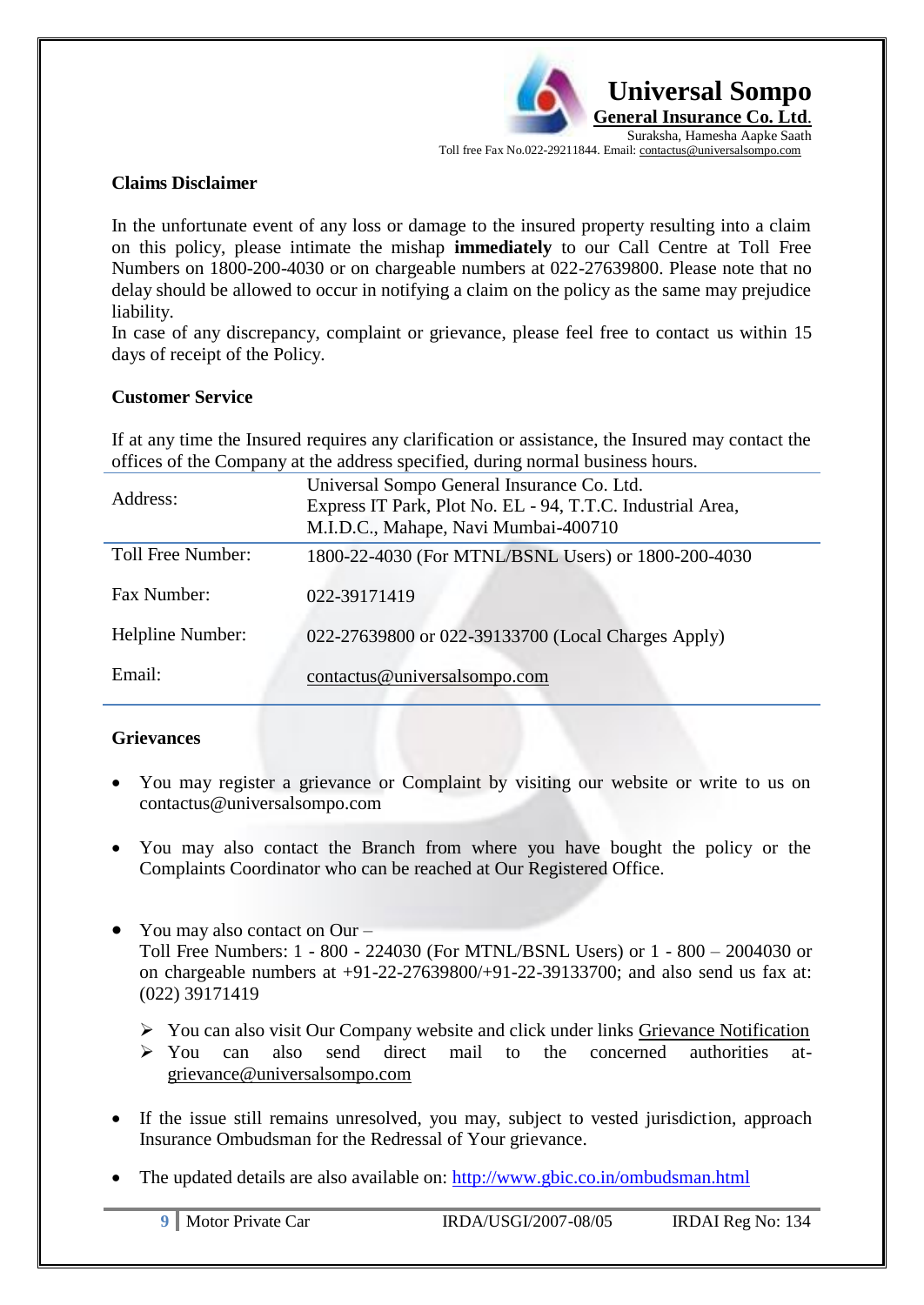

**General Insurance Co. Ltd**.

Suraksha, Hamesha Aapke Saath Toll free Fax No.022-29211844. Email: contactus@universalsompo.com

The details of Insurance Ombudsman are available below:

| <b>AHMEDABAD</b>                        | <b>BENGALURU</b>                         |  |  |
|-----------------------------------------|------------------------------------------|--|--|
| Office of the Insurance Ombudsman,      | Office of the Insurance Ombudsman,       |  |  |
| 6th Floor, Jeevan Prakash Bldg,         | Jeevan Soudha Building, PID No. 57-27-N- |  |  |
| Tilak Marg, Relief Road,                | 19                                       |  |  |
| Ahmedabad - 380001.                     | Ground Floor, 19/19, 24th Main Road,     |  |  |
| Tel nos: 079-25501201/02/05/06          | JP Nagar, Ist Phase,                     |  |  |
| Email: bimalokpal.ahmedabad@gbic.co.in  | Bengaluru $-560078$ .                    |  |  |
|                                         | Tel.: 080 - 26652048 / 26652049          |  |  |
|                                         | Email: bimalokpal.bengaluru@gbic.co.in   |  |  |
| <b>BHOPAL</b>                           | <b>BHUBANESHWAR</b>                      |  |  |
| Office of the Insurance Ombudsman,      |                                          |  |  |
| Janak Vihar Complex, 2nd Floor,         | Office of the Insurance Ombudsman,       |  |  |
| 6, Malviya Nagar, Opp. Airtel Office,   | 62, Forest park,                         |  |  |
| Near New Market,                        | Bhubneshwar $-751009$ .                  |  |  |
| Bhopal - 462 003.                       | Tel.: 0674 - 2596461 /2596455            |  |  |
| Tel.: 0755 - 2769201 / 2769202          | Fax: 0674 - 2596429                      |  |  |
| Fax: 0755 - 2769203                     | Email: bimalokpal.bhubaneswar@gbic.co.in |  |  |
| Email: bimalokpal.bhopal@gbic.co.in     |                                          |  |  |
| <b>CHANDIGARH</b>                       | <b>CHENNAI</b>                           |  |  |
| Office of the Insurance Ombudsman,      | Office of the Insurance Ombudsman,       |  |  |
| S.C.O. No. 101, 102 & 103, 2nd Floor,   | Fatima Akhtar Court, 4th Floor, 453,     |  |  |
| Batra Building, Sector $17 - D$ ,       | Anna Salai, Teynampet,                   |  |  |
| Chandigarh $-160017$ .                  | <b>CHENNAI-600018.</b>                   |  |  |
| Tel.: 0172 - 2706196 / 2706468          | Tel.: 044 - 24333668 / 24335284          |  |  |
| Fax: 0172 - 2708274                     | Fax: 044 - 24333664                      |  |  |
| Email: bimalokpal.chandigarh@gbic.co.in | Email: bimalokpal.chennai@gbic.co.in     |  |  |
| <b>DELHI</b>                            | <b>GUWAHATI</b>                          |  |  |
| Office of the Insurance Ombudsman,      | Office of the Insurance Ombudsman,       |  |  |
| 2/2 A, Universal Insurance Building,    | Jeevan Nivesh, 5th Floor,                |  |  |
| Asaf Ali Road,                          | Nr. Panbazar over bridge, S.S. Road,     |  |  |
| New Delhi - 110 002.                    | Guwahati - 781001(ASSAM).                |  |  |
| Tel.: 011 - 23239633 / 23237532         | Tel.: 0361 - 2132204 / 2132205           |  |  |
| Fax: 011 - 23230858                     | Fax: 0361 - 2732937                      |  |  |
| Email: bimalokpal.delhi@gbic.co.in      | Email: bimalokpal.guwahati@gbic.co.in    |  |  |
| <b>HYDERABAD</b>                        | <b>JAIPUR</b>                            |  |  |
| Office of the Insurance Ombudsman,      | Office of the Insurance Ombudsman,       |  |  |
| 6-2-46, 1st floor, "Moin Court",        | Jeevan Nidhi - II Bldg., Gr. Floor,      |  |  |
| Lane Opp. Saleem Function Palace,       | Bhawani Singh Marg,                      |  |  |
| A. C. Guards, Lakdi-Ka-Pool,            | Jaipur - 302 005.                        |  |  |
| Hyderabad - 500 004.                    | Tel.: 0141 - 2740363                     |  |  |
| Tel.: 040 - 65504123 / 23312122         | Email: Bimalokpal.jaipur@gbic.co.in      |  |  |
| Fax: 040 - 23376599                     |                                          |  |  |
| Email: bimalokpal.hyderabad@gbic.co.in  |                                          |  |  |
| <b>ERNAKULAM</b>                        | <b>KOLKATA</b>                           |  |  |
| Office of the Insurance Ombudsman,      | Office of the Insurance Ombudsman,       |  |  |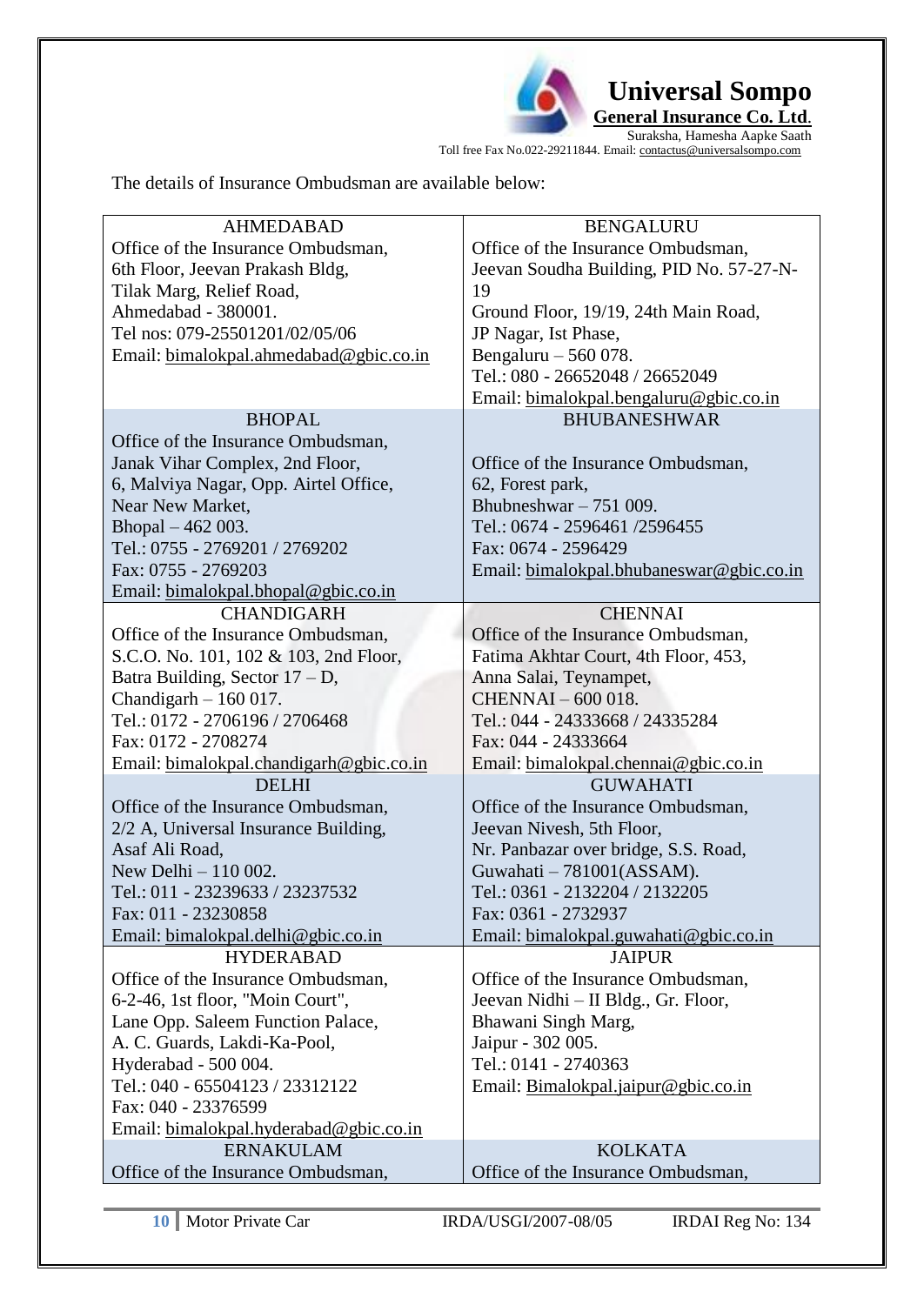

 **Universal Sompo General Insurance Co. Ltd**.

Suraksha, Hamesha Aapke Saath Toll free Fax No.022-29211844. Email: contactus@universalsompo.com

| 2nd Floor, Pulinat Bldg.,              | Hindustan Bldg. Annexe, 4th Floor,   |
|----------------------------------------|--------------------------------------|
| Opp. Cochin Shipyard, M. G. Road,      | 4, C.R. Avenue,                      |
| Ernakulam - 682 015.                   | KOLKATA - 700 072.                   |
| Tel.: 0484 - 2358759 / 2359338         | Tel.: 033 - 22124339 / 22124340      |
| Fax: 0484 - 2359336                    | Fax: 033 - 22124341                  |
| Email: bimalokpal.ernakulam@gbic.co.in | Email: bimalokpal.kolkata@gbic.co.in |
| <b>LUCKNOW</b>                         | <b>MUMBAI</b>                        |
| Office of the Insurance Ombudsman,     | Office of the Insurance Ombudsman,   |
| 6th Floor, Jeevan Bhawan, Phase-II,    | 3rd Floor, Jeevan Seva Annexe,       |
| Nawal Kishore Road, Hazratganj,        | S. V. Road, Santacruz (W),           |
| Lucknow - 226 001.                     | Mumbai - 400 054.                    |
| Tel.: 0522 - 2231330 / 2231331         | Tel.: 022 - 26106552 / 26106960      |
| Fax: 0522 - 2231310                    | Fax: 022 - 26106052                  |
| Email: bimalokpal.lucknow@gbic.co.in   | Email: bimalokpal.mumbai@gbic.co.in  |
| <b>NOIDA</b>                           | <b>PATNA</b>                         |
| Office of the Insurance Ombudsman,     | Office of the Insurance Ombudsman,   |
| Bhagwan Sahai Palace                   | 1st Floor, Kalpana Arcade Building,, |
| 4th Floor, Main Road,                  | Bazar Samiti Road,                   |
| Naya Bans, Sector 15,                  | Bahadurpur,                          |
| Distt: Gautam Buddh Nagar,             | Patna 800 006.                       |
| U.P-201301.                            | Tel.: 0612-2680952                   |
| Tel.: 0120-2514250 / 2514252 / 2514253 | Email: bimalokpal.patna@gbic.co.in   |
| Email: bimalokpal.noida@gbic.co.in     |                                      |
| <b>PUNE</b>                            |                                      |
| Office of the Insurance Ombudsman,     |                                      |
| Jeevan Darshan Bldg., 3rd Floor,       |                                      |
| C.T.S. No.s. 195 to 198,               |                                      |
| N.C. Kelkar Road, Narayan Peth,        |                                      |
| Pune $-411$ 030.                       |                                      |
| Tel.: 020-41312555                     |                                      |
| Email: bimalokpal.pune@gbic.co.in      |                                      |

**Statutory Warning:** No person shall allow or offer to allow, either directly or indirectly, as an inducement to any person to take out or renew or continue an insurance in respect of any kind of risk relating to lives or property in India, any rebate of the whole part of the commission payable or any rebate of the premium shown on the policy nor shall any person taking out or renewing or continuing a policy accept any rebate, except such rebates as may be allowed in accordance with the published prospectuses or tables of the Insurer. Any person making default in complying with the provisions of this section shall be liable for a penalty which may extend to ten lakhs rupees.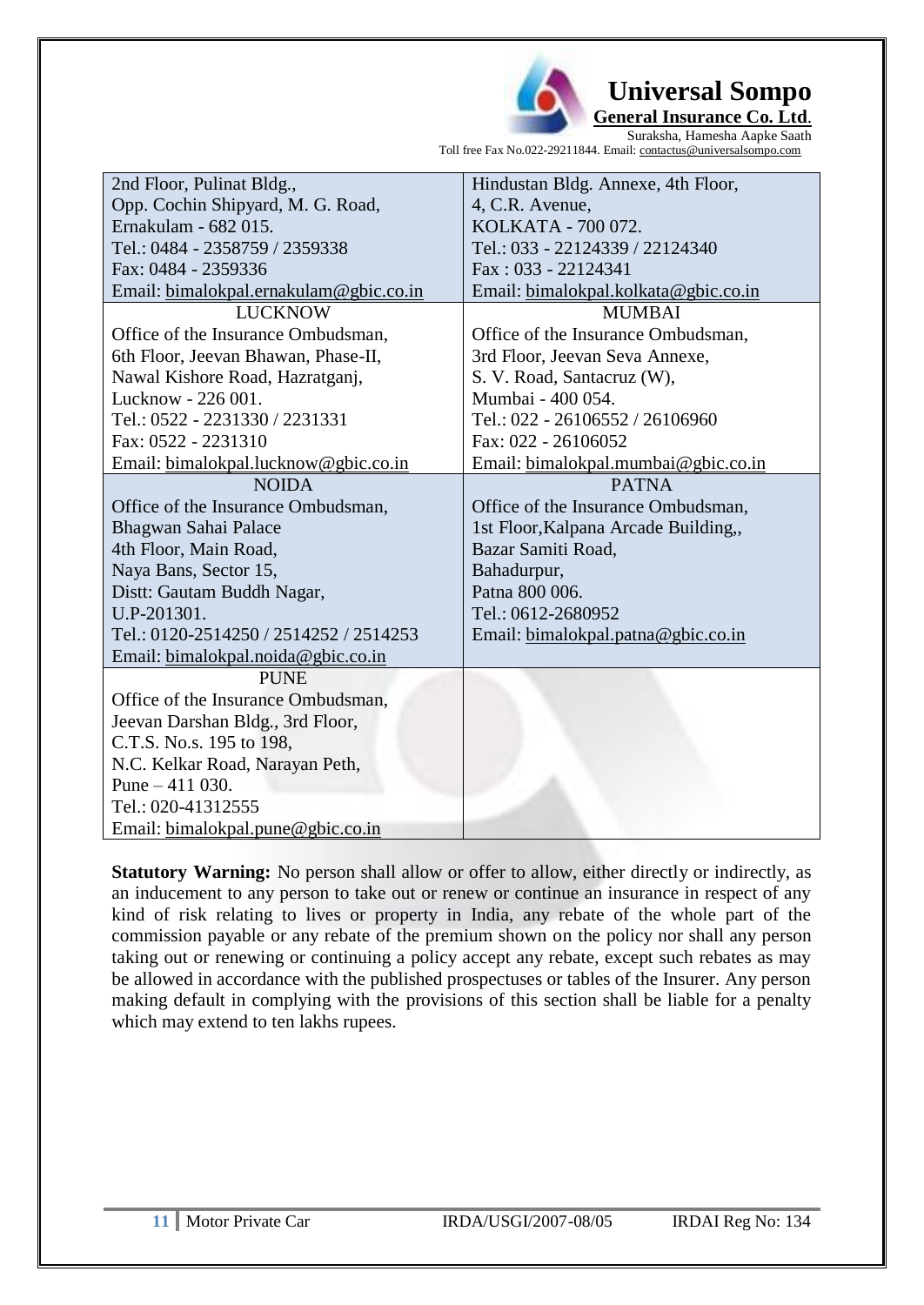

#### **ADD-ON COVERS**

# **1) Insurance at Manufacturers Selling Price (Insured's Declared Value ie equal to Manufacturers' Selling Price )**

#### **IRDA/NL/F&U/USGI/Motor/ Add - On/1**

The Sum Insured for the Add On shall be the difference between the IDV and the Manufacturers" Selling Price of the vehicle as supported by the invoice of original purchase issued to you by dealer. **Conditions:**

- 1. The addon is available subject to the vehicle not being older than 60 months counting from the date of invoice or date of registration of the vehicle, whichever is earlier.
- 2. The addon is available to all classes of Motor Vehicles

**Premium:** chargeable at applicable basic rate for OD shall be charged on the Sum insured which will be the difference of MSP and IDV as per current applicable scale

#### **2) Nil Depreciation Cover**

#### **IRDA/NL/F&U/USGI/Motor/ Add - On/1**

In the case of an accident leading to a partial loss,

**Plan a:** there will be No depreciation charged on the cost of the parts to be necessarily replaced.

**Plan b:** 75% waiver of currently applicable depreciation for Rubber /Nylon/Plastic parts/Tyres/Tubes/Battery/Air bags/Fibre glass parts.

**Plan c:** 50% waiver of currently applicable depreciation for Rubber /Nylon/Plastic parts/Tyres/Tubes/Battery/Air bags/Fibre glass parts-applicable for vehicles above 5 years of age and not above 7 years.

#### **Conditions:**

- 1. The add on as per Plan a, Plan b is available subject to the vehicle not being older than 60 months counting from the date of invoice or date of registration of the vehicle , whichever is earlier.
- 2. The add on as per Plan c is available for vehicles over 5 year old subject to the vehicle not being older than 84 months counting from the date of invoice or date of registration of the vehicle , whichever is earlier.
- 3. The add on is available to all classes of Motor Vehicles.
- 4. Applicable only for repairs undertaken at designated authorized garages of manufacturers.
- 5. Obsolete vehicles shall not be provided the add on covers .However ,Corporate Office may allow providing the same in exceptional cases by charging a loading of 20%

**Deductible:** Compulsory excess and Voluntary excess shall prevail as per provisions of erstwhile Indian Motor Tariff.

**3) Daily Cash Allowance Benefit IRDA/NL/F&U/USGI/Motor/ Add - On/1**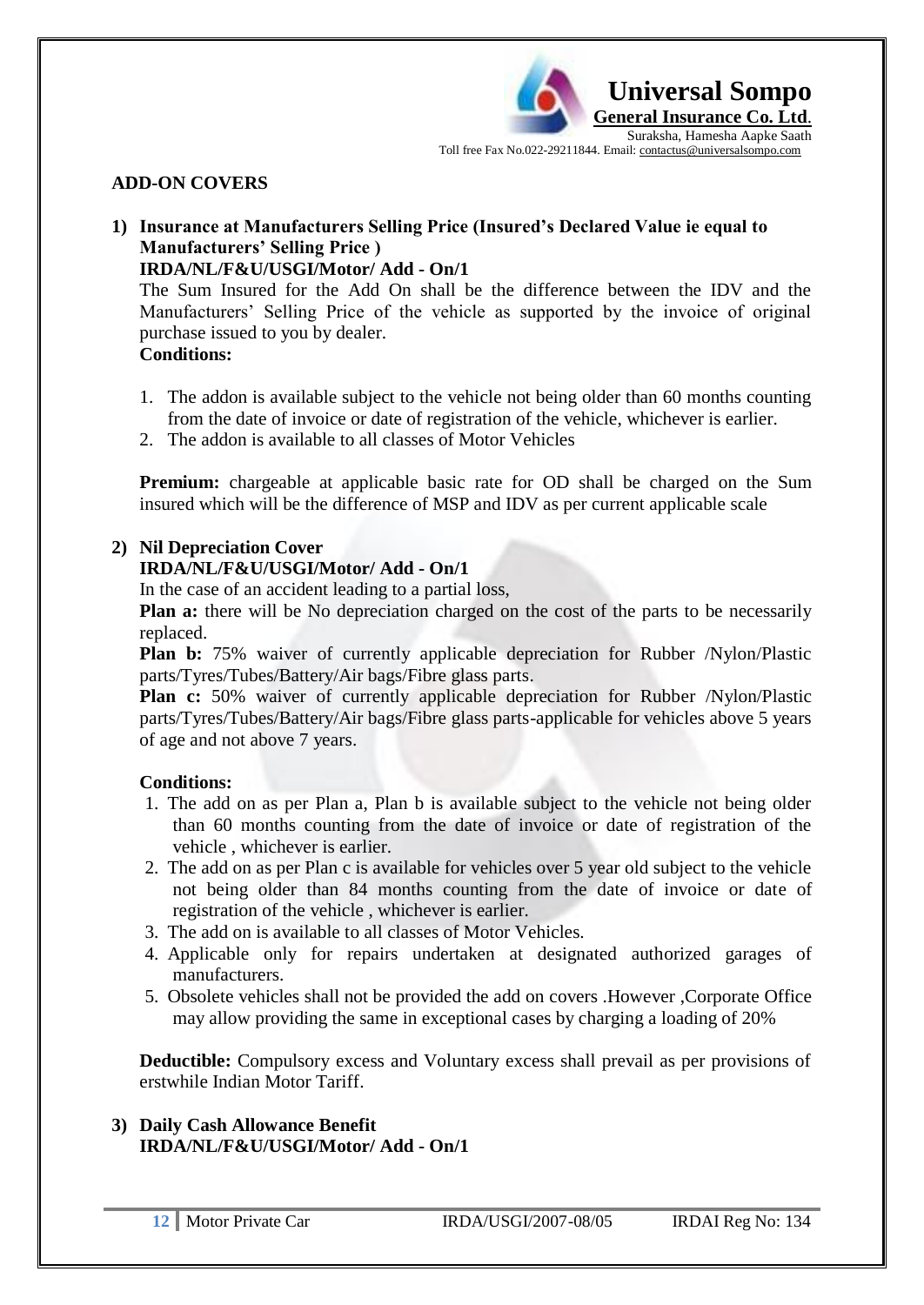

We will pay you a Daily Cash Allowance as per the following table in case your vehicle is laid up in an authorized garage/ service station for repairs of accidental damages covered under the Policy and the vehicle is essentially required to be laid up for more than 3 days at the garage .The benefit shall be limited to total 5 of days in excess of the 3 days for accidental damage claims

In case of theft of vehicle the allowance is available upto 10 days with an excess of one day only.

| Allowance per day                        |               |                  |
|------------------------------------------|---------------|------------------|
| IDV                                      | <b>Metros</b> | <b>Non Metro</b> |
| Upto $\operatorname{Rs} 5$ lacs          | 750           | 500              |
| Above Rs 5 lacs but less than Rs 10 lacs | 1000          | 750              |
| Above Rs 10 lacs                         | 1500          |                  |

#### **Conditions:**

- 1. The vehicle is not over 5 years old counting from date of first registration/invoice whichever is earlier.
- 2. The claim for accidental damages is payable under the Policy.
- 3. The benefit ceases the day the vehicle is ready for delivery after covered repairs.
- 4. In case of theft and recovery before expiry of 10 days the benefit shall be payable till the date of such recovery only.

#### **Exclusions:**

Benefit for period of delay in taking delivery by the insured.

#### **Deductible:**

(a)3 days in case of accidental repairs

(b)1 day in case of theft of vehicle

#### **4) Loss of Driving Licence / Registration Certificate IRDA/NL/F&U/USGI/Motor/ Add - On/1**

In the case where the insured suffers a loss of Original Driving License or the Original Registration Certificate, we will provide compensation of upto Rs 500 to obtain a duplicate License or RC.

**Conditions:** A First Information Report should be filed with Police in respect of such a loss

#### **Premium: As per Rating Document**

#### **5) Hospital Daily Cash Cover IRDA/NL/F&U/USGI/Motor/ Add - On/1**

In event of insured suffering from an accidental injury involving the insured vehicle leading to an hospitalization as an inpatient we will pay an amount of Rs 2000 per day of hospitalization for maximum upto 30 days .The payment shall be made post discharge from the hospital and on submission of documents in support of the hospitalisation.

#### **Conditions:**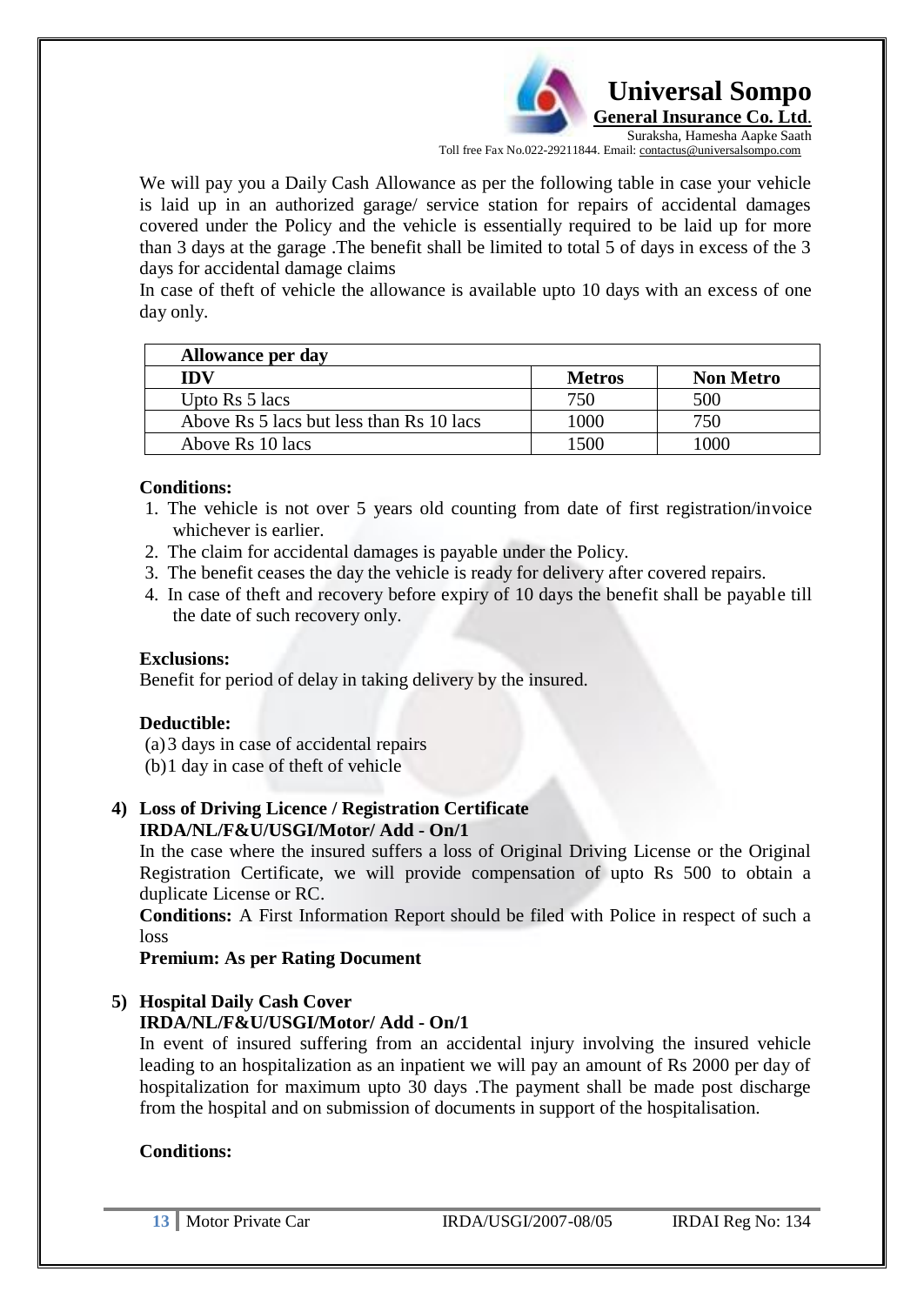

- 1. The claim for accidental damages to insured vehicle should be payable as per Policy conditions.
- 2. There is an Option to include named family members by payment of additional premium for each member named.
- 3. Family shall mean –self , spouse and upto 2 dependent children.
- 4. Age limit for family members 65 years.
- 5. Condition of contribution shall not be applicable, however expenses claimed under any other policy cannot be again claimed for , only excess expenses(not paid under the other Policy) can be covered herein .

**Premium: As** per rating document

# **6) Accidental Hospitalisation Clause for Family IRDA/NL/F&U/USGI/Motor/ Add - On/1**

This is a special clause for reimbursement of inpatient hospitalisation expenses incurred for accidental injuries suffered whilst travelling in the insured vehicle only. The cover is available as a single limit for all the named family members.

# **Conditions:**

- 1. The claim for accidental damages to insured vehicle should be payable as per Policy conditions.
- 2. Sum insured will range from Rs 100000 to Rs 500000 in units of Rs 100000.
- 3. Family shall mean –self, spouse and upto 2 dependent children of age not greater than 25 years.
- 4. Age limit for family members 65 years.
- 5. Condition of Contribution shall not be applicable, however expenses claimed under any other policy cannot be again claimed for , only excess expenses(not paid under the other Policy) can be covered herein .The Payment is irrespective or independent of the liability under the main Motor Package Policy.

# **WHAT WE EXCLUDE**

- 1. Hospitalisation/Domiciliary Hospitalisation expenses arising from all Diseases/ Injuries which are in Pre-existing Condition.
- Hospitalization/Domiciliary Hospitalization expense incurred on treatment of the Joint replacement unless need of same arises due to a covered accident
- 2. Injury directly or indirectly caused by or arising from or attributable to war, invasion, act of foreign enemy, war like operation (whether war be declared or not).
- 3. Circumcision unless necessary for the treatment unless required as a result of accidental bodily injury; plastic surgery except those relating to treatment of Injury
- 4. Cost of spectacles and contact lens or hearing aids.
- 5. Dental treatment or surgery of any kind
- 6. Convalescence, general debility, run down condition or rest cure, congenital external defects or anomalies, intentional self-injury and use of intoxicating drugs/alcohols.
- 7. Expenses on Diagnostic, X-Ray, or Laboratory examinations unless related to the treatment of Injury falling within ambit of Hospitalisation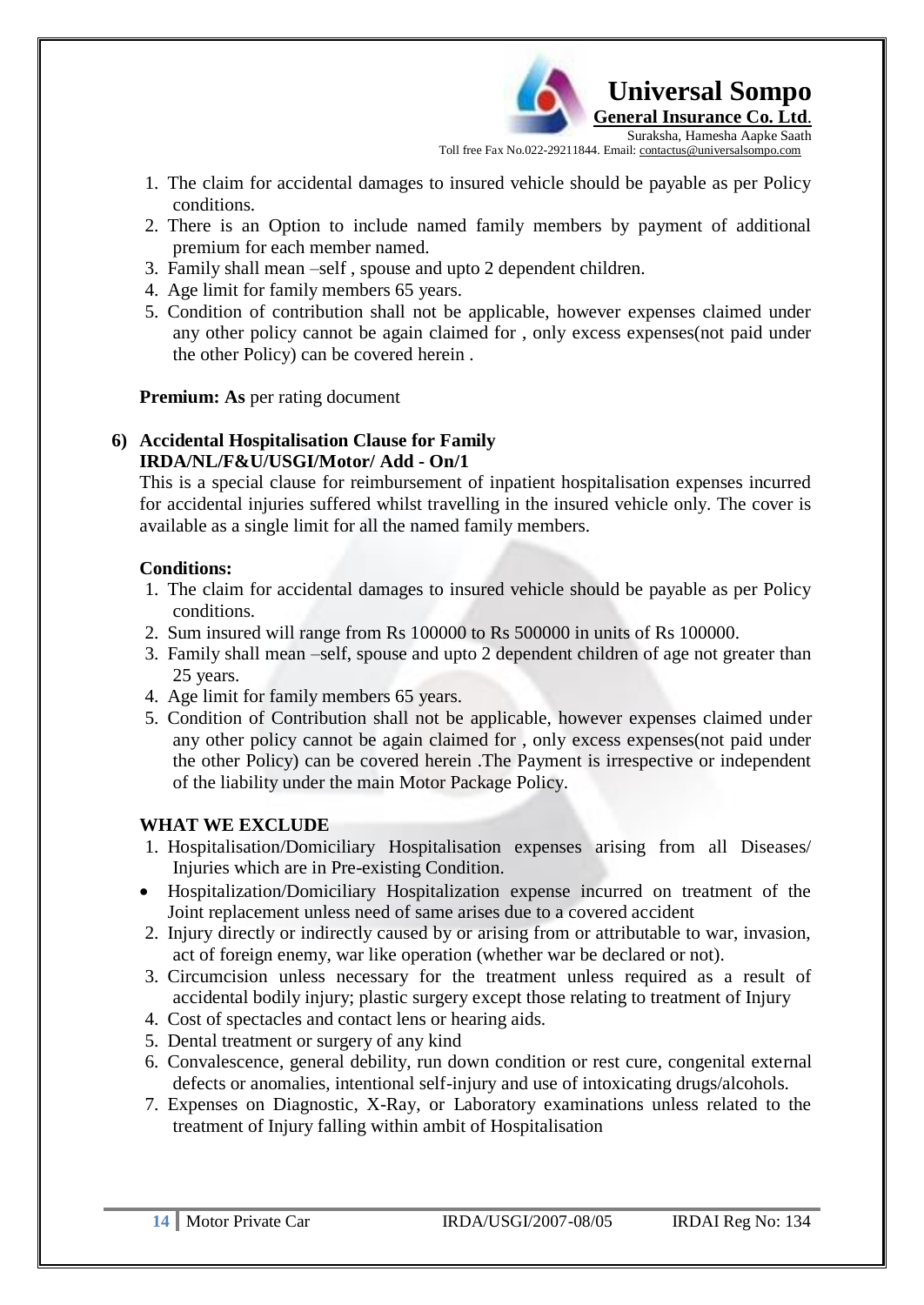

- 8. Expenses on treatment arising from or traceable to pregnancy, childbirth, miscarriage, abortion or complications of any of these, including caesarean section and any infertility, sub fertility or assisted conception treatment.
- 9. Injury or Diseases directly or indirectly caused by or contributed to by nuclear weapons/material.
- 10. Any expense on treatment of Insured Person as outpatient only in a Hospital.
- 11. Any expense on Naturopathy, non allopathic treatment and/or any treatments not approved by Indian Medical council Any expense related to Injury suffered whilst engaged in adventurous sports.
- 12. External medical equipment of any kind used at home as post hospitalisation care like wheelchairs, crutches, instruments used in treatment of sleep apnea syndrome (C.P.A.P) or continuous peritoneal ambulatory dialysis (C.P.A.D) and oxygen concentrator for bronchial asthamatic condition, etc.
- 13. War, riots, strike, terrorism acts, nuclear weapon induced treatment.

**Premium:** As per rating document

#### **7) Return to Invoice(Insured's Declared Value ie equal to On Road Price) IRDA/NL/F&U/USGI/Motor/ Add - On/1**

The IDV shall be taken as the On Road Price which is defined as Manufacturers" Selling Price of the vehicle+ Road Tax +Registration Charges as applicable for the class/make model of the vehicle as supported by the invoice of original purchase issued to you by the insured and documents in support of the charges payable under the head Road Tax and Registration Charges.

In event of a claim for your vehicle being a Total Loss /Constructive Total Loss due to an accident or theft during the period of insurance and not being recovered, we will pay the lowest of the On Road Price of the vehicle at the time of original purchase or the IDV as defined above or the current replacement price (on road ) in case exactly the same make / model is available.

**Conditions:** You are the registered owner of the motor vehicle

- 1. Claim is deemed to be Constructive Total Loss if aggregate cost of repairs and retrieval exceeds 75% of the IDV.
- 2. The add-on is available subject to the **vehicle not being older than 60 months**  counting from the date of invoice or the date of registration of the vehicle whichever is earlier.
- 3. The financiers' "No Objection" shall be available for above.
- 4. The Add on shall prevail only if the Total Loss /Constructive Total Loss claim is admissible under the Policy.
- 5. Not available for Imported vehicles ie fully built up units imported from overseas.
- 6. The new vehicle should be insured with USGIC

**Specific Exclusions:** No coverage under this add on is available if stolen vehicle is recovered within 90 days of theft

- 1. Cost of accessories (electrical/ electronic /non electrical) installed by You and or installed bi -fuel kits not insured at inception of the policy.
- 2. This shall not include any facilitation charges paid to any intermediary/ dealer for getting the vehicle registered.
- 3. Models declared obsolete (out of production) shall not be provided the Add on.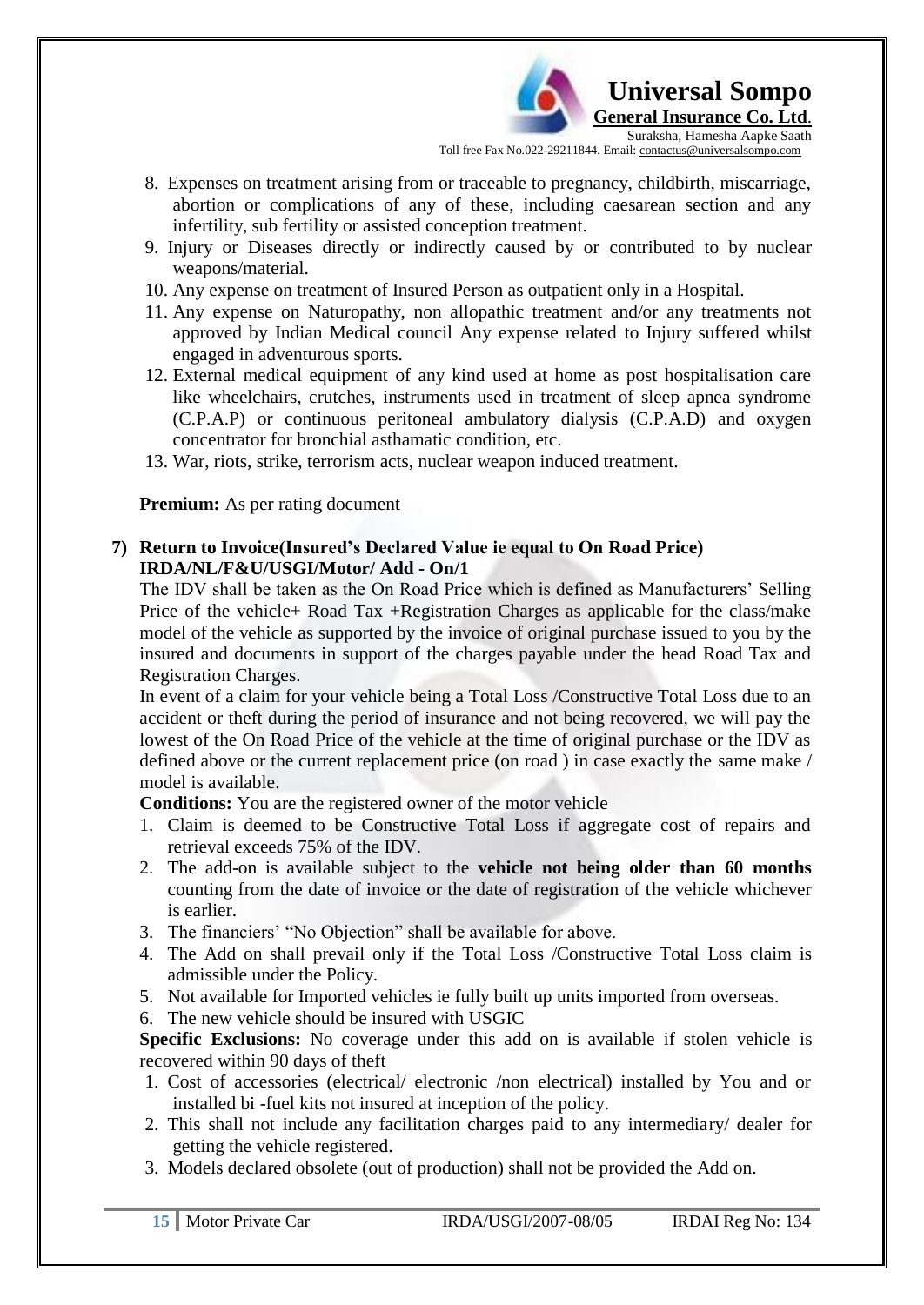

**Premium:** As per Rating Document (at applicable basic rate chargeable for OD on the difference of On Road Price and IDV as per prevailing scale)

## **8) Key Replacement Clause**

## **IRDA/NL/F&U/USGI/Motor/ Add - On/1**

Covers the (a) cost (locksmith cost) to replace the locks and keys if the vehicle is broken into or stolen and recovered (b)the labour charge for opening the car if you have lost the keys or (c) cost of the replacing your car keys which are stolen or lost.

## **Conditions:**

- 1. Sum Insured choices Rs. 25,000/- and Rs 50,000(cost of procuring new set lock and key from manufacturers only) for cars with IDV UPTO Rs 5 lacs and more than Rs 5 lacs respectively.
- 2. Subject to submission of bills of services rendered.
- 3. A Police report filed after a break in is a must to support your contention/claim under this section should be immediately filed s is essential for case of break in.
- 4. For the claims on account of loss of keys/ locked out , you have to necessarily call our call centre and lodge the claim immediately giving full details .The duly completed claim form should be submitted within 5 working days from the date of the call.

#### **Excess**

- 1. Rs 250 for opening the car if you are Locked out.
- 2. Excess of 25% for replacement of keys sourced from manufacturer only for Protection against possibility of Break in

Premium: As per Rating Document

# **9) Road side Assistance Cover IRDA/NL/F&U/USGI/Motor/ Add - On/1**

| S.                                       | <b>Scope of Service</b>                    | Call          | <b>Cost to</b> | <b>Additional</b>    |
|------------------------------------------|--------------------------------------------|---------------|----------------|----------------------|
| No.                                      |                                            | Coordination/ | customer       | <b>Chargeable to</b> |
|                                          |                                            | <b>Access</b> |                | the customer if      |
|                                          |                                            |               |                | applicable           |
|                                          | 1 Emergency Towing Assistance (Break-down) |               |                |                      |
|                                          | In the event if the insured                | Included      | Towing         | Additional will be   |
|                                          | vehicle breaks down<br>and                 |               | Free           | charged              |
|                                          | becomes immobilized while                  |               | up to $50$     | @ Rs.25 per KM.      |
|                                          | on the road, we will arrange               |               | <b>KMs</b>     | In case              |
|                                          | making<br>assistance in                    |               |                | Flat Bed Truck is    |
|                                          | arrangement for the vehicle to             |               |                | used,                |
|                                          | towed to the nearest<br>he                 |               |                | $Rs.80/-$ per<br>Km  |
|                                          | authorized /designated garage              |               |                | will be              |
|                                          | if immediate repair on the spot            |               |                | charged              |
|                                          | is not possible.                           |               |                |                      |
| 2 Emergency Towing Assistance (Accident) |                                            |               |                |                      |
|                                          | In the event of insured vehicle   Included |               | Towing         | Additional will be   |
|                                          | meets with an accident and is              |               | Free           | charged              |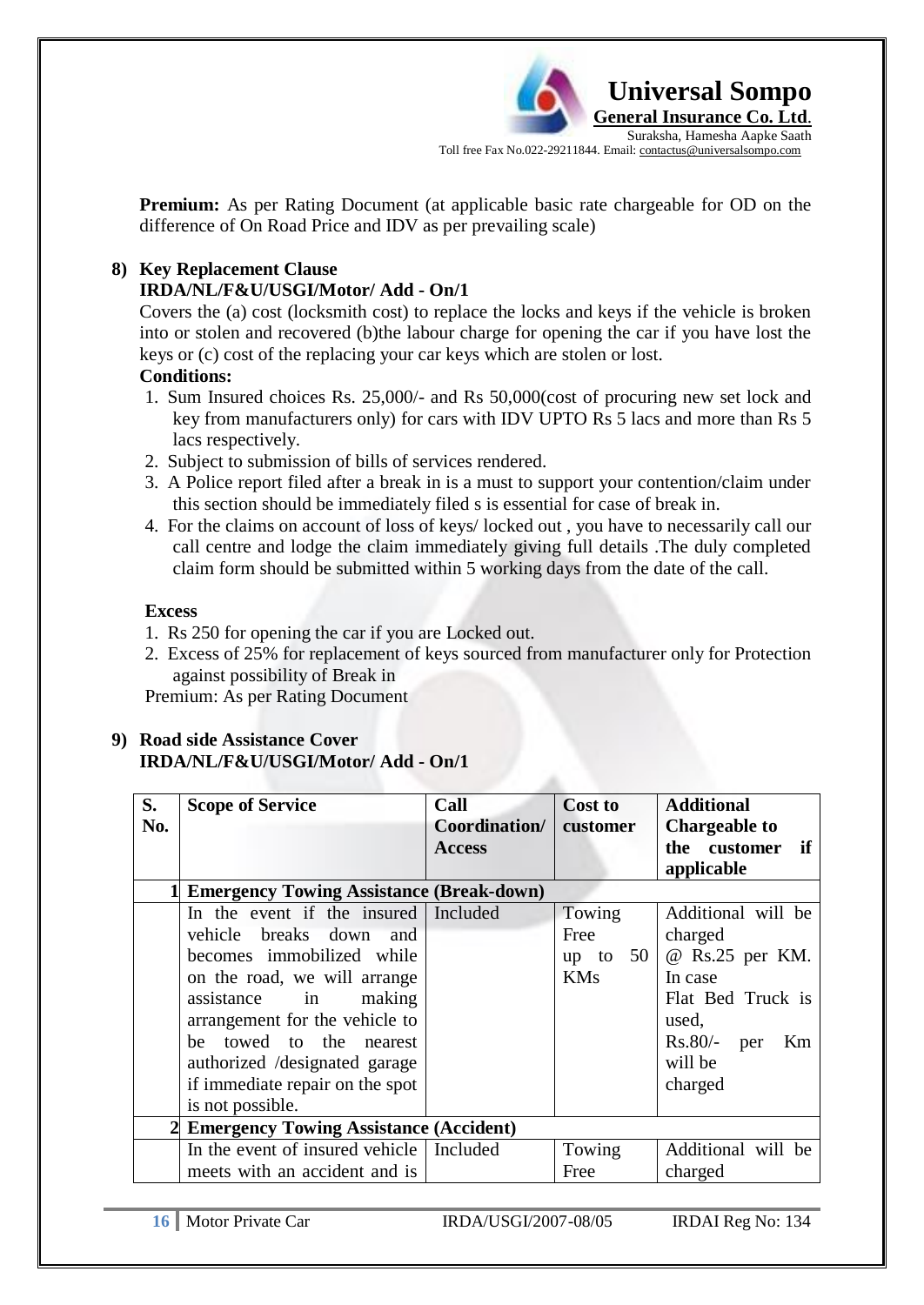

*<u><b> L* Universal Sompo</u> **General Insurance Co. Ltd**.

Suraksha, Hamesha Aapke Saath Toll free Fax No.022-29211844. Email: contactus@universalsompo.com

|   | immobilized while on<br>the                           |          | 50<br>up to   | @ Rs.25 per KM.      |
|---|-------------------------------------------------------|----------|---------------|----------------------|
|   | will<br>road,<br>we<br>arrange                        |          | <b>KMs</b>    | In case              |
|   | assistance for the user by                            |          |               | Flat Bed Truck is    |
|   | arranging for the<br>vehicle                          |          |               | used.                |
|   | towing service to tow the                             |          |               | $Rs.80/-$ per<br>Km  |
|   | vehicle<br>to<br>the<br>nearest                       |          |               | will be              |
|   | authorized / designated garage                        |          |               | charged              |
|   | of repairs.                                           |          |               |                      |
|   | <b>Repair on the spot (Includes Battery Failures)</b> |          |               |                      |
|   | In the event of insured vehicle                       | Included | Included      | Free<br>within       |
|   | breaks down due to<br>any                             |          |               | distance             |
|   | mechanical / electrical fault                         |          |               | covered<br>in<br>our |
|   | and immediate repair on the                           |          |               | scope of             |
|   | spot is deemed possible, we                           |          |               | services<br>across   |
|   | will arrange for assistance for                       |          |               | India                |
|   | the user by arranging for a                           |          |               |                      |
|   | vehicle technician to reach the                       |          |               |                      |
|   | breakdown location.                                   |          |               |                      |
| 4 | <b>Flat Tyre Service (puncture)</b>                   |          |               |                      |
|   | In the event of insured vehicle                       | Included | Included      | within<br>Free       |
|   | being immobilized due to flat                         |          |               | distance covered in  |
|   | tyre (puncture), we<br>will                           |          |               | of<br>scope<br>our   |
|   | arrange for                                           |          |               | services<br>across   |
|   | assistance by organizing for a                        |          |               | India.               |
|   | vehicle technician to replace                         |          |               |                      |
|   | the flat tyre with a spare                            |          |               |                      |
|   | Stepney tyre at                                       |          |               |                      |
|   | the location of breakdown.                            |          |               |                      |
| 5 | <b>Emergency Fuel Delivery</b>                        |          |               |                      |
|   | In the event of insured vehicle                       | Included | 5<br>to<br>up | <b>NIL</b>           |
|   | running out of fuel, we will                          |          | litres        |                      |
|   | arrange for assistance for the                        |          | on            |                      |
|   | user by organizing for<br><sub>a</sub>                |          | chargeable    |                      |
|   | vehicle technician to supply                          |          | basis         |                      |
|   | emergency fuel (up to 5 litres                        |          |               |                      |
|   | on chargeable basis) at the                           |          |               |                      |
|   | location of breakdown.                                |          |               |                      |
|   | <b>6 Vehicle Key Service</b>                          |          |               |                      |
|   | In the event the insured car is                       | Included | Included      | Free upto distance   |
|   | immobilized due to                                    |          |               | covered<br>in<br>our |
|   | vehicle keys locked inside /                          |          |               | scope of             |
|   | misplaced, we will                                    |          |               | services<br>across   |
|   | arrange for<br>assistance<br>by                       |          |               | India                |
|   | organizing for a vehicle                              |          |               |                      |
|   | technician to open the car                            |          |               |                      |
|   | without keys at the                                   |          |               |                      |
|   | location of the event or will                         |          |               |                      |
|   |                                                       |          |               |                      |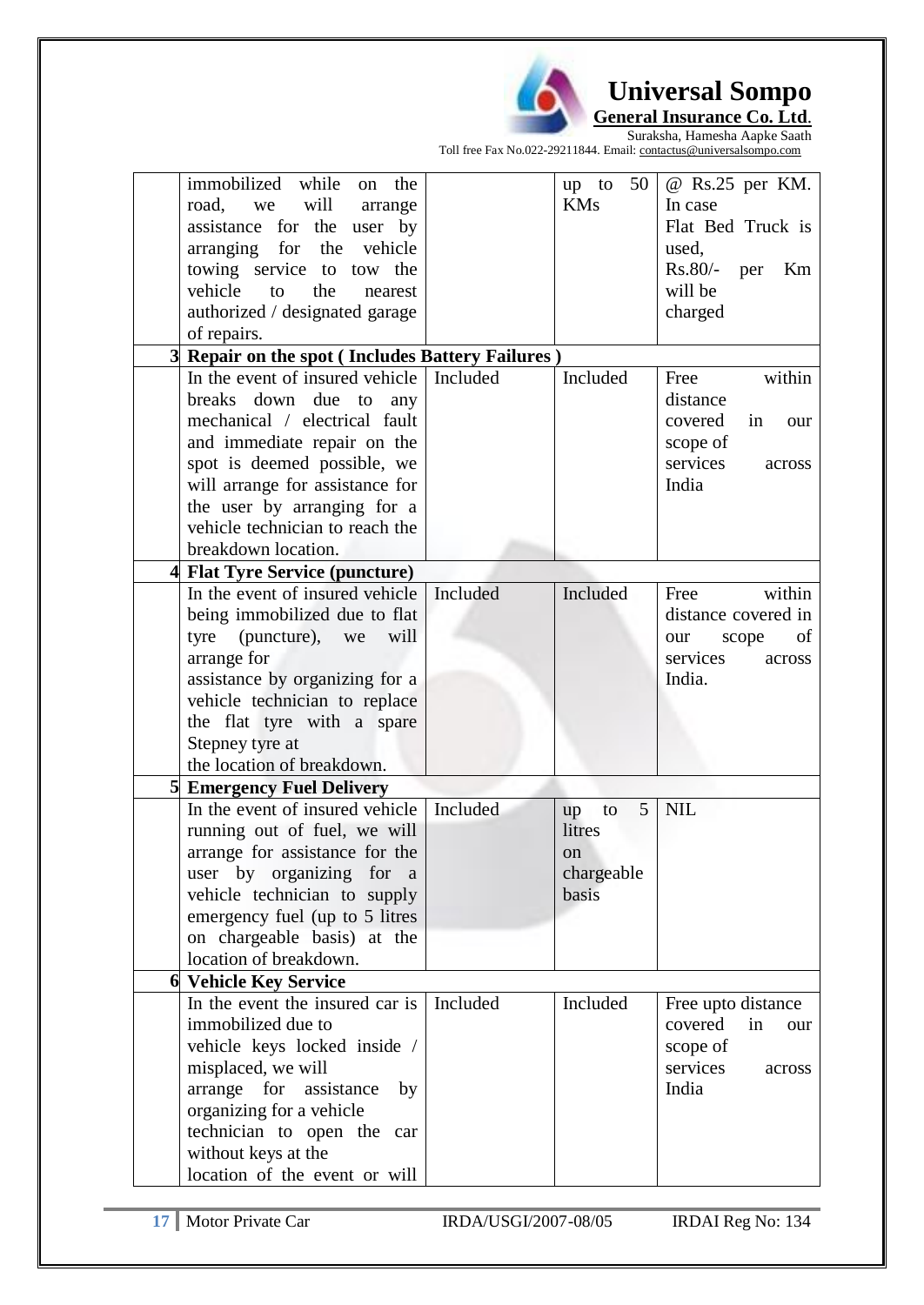

Suraksha, Hamesha Aapke Saath Toll free Fax No.022-29211844. Email: contactus@universalsompo.com

| organize the spare key<br>from<br>the<br>insured's<br>place                                                                                                                                                                                                                   |                                                                                                                                                                                                                                 |          |                                    |                                                                                                                              |
|-------------------------------------------------------------------------------------------------------------------------------------------------------------------------------------------------------------------------------------------------------------------------------|---------------------------------------------------------------------------------------------------------------------------------------------------------------------------------------------------------------------------------|----------|------------------------------------|------------------------------------------------------------------------------------------------------------------------------|
|                                                                                                                                                                                                                                                                               | within the same city to the                                                                                                                                                                                                     |          |                                    |                                                                                                                              |
|                                                                                                                                                                                                                                                                               | location of the event.                                                                                                                                                                                                          |          |                                    |                                                                                                                              |
|                                                                                                                                                                                                                                                                               | 7 Pick up of Vehicle in case of Driver Disability                                                                                                                                                                               |          |                                    |                                                                                                                              |
| suffers<br>driver<br>the<br>a<br>If F<br>disability and cannot continue<br>the journey, we will arrange<br>assistance for the<br>insured by picking the vehicle<br>from the location of<br>such event and transport it to<br>the desired location<br>by road on its own power |                                                                                                                                                                                                                                 | Included | Free up to<br>50<br>KM<br>distance | Additional will be<br>charged<br>Rs.100/-<br>$\omega$<br>per<br>hour of<br>Use                                               |
| 8                                                                                                                                                                                                                                                                             | <b>Cab Service</b>                                                                                                                                                                                                              |          |                                    |                                                                                                                              |
|                                                                                                                                                                                                                                                                               | If insured vehicle breaks down<br>and cannot be repaired on the<br>will<br>spot,<br>we<br>arrange<br>assistance by organizing a cab<br>alternate<br>mode<br>of<br>an<br><b>as</b><br>transport.                                 | Included | Chargeable                         | Chargeable<br>$\omega$<br>$Rs.500/-$ for<br>5 hours. Beyond<br>will be<br>charged<br>(a)<br>Rs.100/- hour /<br>Rs.8/- per KM |
|                                                                                                                                                                                                                                                                               | 9 Accommodation                                                                                                                                                                                                                 |          |                                    |                                                                                                                              |
|                                                                                                                                                                                                                                                                               | If insured vehicle breaks down<br>and cannot be repaired on the<br>will<br>spot,<br>we<br>arrange<br>assistance by organizing for<br>an accommodation (star rated<br>at the nearest point possible,<br>subject to availability) | Included | Chargeable                         | Accommodation @<br><b>Actuals</b>                                                                                            |
|                                                                                                                                                                                                                                                                               | <b>Shipment of Spares</b>                                                                                                                                                                                                       |          |                                    |                                                                                                                              |
|                                                                                                                                                                                                                                                                               | In the event if the insured<br>vehicle needs critical spares to<br>be repaired on the spot, we<br>will arrange assistance for the<br>user in shipment of spare parts<br>to the location of event.                               | Included | Chargeable                         | <b>Spares</b><br>$^{\omega}$<br>cost<br>Actual                                                                               |

## **GENERAL EXCLUSIONS TO SERVICE COVERAGE**

- a) Any vehicle which has not been maintained regularly as per manufacturer guidelines and thus is not in roadworthy condition.
- b) In any case, if the client / beneficiary refuses to pay for the services offered on chargeable basis, the vehicle will be disqualified or will not be eligible for the service for minimum one year.
- c) Any event when the driver of the vehicle is found to be in any of the situations that are indicated below: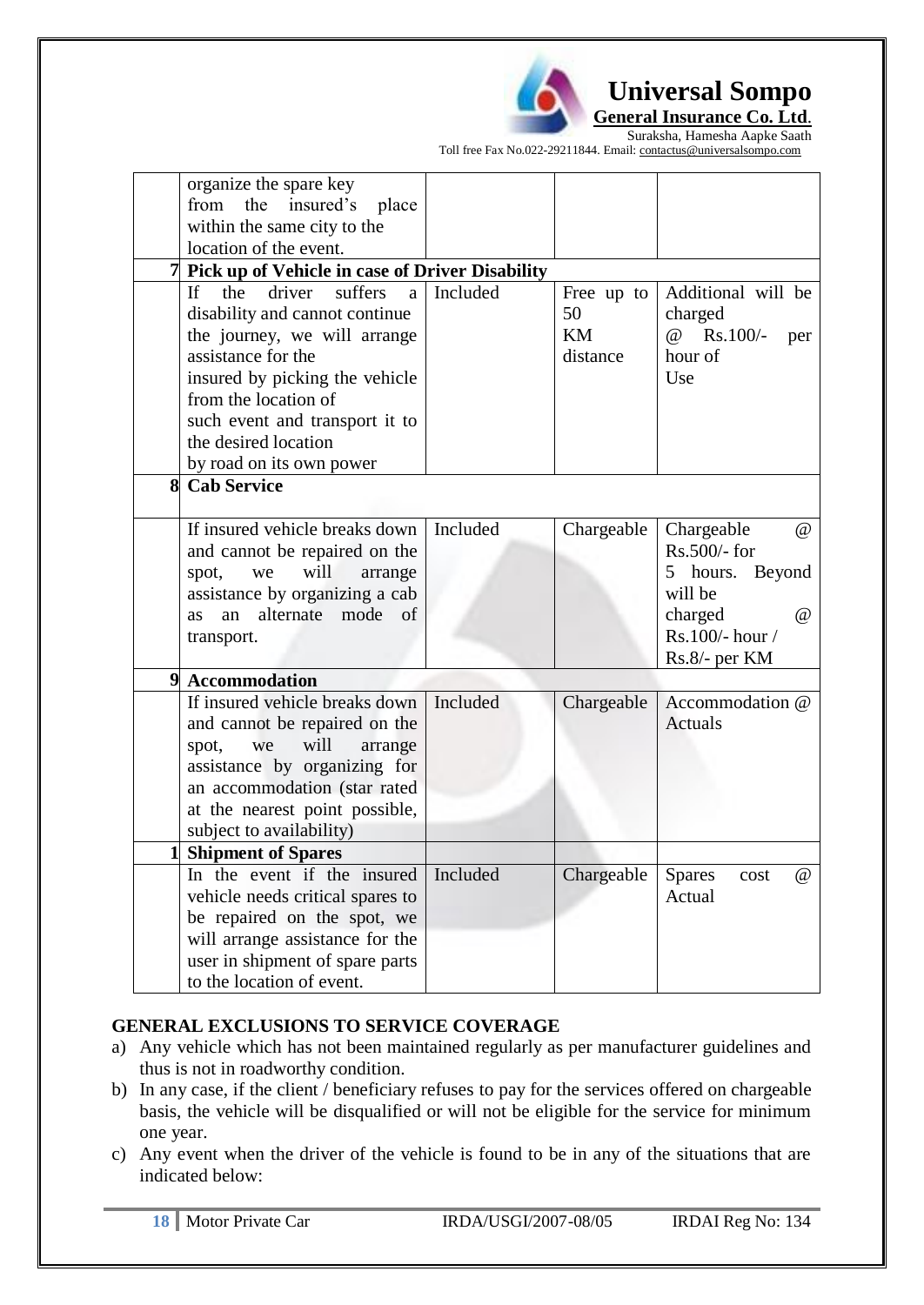

- 1) The state of intoxication or under the influence of alcohol, drugs, toxins or narcotics not medically prescribed.
- 2) Lack of permission or corresponding license for the category of the Covered Vehicle or violation of the sanction of cancellation or withdrawal of them.
- d) Any event where breakdown is caused by deliberately inflicted damage, vandalism or participation in a criminal act or offence.
- e) Any customer history where customer has twice on prior occasions misused or abused the services.
- f) Those accidents resulting from the illegitimate removal of the Covered Vehicle.
- g) Those accidents or breakdowns that are produced when the Customer or the authorized driver have infringed upon the regulatory ordinances as far as the requisites and number of persons transported, weight and means of things that can be transported or the form of handling them as long as the infraction has been the determining cause of the accident or the causal event of the incident.
- h) Any vehicle involved in or liable to be involved in legal case prior to or post immobilization.
- i) Those happening while the vehicle lacks documentation or requisites (including the Technical Inspection of the Vehicles and Obligatory Insurance) legally necessary to ply on public roads in the country where the Covered Vehicle is found.
- j) Those caused by fuels, mineral essences, and other inflammable, explosive or toxic materials transported in the Covered Vehicle.
- k) Any public vehicle like ambulances, taxis, police vehicles and/or fire brigade vehicles and any other vehicle not used for private use are excluded of all the services coverage under these general conditions.
- l) Luggage that is not sufficiently wrapped or identified, fragile luggage or perishable products, and any commercial goods carried in the Covered Vehicle.
- m) Assistance to occupants of the Covered Vehicle different to those defined as beneficiaries.
- n) Any animals carried in the Covered Vehicle.
- o) The following vehicles are not covered:
	- 1) Those used for hire or reward, except if expressly included above.
	- 2) Those used for the transportation of goods.
	- 3) Those with more or less than 4 wheels.
	- 4) Those not powered exclusively by an internal combustion engine.
	- 5) Those with an authorized maximum weight exceeding 3,500 Kg.
	- 6) Those with dimensions greater than:
		- a. 2.5 meters in height.
		- b. meters in width.
		- c. 5.1 meters in length.
- p) Events not covered under the program :
	- 1) Boot cannot be opened
	- 2) Non-functional horn. If the horn is activated incessantly, the Services will be provided
	- 3) Faulty fuel gauge
	- 4) Non-functional Speedometer
	- 5) Non-functional sunroof operation
	- 6) Non-functional Air-conditioning.
	- 7) Non-functional demisters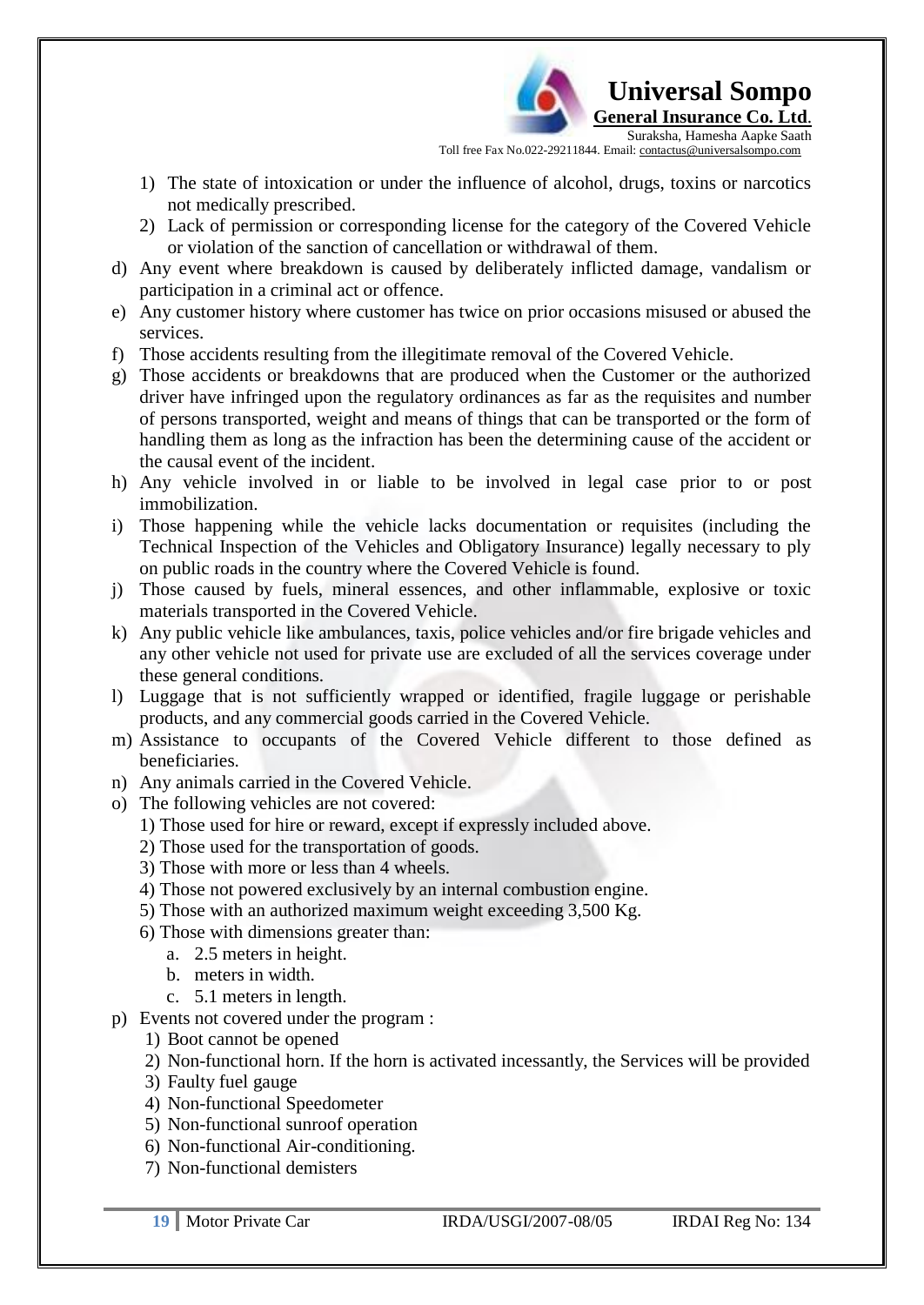

- 8) Vehicle headlights not functional during day time.
- 9) Non-functional Seat adjustor but the vehicle can be driven safely
- 10) Illumination warning lamp of ABS, airbag warning or traction control or any such non-safety related lights/service warnings lights which do not render the vehicle immobilized.
- 11) In the event of passenger doors not opening or seatbelts not functioning and there are no passengers except the driver
- 12) Damaged door glasses or non-functional windows when there are no security or weather risks.
- 13) Broken rear-view mirror not obstructing driver"s view.
- 14) Damaged or faulty fuel cap but vehicle has sufficient fuel to reach the nearest authorized dealer.
- 15) Windscreen wipers turning faulty in fair weather or vehicle running our of windscreen wiper fluid.
- 16) Electronic Vehicle security system are faulty but do not render it immobilized and the alarm is not hooting continuously

The problems / situations mentioned above shall not immobilize the vehicle. It is important to consider that such a program is designed for emergencies. However, as it is our endeavor to provide best customer support our ACs are trained to assess situation. In any such case if an AC feels that customer"s safety might be at risk or he may be in adverse situation, he shall activate assistance as a goodwill measure

**Premium:** As per Rating Document

PS: The RSA shall be providing the services and in some cases acting as a facilitator,we will ensure delivery of services through the RSA and will take responsibility that no deficiency of services happens.

The RSA "s listed as of now are M/s India Assistance and M/s My TVS , we may add more depending on the regional requirements to ensure availability of efficient services.

## **10) Additional Expense Coverage Clause (Emergency Hotel or Transportation Expenses)**

#### **IRDA/NL/F&U/USGI/Motor/ Add - On/1**

We shall reimburse you the cost of expenses incurred for accommodation for overnight stay and /or those for travel to your place of residence or nearest city on your itenary, necessarily incurred in the event of your vehicle meeting with an accident en route and it is impossible to drive the insured vehicle due to an accident and the vehicle had to be towed or if the vehicle is stolen, subject to your being over 100 miles away with the vehicle from your address. The reimbursement under the 2 heads shall be subject to limits of Rs 2500 each person with Rs 5000 per such accident limit and an aggregate of Rs 10,000 in a policy period in event of more than one accident /theft claim.

#### **Conditions:**

Benefit payable only if the claim for accidental damages or theft claim is payable under the Policy.

#### **Premium:** As per Rating Document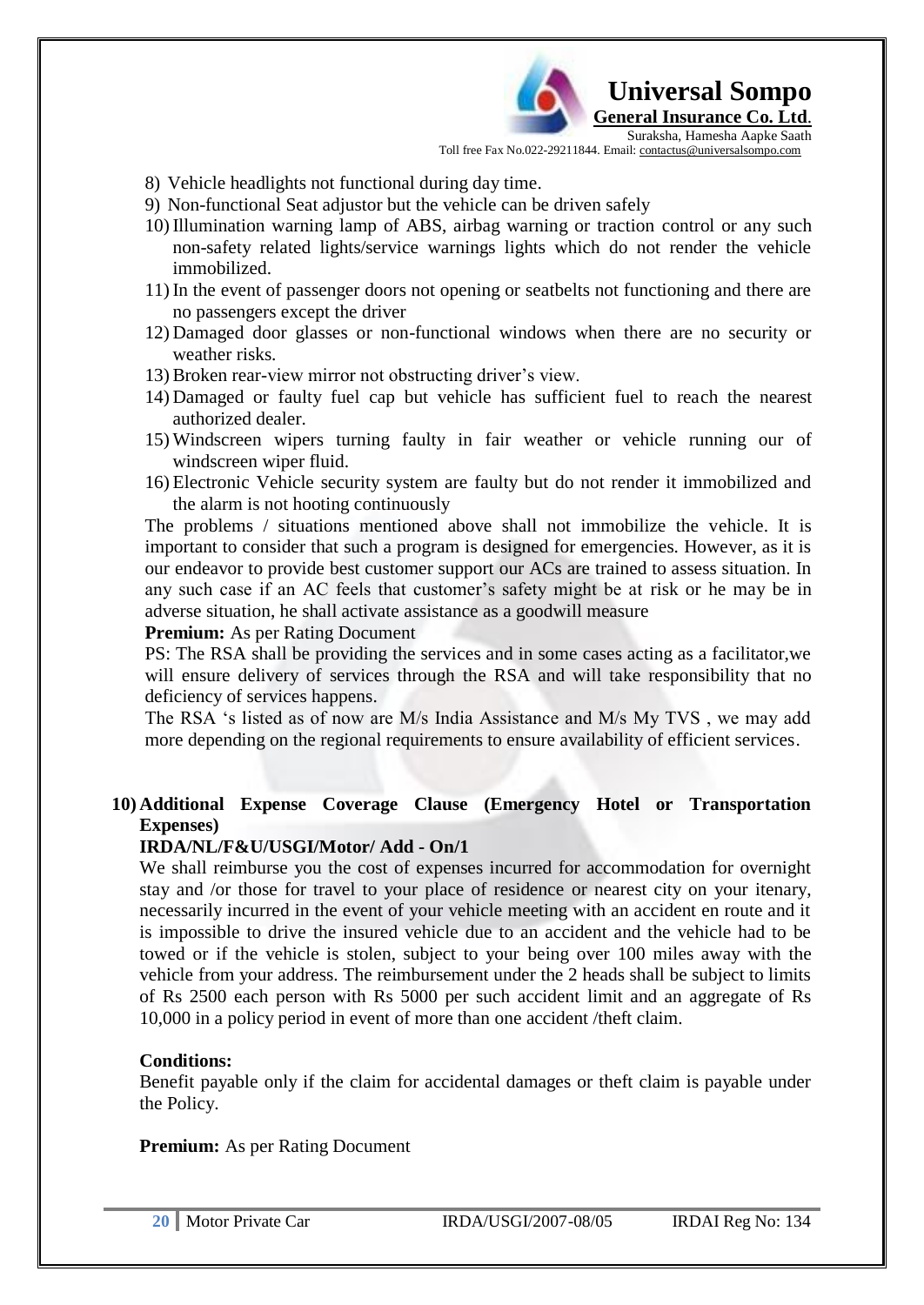

#### **11) Loss of Personal Belongings Clause: IRDA/NL/F&U/USGI/Motor/ Add - On/1**

Covers loss of personal belongings viz bagagge ,clothes , bag etc belonging to you and your dependant family members from the car by breaking into the locked car by visible means or by any peril as insured under the Motor Vehicle Policy.

#### **Conditions:**

- 1. Coverage of Rs10,000.
- 2. FIR shall be an essential requirement for break in / theft from vehicle cases.
- 3. Family shall mean your dependants limited to spouse and children.
- 4. The loss should be intimated immediately to our call centre immediately and duly completed claim form for the loss be submitted 5 days from the date of the call.

#### **Exclusions;**

- 1. Mobiles, laptops.
- 2. Money/cheques/bank drafts/credit/debit cards.
- 3. Watches, Jewellery, travel tickets, manuscripts, paintings and similar items.
- 4. Samples

**Excess**-Rs 500 each claim **Premium**: As per Rating Document

#### **12) Additional Accidental Injury Compensation Clause for -Owner Driver IRDA/NL/F&U/USGI/Motor/ Add - On/1**

You are covered for an amount of Rs 1 lacs/2 lacs/ 3 lacs upto 8 lacs against the risks of assault or any other accidental injury leading to Death/Permanent total in any accident when you are travelling in the insured vehicle .This is in addition to the Compulsory Personal Accident cover for Owner Driver of Rs 2 lacs available under the Policy.

#### **Conditions:**

As per conditions of the existing compulsory PA cover for Owner Driver

#### **Table of Benefits:**

#### **TABLE OF BENEFITS**

|                | пире от регистро                                                                |                                             |  |  |  |
|----------------|---------------------------------------------------------------------------------|---------------------------------------------|--|--|--|
| <b>DETAILS</b> |                                                                                 | PERCENTAGE OF CAPITAL SUM<br><b>INSURED</b> |  |  |  |
|                | Death                                                                           | 100                                         |  |  |  |
| 2.             | <b>Permanent Total Disability:</b>                                              |                                             |  |  |  |
| a)             | Loss of sight (both eyes) or Loss of two<br>limbs Loss of one limb and one eye  | 100                                         |  |  |  |
| b)             | Loss of one limb or loss of sight of one eye                                    | 50                                          |  |  |  |
| C)             | Permanent Total and absolute disablement<br>as certified by Medical Practioner. | 100                                         |  |  |  |

**Premium**: As per Rating document

#### **13) Additional Accidental Injury Compensation Clause-Family IRDA/NL/F&U/USGI/Motor/ Add - On/1**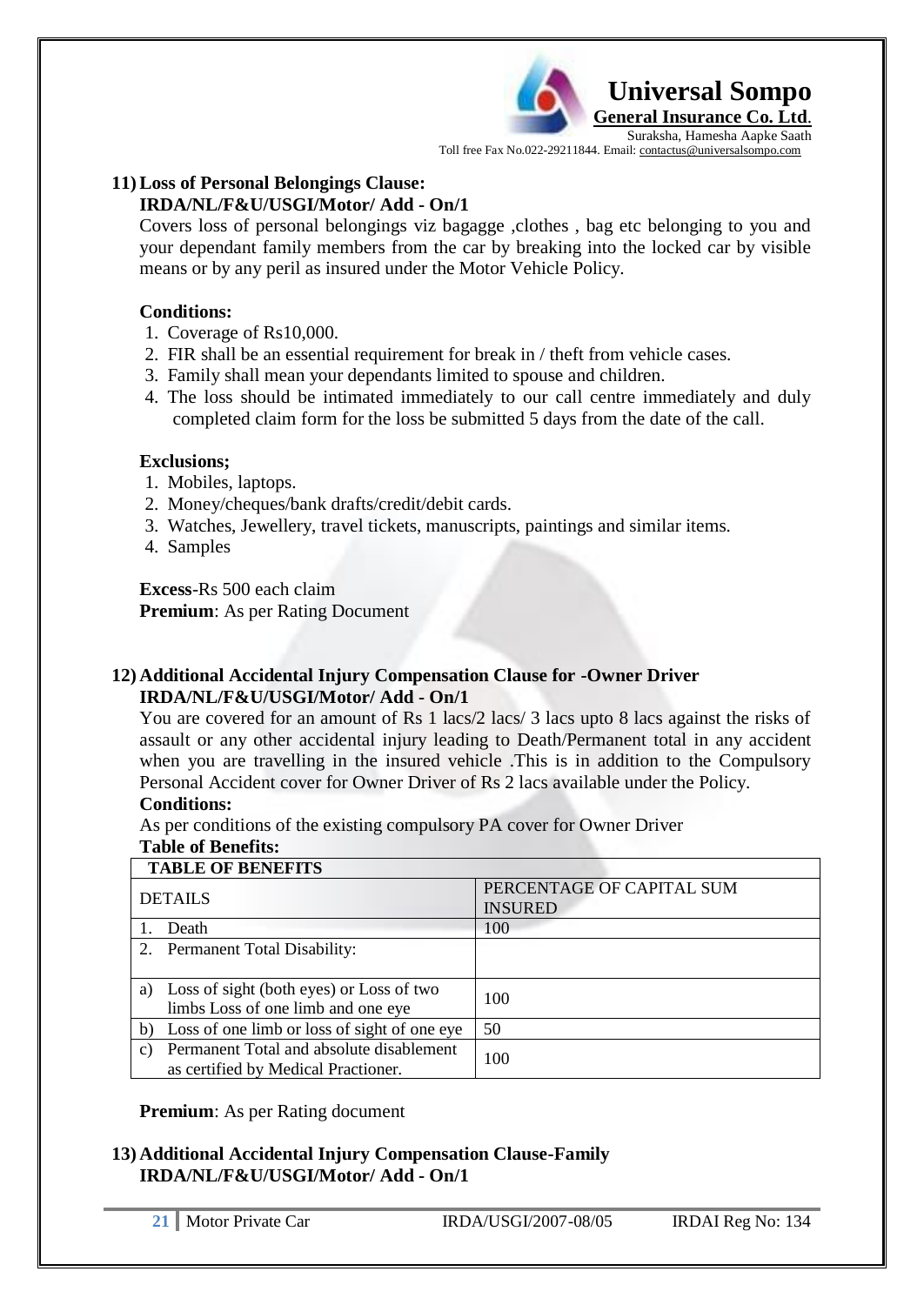*<u><b> L* Universal Sompo</u> **General Insurance Co. Ltd**.

Suraksha, Hamesha Aapke Saath Toll free Fax No.022-29211844. Email: contactus@universalsompo.com

Your named family members whilst travelling in the insured vehicle are covered against the risks of assault or any other bodily injury leading to Death/Permanent total/Permanent Partial disability in any accident involving the vehicle.

# **Conditions:**

The Table of benefits are as follows:

| S.<br>No.      | <b>Table of Benefits</b>                                                                                                  | <b>Percentage of Capital Sum Insured</b> |
|----------------|---------------------------------------------------------------------------------------------------------------------------|------------------------------------------|
| $\mathbf{1}$   | <b>Accidental Death</b>                                                                                                   | 100                                      |
| $\overline{2}$ | <b>Permanent Total Disability:</b>                                                                                        |                                          |
| a)             | Loss of sight (both eyes)                                                                                                 | 100                                      |
| b)             | Loss of two limbs                                                                                                         | 100                                      |
| $\mathbf{c})$  | Loss of one limb and one eye                                                                                              | 100                                      |
| $\rm d)$       | Permanent Total and absolute<br>disablement as certified by Medical<br>Practitioner                                       | 100                                      |
| $\mathbf{3}$   | <b>Permanent Partial Disability:</b>                                                                                      |                                          |
| $\mathbf{A}$   | Loss of sight of one eye                                                                                                  | 50                                       |
| B              | Loss of one limb                                                                                                          | 50                                       |
| $\overline{C}$ | Loss of toes-all                                                                                                          | 20                                       |
| D              | Great-both phalanges                                                                                                      | 5                                        |
| ${\bf E}$      | Great-one phalanx                                                                                                         | $\overline{2}$                           |
| ${\bf F}$      | Other than great, if more than one toe<br>lost each                                                                       | 1                                        |
| G              | Loss of hearing $-$ both ears                                                                                             | 50                                       |
| H              | Loss of hearing $-$ one ear                                                                                               | 15                                       |
| I              | Loss of Speech                                                                                                            | 50                                       |
| J              | Loss of four fingers and thumb of one<br>hand                                                                             | 40                                       |
| $\bf K$        | Loss of four fingers                                                                                                      | 35                                       |
| L              | Loss of thumb-both phalanges                                                                                              | 25                                       |
| M              | Loss of thumb-one phalanx                                                                                                 | 10                                       |
| $\mathbf N$    | Loss of index finger<br>Three phalanges<br>$\mathbf{i}$<br><b>Two Phalanges</b><br>$\mathbf{ii}$<br>One Phalanges<br>iii) | 10<br>8<br>$\overline{4}$                |
| $\Omega$       | Loss of middle finger<br>Three phalanges<br>$\mathbf{i}$<br>Two phalanges<br>$\mathbf{ii}$<br>One phalanges<br>iii)       | 6<br>$\overline{4}$<br>$\overline{2}$    |
| $\mathbf{P}$   | Loss of ring finger<br>$\mathbf{i}$<br>Three phalanges<br>Two phalanges<br>$\mathbf{ii}$<br>iii)<br>One phalanges         | 5<br>$\overline{4}$<br>$\overline{2}$    |
| Q              | Loss of little finger<br>Three phalange<br>$\mathbf{i}$<br>Two phalanges<br>$\mathbf{ii}$<br>iii)<br>One phalanges        | $\overline{4}$<br>3<br>$\overline{2}$    |
| $\mathbf R$    | Loss of Metacarpals<br>First or second (additional)<br>(i)                                                                | 3<br>$\overline{2}$                      |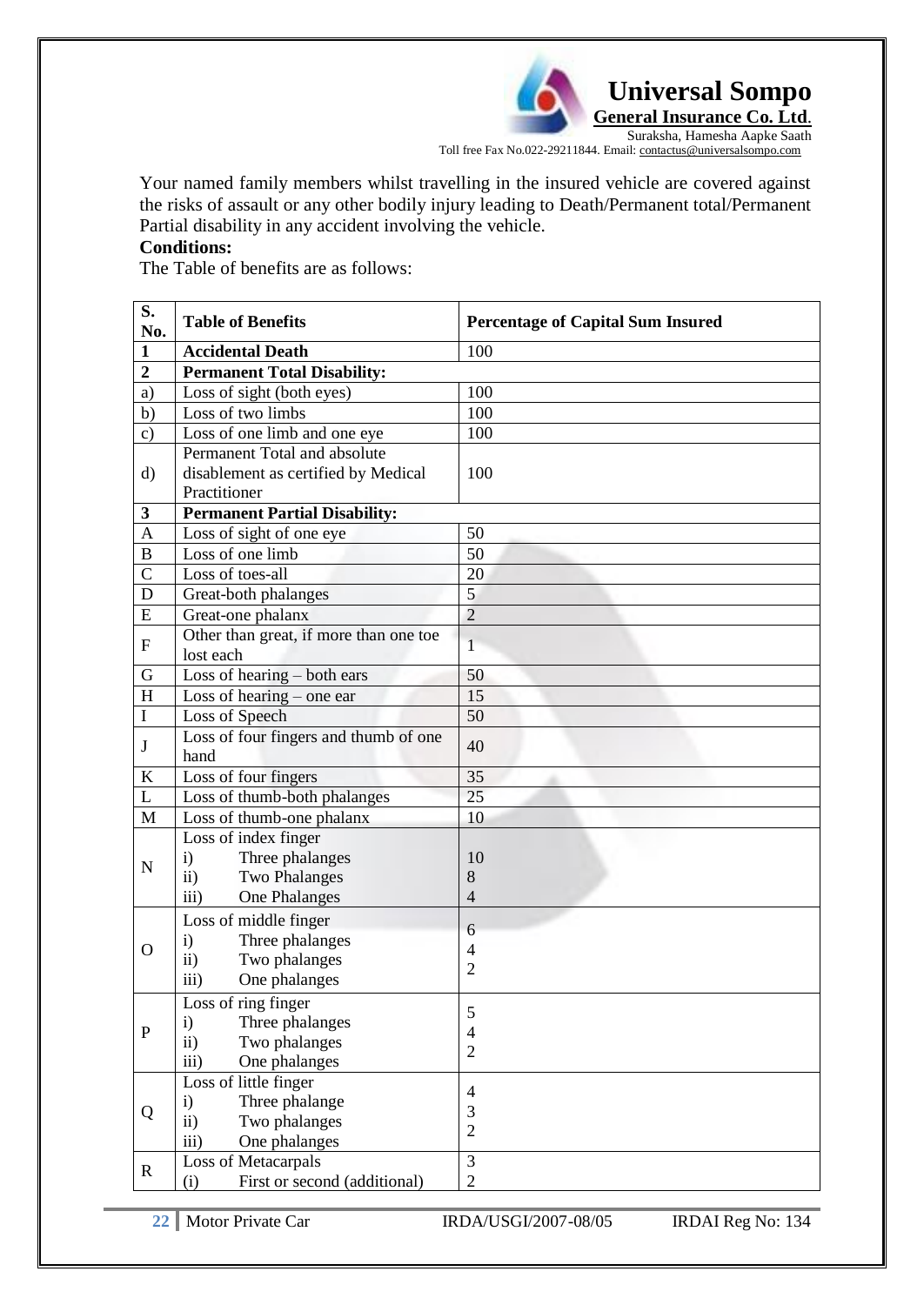

Suraksha, Hamesha Aapke Saath Toll free Fax No.022-29211844. Email: contactus@universalsompo.com

|    | (i)<br>Third, fourth or fifth<br>(additional) |                                                          |
|----|-----------------------------------------------|----------------------------------------------------------|
| -S | Any other permanent partial<br>disablement    | % as assessed by Medical Practitioner appointed<br>by us |

**Premium:** Rate as per Rating Document

#### **14) Wider PA Benefit Clause for -Owner Driver IRDA/NL/F&U/USGI/Motor/ Add - On/1**

You are covered 24X7 for an amount of Rs 3 lacs/4 lacs/ 5 lacs/10 lacs against the risks of assault or any other bodily injury leading to Death/Permanent total disability in any accident when you are travelling in the insured car or not .This is in addition to the restricted Compulsory Personal Accident cover for Owner Driver.

#### **Conditions:**

As per conditions of the existing compulsory PA cover for Owner Driver Available for Private Cars upto maximum CSI of Rs 10 lacs

Available for 2 wheelers upto maximum CSI of Rs 5 lacs

|               | <b>TABLE OF BENEFITS</b>                                                        |                                             |  |  |  |
|---------------|---------------------------------------------------------------------------------|---------------------------------------------|--|--|--|
|               | <b>DETAILS</b>                                                                  | PERCENTAGE OF CAPITAL<br><b>SUM INSURED</b> |  |  |  |
|               | Death                                                                           | 100                                         |  |  |  |
| 2.            | <b>Permanent Total Disability:</b>                                              |                                             |  |  |  |
| a)            | Loss of sight (both eyes) or Loss of two limbs<br>Loss of one limb and one eye  | 100                                         |  |  |  |
| b)            | Loss of one limb or loss of sight of one eye                                    | 50                                          |  |  |  |
| $\mathcal{C}$ | Permanent Total and absolute disablement as<br>certified by Medical Practioner. | 100                                         |  |  |  |

**Premium**: Rate as per Rating Document

## **15) Child Education Support Clause**

## **IRDA/NL/F&U/USGI/Motor/ Add - On/1**

We shall pay for the education fee of the named child/children in the case the owner of the insured vehicle meets with an accidental death or permanent total disability specified subject to the dependent being under the age 21 years and pursuing studies .The claim proceeds shall be remitted in a bank account of the Child.

#### **Conditions:**

- 1. Coverage upto Rs 5 lacs in multiples of Rs 1 lacs for registered owner only- Death and PTD coverage.
- 2. The insured is travelling in the insured vehicle at time of accident.
- 3. The accident claim for damages to vehicle is payable under the Policy.
- 4. The PA accident claim is admissible under the Accidental Bodily Injury Clause.
- 5. Cover available for Private cars only.
- 6. Maximum Liability of insurers shall be sum insured chosen irrespective of number of children named.

#### 7. Permanent Total Disability is defined as;

| <b>TABLE OF BENEFITS</b> |                                             |
|--------------------------|---------------------------------------------|
| <b>DETAILS</b>           | PERCENTAGE OF CAPITAL<br><b>SUM INSURED</b> |
| Death                    | .00                                         |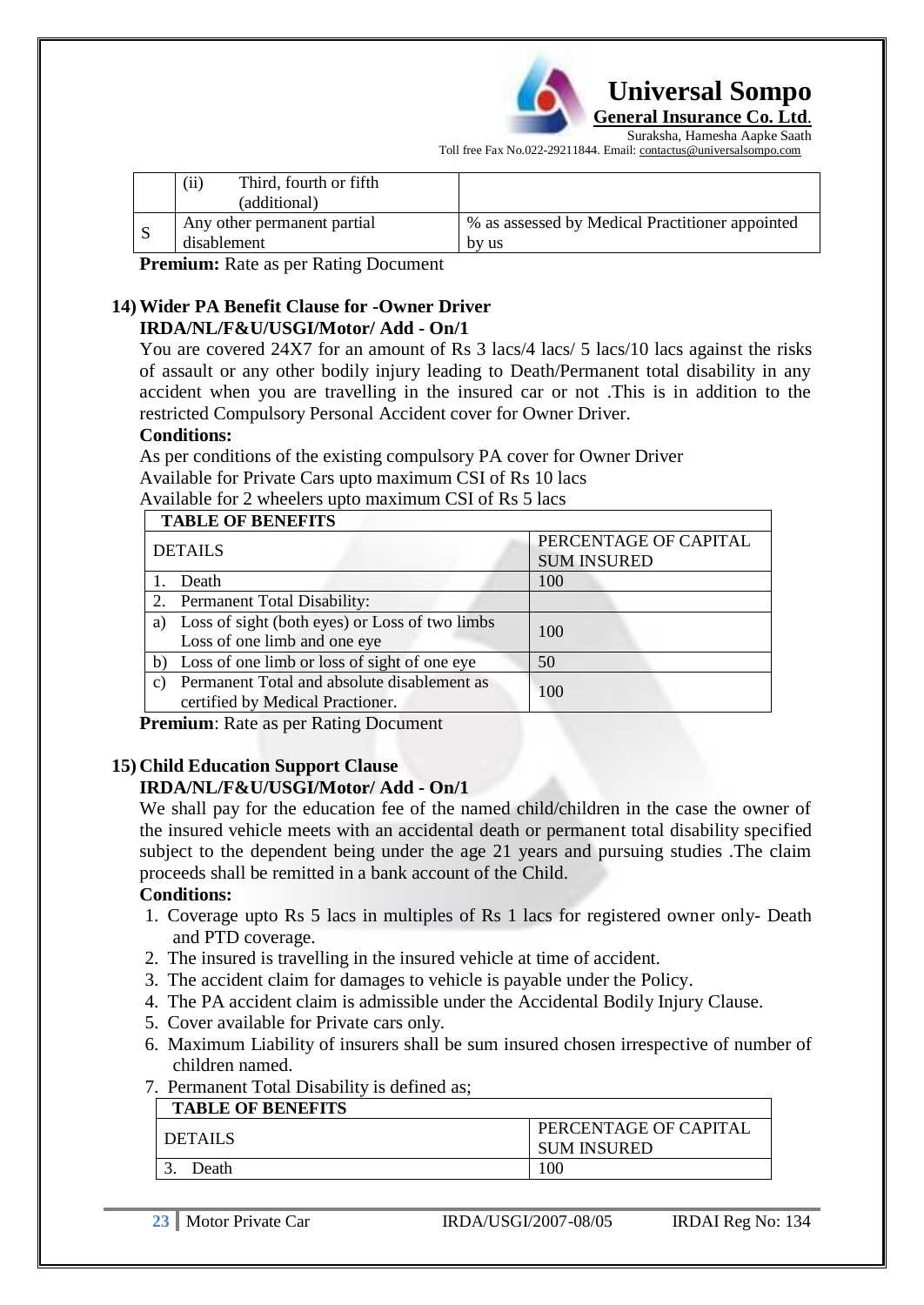

Suraksha, Hamesha Aapke Saath Toll free Fax No.022-29211844. Email: contactus@universalsompo.com

| 4.         | <b>Permanent Total Disability:</b>                                                |     |
|------------|-----------------------------------------------------------------------------------|-----|
|            | d) Loss of sight (both eyes) or Loss of two limbs<br>Loss of one limb and one eye | 100 |
| $\epsilon$ | Loss of one limb or loss of sight of one eye                                      | 50  |
|            | Permanent Total and absolute disablement as<br>certified by Medical Practioner.   | 100 |

**Premium: As** per Rating Document

#### **16) Electrical and Mechanical Breakdown Coverage Clause IRDA/NL/F&U/USGI/Motor/ Add - On/1**

In event of an electrical breakdown of any of the following 3 items due to ingress of flood waters without the vehicle meeting with an accident we shall pay you cost of necessary repairs subject to the same not being payable in manufacturer's warranty.

- 1. Wiring harness
- 2. Engine assembly
- 3. Driving train

## **Condition:**

- 1. Maximum of Rs10,000.
- 2. Vehicle is not over 3 years old and not having breached any of the prescribed usage guidelines prescribed by the manufacturer.
- 3. The cost of the electrical part which has broken down is not covered

#### **Excess: Rs** 2500 each claim

**Premium**; As per Rating Document

## **17) Hydrostatic Lock Cover**

## **USG-MO-A00-00-64-V01-13-14**

In consideration of the payment of an additional premium mentioned in the policy schedule it

is hereby understood and agreed that the Company agrees to pay for losses arising out of repair or replacement of engine parts of the Insured vehicle due to Hydrostatic Lock and ingression of water in the engine.

Subject otherwise to the terms, conditions, exceptions and limitations of the policy. Special Conditions applicable

- a) The insured should be the First Registered Owner and vehicle not more than (5) years from the date of start of cover.
- b) Repair or replacement in our Authorised Garages across India.
- c) The insured vehicle should be used only for Private Purpose (as per the terms and conditions of the policy schedule) and in case of Transfer of ownership, cover will cease.
- d) The following cover would be subject to an "admissible claim" in Section I (with immediate intimation for retrieval of vehicle from water-logged area).
- e) In case of replacement of engine, submission of Invoice within 15 days of date of loss for Endorsement in the Policy.

# **18) Cost of Consumables**: **USG-MO-A00-00-65-V01-13-14**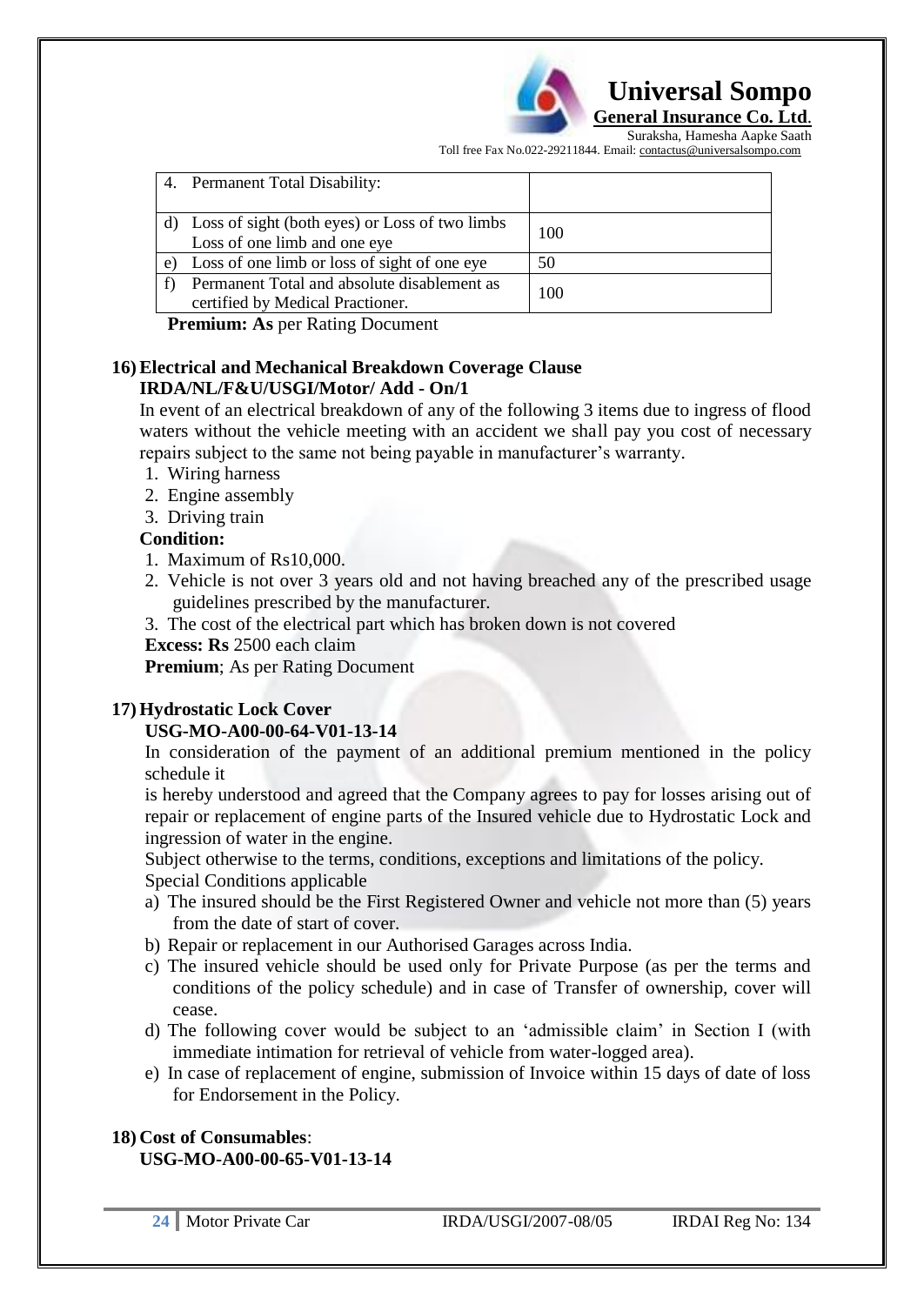**Universal Sompo General Insurance Co. Ltd**. Suraksha, Hamesha Aapke Saath

Toll free Fax No.022-29211844. Email: contactus@universalsompo.com

In consideration of the payment of an additional premium for the named add on cover, it is hereby understood and agreed that the company hereby extends the Policy to cover expenses incurred by the Insured towards replacement of consumable items, in the event of damage to the Insured vehicle and/or to its insured accessories, arising out of any peril as covered under Section 1 of the Policy.

For the purpose of this endorsement, Consumable items refer to those articles or substances which have specific uses and when applied to their respective uses are either consumed totally or are rendered unfit for continuous and permanent use.

Such consumable Items may include but are not limited to nut, bolt, screw, washers, grease, coolants, lubricants, engine & other oils, clips, ac gas, bearings, battery water, filters, sealants, gaskets, tyres. However fuel is excluded under the Policy coverage.

#### **Special Conditions:**

- a) The vehicle is not older than 5 years counted from date of first registration.
- b) Claim under this section is payable only if the Claim under Section 1 of the policy is admissible and payable.
- c) The coverage is restricted to 1% of the IDV or 5% of total claim amount whichever is less.
- d) The consumables not associated with admissible Own Damage under Section 1 of the policy shall not be covered.
- e) We will entertain coverage of Consumables in **only one claim during the policy period**

Subject otherwise to the terms, exceptions, conditions and limitations of this policy.

#### **19) Secure Towing (Higher Towing and removal Costs) USG-MO-A00-00-66-V01-13-14**

In consideration of the payment of additional premium for this add on cover it is hereby understood  $\&$  agreed that for the purpose of this policy, in the event of the vehicle being disabled by reason of loss or damage covered under this policy and not being able to move on its own power, the Insurer will bear the reasonable cost of removal (over and above the limits as provided by the India Motor Tariff) to the nearest repairer and redelivery to the Insured up to the amounts as mentioned below in respect of any one accident as per below limits:

**Private Car** – Up to Rs 15,000/-

## **Special Conditions**

- 1. The vehicle is not older than 5 years counted from date of first registration.
- 2. The approval of insurer has to be taken prior to undertaking such towing and availing benefits under this coverage.

Subject otherwise to terms, exceptions, conditions and limitations of this Policy.

## **ENDORSEMENTS:**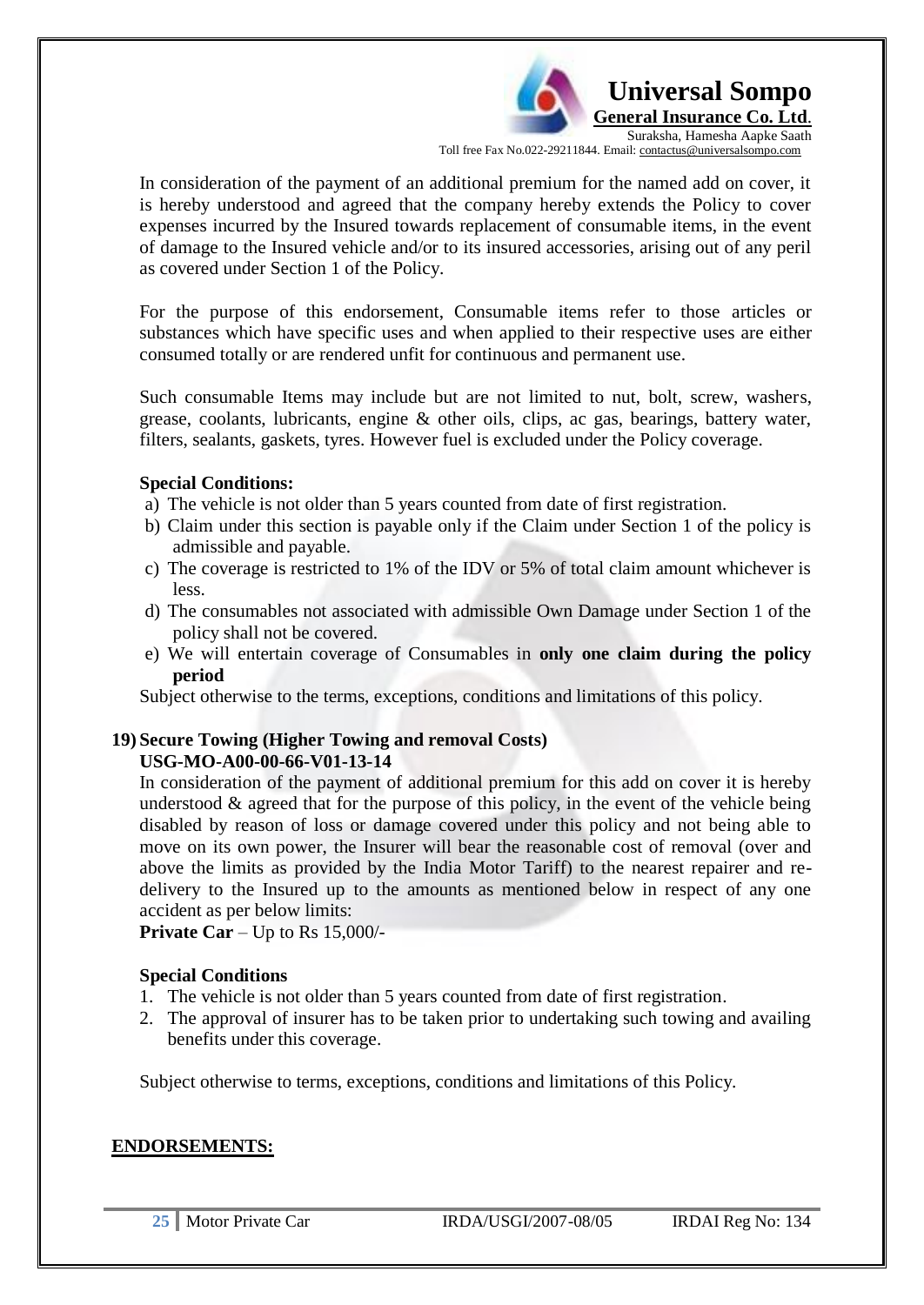

**General Insurance Co. Ltd**. Suraksha, Hamesha Aapke Saath

 **Universal Sompo** 

Toll free Fax No.022-29211844. Email: contactus@universalsompo.com

# **IMT. 1. EXTENSION OF GEOGRAPHICAL AREA**

In consideration of the payment of an additional premium of Rs……….it is hereby understood and agreed that notwithstanding anything contained in this Policy to the contrary the Geographical Area in this Policy shall from the . . ./ . ./ . . . . to the. …/. . /. . . .(both days inclusive) be deemed to include \*

It is further specifically understood and agreed that such geographical extension excludes cover for damage to the vehicle insured / injury to its occupants / third party liability in respect of the vehicle insured during sea voyage / air passage for the purpose of ferrying the vehicle insured to the extended geographical area.

Subject otherwise to the terms exceptions conditions and limitations of this Policy.

**NOTE: -**Insert Nepal/ Sri Lanka/ Maldives/ Bhutan/ Pakistan/Bangladesh as the case may be.

# **IMT.2. AGREED VALUE CLAUSE (APPLICABLE ONLY TO VINTAGE CARS)**

It is hereby declared and agreed that in case of TOTAL LOSS/CONSTRUCTIVE TOTAL LOSS of the Vintage Car insured hereunder due to a peril insured against, the amount payable will be the Insured"s Declared Value (IDV) of the vehicle as mentioned in the Policy **without deduction of any depreciation**.

It is further declared and agreed that in case of partial loss to the vehicle, depreciation on parts replaced will be as stated in Section I of the Policy.

Subject otherwise to the terms exceptions conditions and limitations of this Policy.

# **IMT. 3. TRANSFER OF INTEREST**

It is hereby understood and agreed that as from …/…/……. the interest in the policy is transferred to and vested in ……….... of ………………. carrying on or engaged in the business or profession of ……………. who shall be deemed to be the insured and whose proposal and declaration dated .. /…/…. shall be deemed to be incorporated in and to be the basis of this contract.

Provided always that for the purpose of the No Claim Bonus, no period during which the interest in this policy has been vested in any previous Insured shall accrue to the benefit of.....

Subject otherwise to the terms exceptions conditions and limitations of this policy.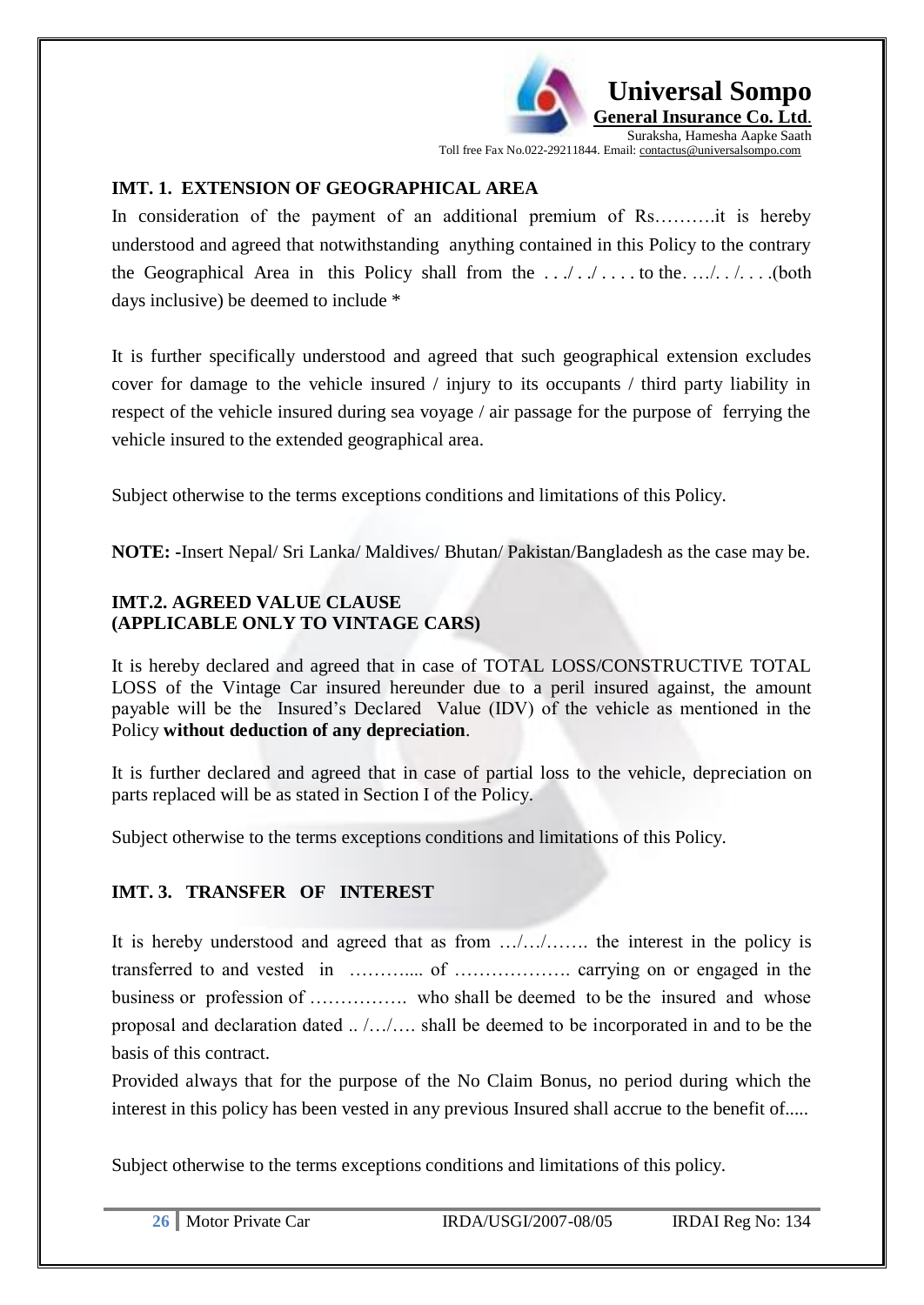

## **IMT.4. CHANGE OF VEHICLE**

It is hereby understood and agreed that as from …/…../ …... the vehicle bearing Registration Number ………….. Is deemed to be deleted from the Schedule of the Policy and the vehicle with details specified hereunder is deemed to be included therein-

| Regd. | Engine/        | <b>Make</b> | Type of $\vert$ C.C. | Year                          | of Seating    | <b>IDV</b> |
|-------|----------------|-------------|----------------------|-------------------------------|---------------|------------|
| No.   | <b>Chassis</b> |             | <b>Body</b>          | <b>Manufacture</b>   Capacity |               |            |
|       | No.            |             |                      |                               | including     |            |
|       |                |             |                      |                               | <b>Driver</b> |            |
|       |                |             |                      |                               |               |            |

In consequence of this change, an extra / refund premium of Rs…... is charged/ allowed to the insured.

Subject otherwise to the terms exceptions conditions and limitations of this Policy.

## **IMT. 5. HIRE PURCHASE AGREEMENT**

It is hereby understood and agreed that ……….. (hereinafter referred to as the Owners) are the Owners of the vehicle insured and that the vehicle insured is subject of an Hire Purchase Agreement made between the Owners on the one part and the insured on the other part and it is further understood and agreed that the Owners are interested in any monies which but for this Endorsement would be payable to the insured under this policy in respect of such loss or damage to the vehicle insured **as cannot be made good by repair and / or replacement of parts** and such monies shall be paid to the Owners as long as they are the Owners of the vehicle insured and their receipt shall be a full and final discharge to the insurer in respect of such loss or damage.

It is further declared and agreed that for the purpose of the Personal Accident Cover for the owner-driver granted under this policy, the insured named in the policy will continue to be deemed as the owner-driver subject to compliance of provisions of the policy relating to this cover.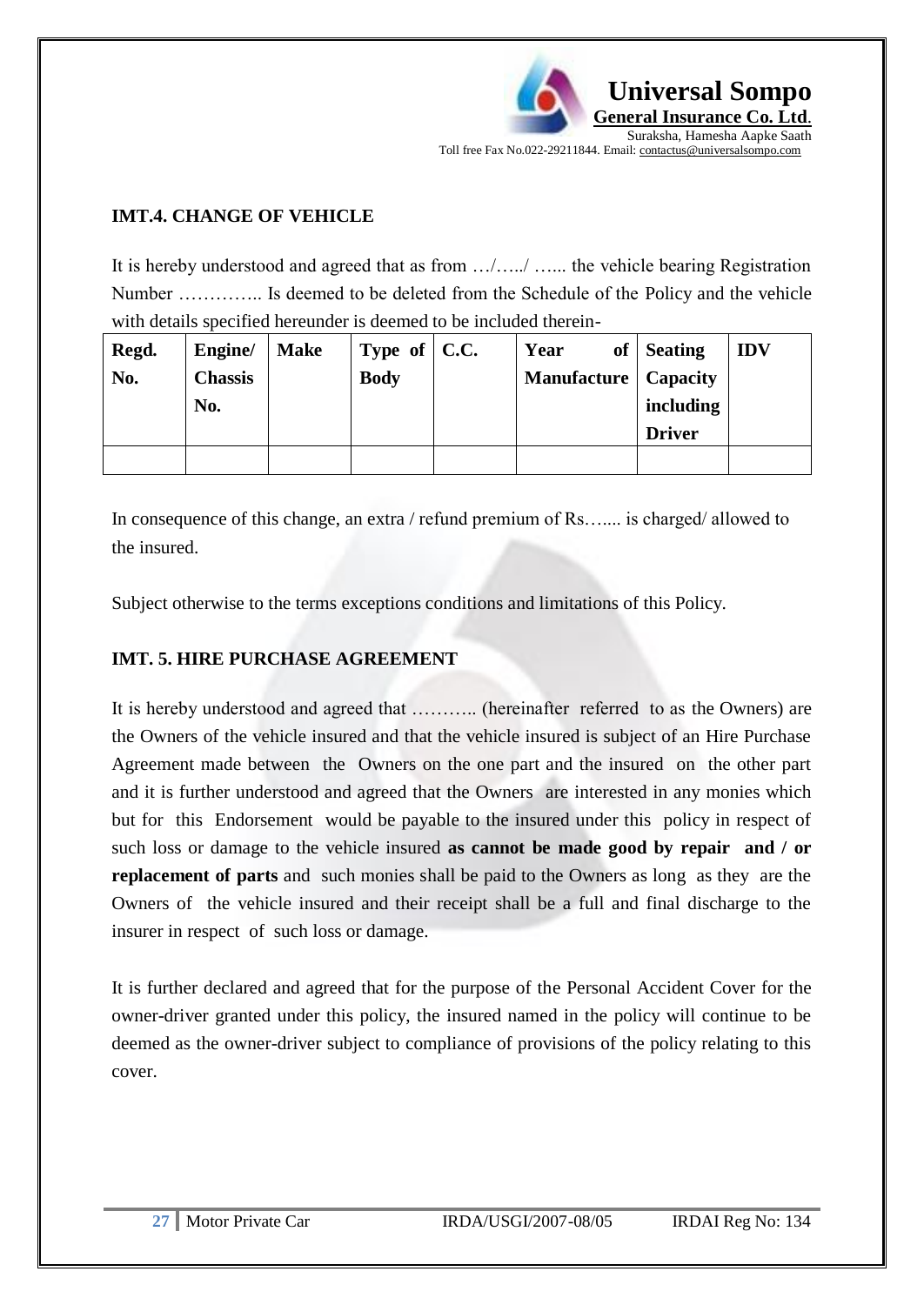

Save as by this Endorsement expressly agreed nothing herein shall modify or affect the rights and liabilities of the insured or the insurer respectively under or in connection with this Policy.

Subject otherwise to the terms exceptions conditions and limitations of this policy.

# **IMT.6. LEASE AGREEMENT**

It is hereby understood and agreed that ……………… (hereinafter referred to as the Lessors) are the Owners of the vehicle insured and that the vehicle insured is the subject of a Lease Agreement made between the Lessor on the one part and the insured on the other part and it is further understood and agreed that the Lessors are interested in any monies which but for this Endorsement would be payable to the insured under this policy in respect of such loss or damage to the vehicle insured **as cannot be made good by repair and / or replacement of parts** and such monies shall be paid to the Lessors as long as they are the Owners of the vehicle insured and their receipt shall be a full and final discharge to the insurer in respect of such loss or damage. It is also understood and agreed that notwithstanding any provision in the Leasing Agreement to the contrary, this policy is issued to the insured namely ………….. as the principal party and not as agent or trustee and nothing herein contained shall be construed as constituting the insured an agent or trustee for the Lessors or as an assignment (whether legal or equitable) by the insured to the Lessors, of his rights benefits and claims under this policy and further nothing herein shall be construed as creating or vesting any right in the Owner/Lessor to sue the insurer in any capacity whatsoever for any alleged breach of its obligations hereunder.

It is further declared and agreed that for the purpose of the Personal Accident Cover for the owner-driver granted under this policy, the insured named in the policy will continue to be deemed as the owner-driver subject to compliance of provisions of the policy relating to this cover.

Save as by this Endorsement expressly agreed nothing herein shall modify or affect the rights and liabilities of the insured or the insurer respectively under or in connection with this Policy.

Subject otherwise to the terms exceptions conditions and limitations of this policy.

# **IMT.7. VEHICLES SUBJECT TO HYPOTHECATION AGREEMENT**

|  | 28   Motor Private Car | IRDA/USGI/2007-08/05 | IRDAI Reg No: 134 |
|--|------------------------|----------------------|-------------------|
|--|------------------------|----------------------|-------------------|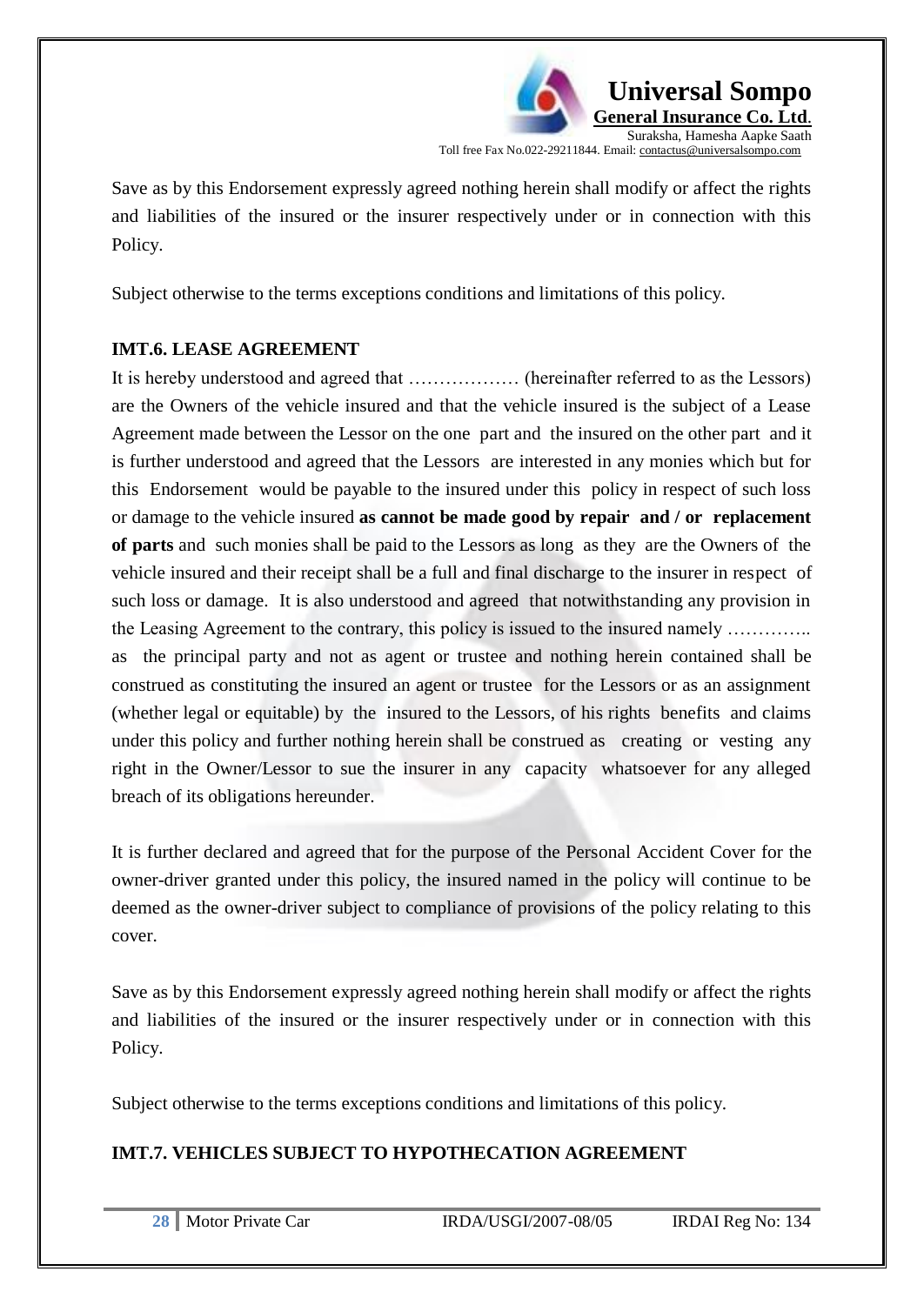

It is hereby declared and agreed that the vehicle insured is pledged to / hypothecated with ……………….. (hereinafter referred to as the "Pledgee") and it is further understood and agreed that the Pledgee is interested in any monies which but for this Endorsement would be payable to the insured under this policy in respect of such loss or damage to the vehicle insured **as cannot be made good by repair and / or replacement of parts** and such monies shall be paid to the Pledgee as long as they are the Pledgee of the vehicle insured and their receipt shall be a full and final discharge to the insurer in respect of such loss or damage.

It is further declared and agreed that for the purpose of the Personal Accident Cover for the owner-driver granted under this policy, the insured named in the policy will continue to be deemed as the owner-driver subject to compliance of provisions of the policy relating to this cover.

Save as by this Endorsement expressly agreed that nothing herein shall modify or affect the rights or liabilities of the Insured or the Insurer respectively under or in connection with this Policy or any term, provision or condition thereof.

Subject otherwise to the terms exceptions conditions and limitations of this policy.

# **IMT.8. DISCOUNT FOR MEMBERSHIP OF RECOGNISED AUTOMOBILE ASSOCIATIONS (PRIVATE CARS AND MOTORISED TWO WHEELERS ONLY)**

It is hereby understood and agreed that in consideration of insured's membership of ………………\*\* a discount in premium of Rs…\* is allowed to the insured hereunder from …./…../…...

It is further understood and agreed that if the insured ceases to be a member of the above mentioned association during the currency of this Policy the insured shall immediately notify the insurer accordingly and refund to the insurer a proportionate amount of the discount allowed on this account for the unexpired period of the cover.

Subject otherwise to the terms exceptions conditions and limitations of the policy

For full policy period, the full tariff discount to be inserted. For mid-term membership, pro rata proportion of the tariff discount for the unexpired policy period is to be inserted.

\*\* Insert name of the concerned Automobile Association.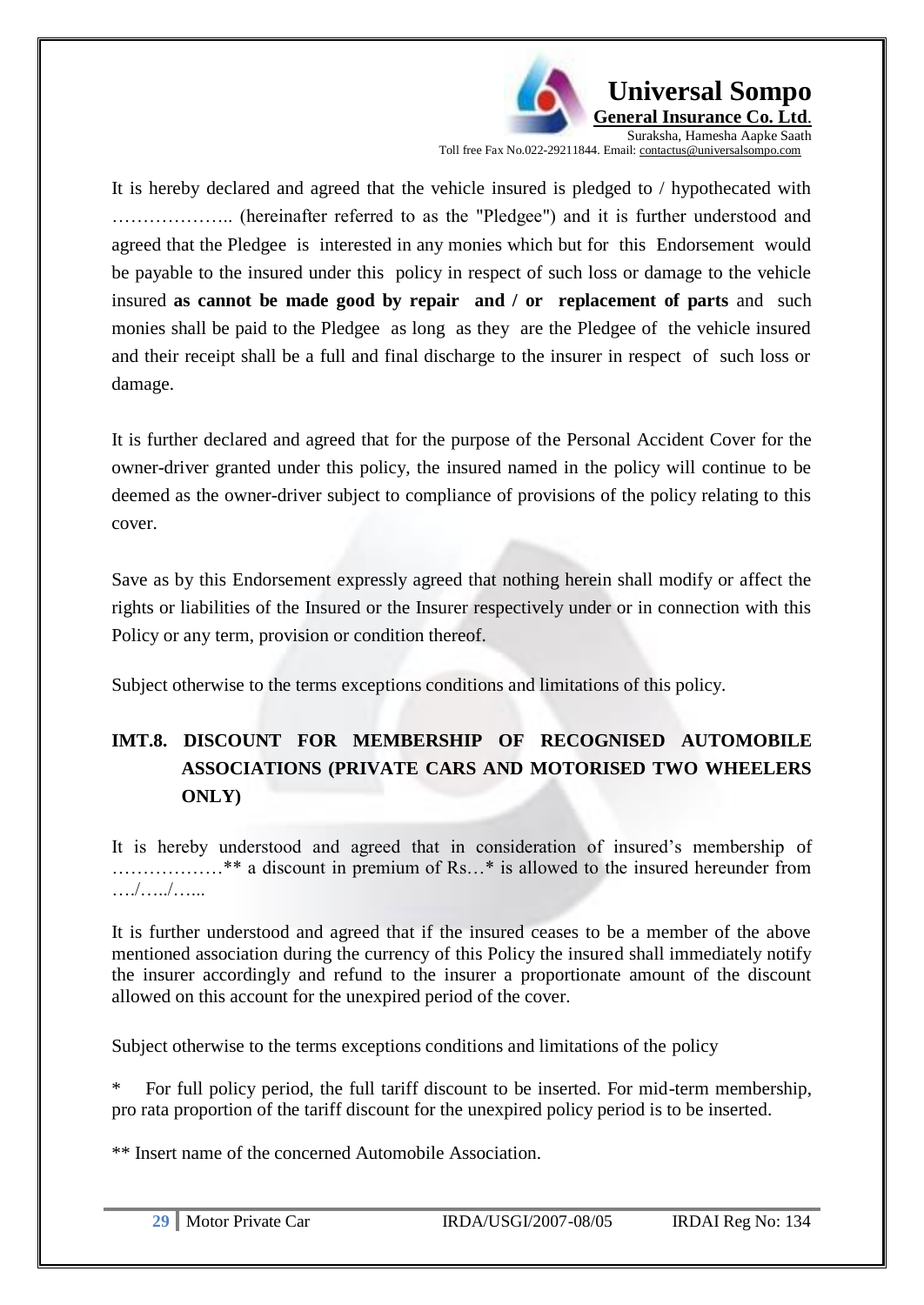

## **IMT.9. DISCOUNT FOR VINTAGE CARS (Applicable to Private Cars only)**

It is hereby understood and agreed that in consideration of the insured car having been certified as a **Vintage Car by** the **Vintage and Classic Car Club of India,** a discount of Rs. ……….\* is allowed to the insured from …./…../……

Subject otherwise to the terms exceptions conditions and limitations of the policy.

\*Amount calculated as per tariff provision is to be inserted. For mid-term certification as Vintage Car pro-rata proportion of tariff discount for the unexpired period is to be inserted.

## **IMT.10. INSTALLATION OF ANTI-THEFT DEVICE**

(Not applicable to Motor Trade Policies)

In consideration of certification by …………………\* that an Anti-Theft device approved by Automobile Research Association of India (ARAI), Pune has been installed in the vehicle insured herein a premium discount of Rs…………\*\* is hereby allowed to the insured.

It is hereby understood and agreed that the insured shall ensure at all times that this Anti-theft device installed in the vehicle insured is maintained in efficient condition till the expiry of this policy.

Subject otherwise to the terms, exceptions, conditions and limitations of the policy

\* The name of the certifying Automobile Association is to be inserted.

\*\* Premium discount calculated as per tariff provision is to be inserted. For mid-term certification of installation of Anti Theft device pro-rata proportion of tariff discount for the unexpired period is to be inserted.

# **IMT. 11. A. VEHICLES LAID UP (Lay up period declared)**

Notwithstanding anything to the contrary contained herein it is hereby understood and agreed that from …/ …/….. to…/ …./….. the vehicle insured is laid up in garage and not in use and during this period all liability of the insurer under this policy in respect of the vehicle insured is suspended SAVE ONLY IN RESPECT OF LOSS OR DAMAGE TO THE SAID VEHICLE CAUSED BY FIRE EXPLOSION SELF-IGNITION OR LIGHTNING OR BURGLARY, HOUSEBREAKING, THEFT OR RIOT STRIKE MALICIOUS DAMAGE TERRORISM OR STORM TEMPEST FLOOD INUNDATION OR EARTHQUAKE PERILS, in consideration whereof

a) # the insurer will deduct from the next renewal premium the sum of Rs………\* and the No Claim Bonus (if any) shall be calculated on the next renewal premium after deduction of such sum.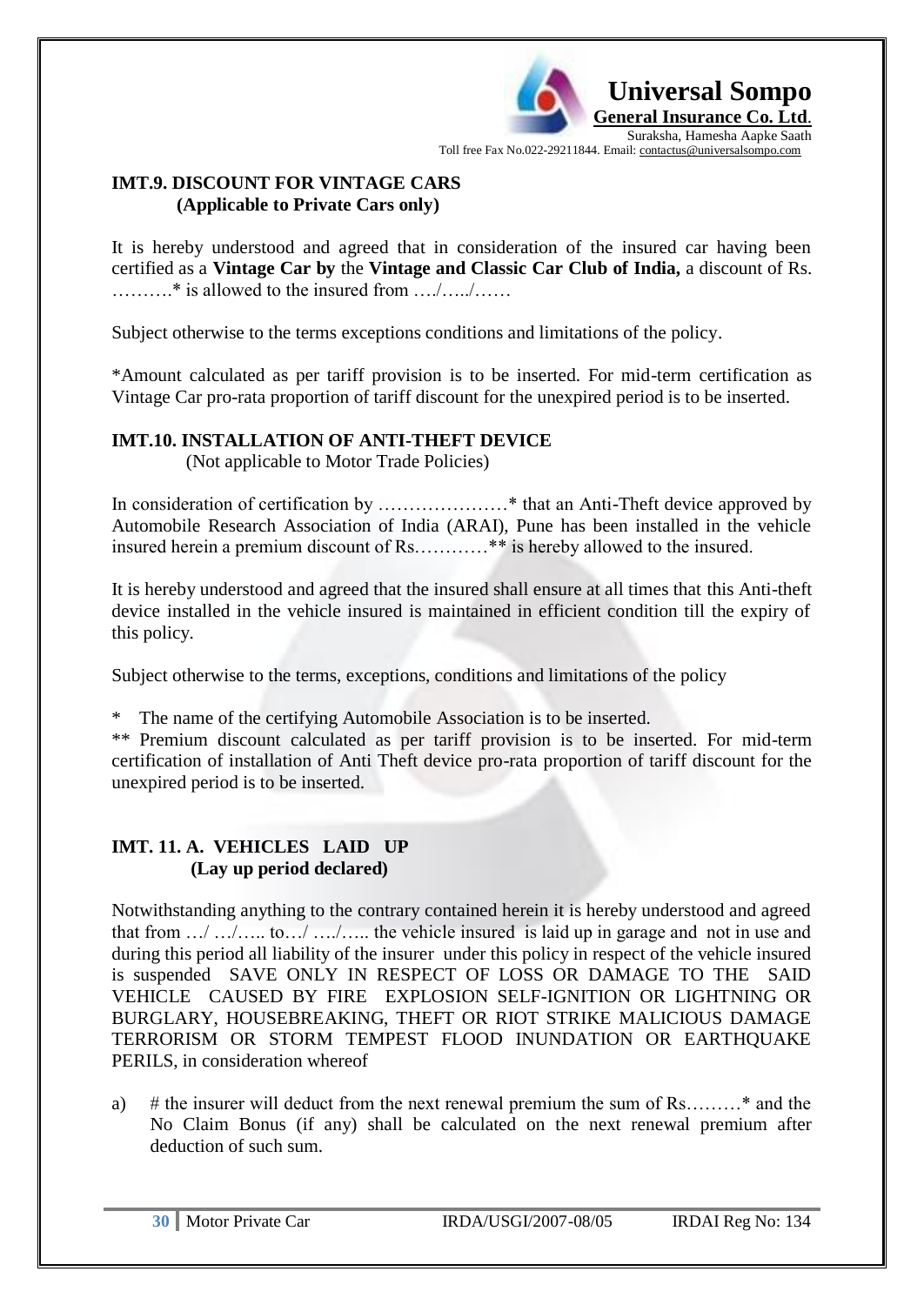

b) # the period of insurance by this policy is extended to .…./…../……. in view of the payment of an additional premium of Rs ………..\*\*

Subject otherwise to the terms exceptions conditions and limitations of this policy.

NB.1. # To delete (a) or (b) as per option exercised by the insured.

- NB.2. \* The proportionate full policy premium for the period of lay up less the proportionate premium for the Fire and /or Theft risks for the lay up periods is to be inserted.
- NB.3 \*\* The proportionate premium required for Fire and / or Theft cover for the vehicle for the laid – up period is to be inserted .

NB.4. In case of Liability Only Policies the words in CAPITALS should be deleted.

NB.5. In case of policies covering Liability Only and

- (a) Fire risks, the words " BURGLARY HOUSEBREAKING OR THEFT" are to be deleted;
- (b) Theft risks, the words" "FIRE EXPLOSION SELF IGNITION OR LIGHTNING" are to be deleted.
- (c) Fire **and** Theft risks no part of the words in capitals are to be deleted.

IMT. 11. B. VEHICLES LAID UP

(Lay up period not declared)

Notwithstanding anything to the contrary contained herein it is hereby understood and agreed that as from ….. / ….. /….. the vehicle no. ………… insured hereunder is laid up in garage and not in use and liability of the insurer under this policy in respect of the said vehicle is suspended SAVE ONLY IN RESPECT OF LOSS OR DAMAGE TO THE SAID VEHICLE CAUSED BY FIRE EXPLOSION SELF-IGNITION OR LIGHTNING OR BURGLARY, HOUSEBREAKING, THEFT OR RIOT STRIKE MALICIOUS DAMAGE TERRORISM OR STORM TEMPEST FLOOD INUNDATION OR EARTHQUAKE PERILS.

Subject otherwise to the terms exceptions conditions and limitations of this Policy.

NB.1. In case of **Liability** Only Policies the words in CAPITALS should be deleted.

NB.2. In case of policies covering Liability Only and

- (a) Fire risks, the words " BURGLARY HOUSEBREAKING OR THEFT" are to be deleted;
- (b) Theft risks, the words" "FIRE EXPLOSION SELF IGNITION OR LIGHTNING" are to be deleted.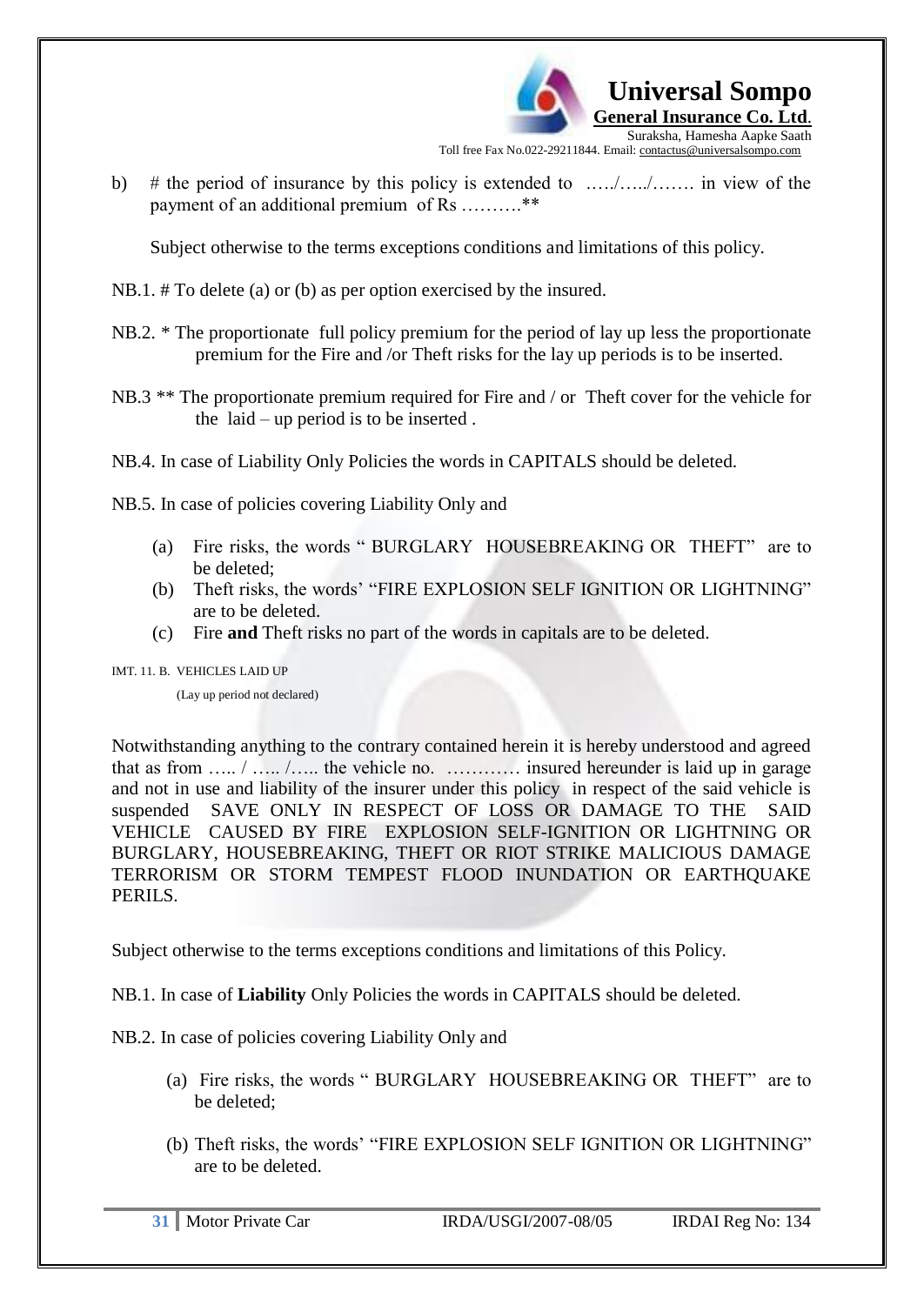

(c) Fire **and** Theft risks no part of the words in capitals are to be deleted.

# **IMT. 11(C). TERMINATION OF THE UNDECLARED PERIOD OF VEHICLE LAID UP***.*

It is hereby understood and agreed that the insurance by this Policy in respect of vehicle no. ……….. Insured hereunder is reinstated in full from ……./……/…… and the Endorsement IMT 11(B) attaching to this policy shall be deemed to be cancelled. It is further agreed that in consideration of the period during which the vehicle no. ..………………. has been out of use

- a)  $#$  The insurer will deduct from the next renewal premium the sum of Rs………\* and the No Claim Bonus (if any) shall be calculated on the next renewal premium after deduction of such sum.
- b) # the period of insurance by this policy is extended to .…./…../……. in view of the payment of an additional premium of Rs ……….\*\*

Subject otherwise to the terms exceptions conditions and limitations of this policy.

NB.1. # To delete (a) or (b) as per option exercised by the insured.

NB.2. \* The proportionate full policy premium for the period of lay up less the proportionate premium for the Fire and /or Theft risks for the lay up periods is to be inserted.

NB.3 \*\* The proportionate premium required for Fire and / or Theft cover for the vehicle for the laid – up period is to be inserted .

## **IMT.12. DISCOUNT FOR SPECIALLY DESIGNED/MODIFIED VEHICLES FOR THE BLIND, HANDICAPPED AND MENTALLY CHALLENGED PERSONS.**

Notwithstanding anything to the contrary contained in the policy it is hereby understood and agreed that the vehicle insured being specially designed /modified for use of blind, handicapped and mentally challenged persons and suitable endorsement to this effect having been incorporated in the Registration Book by the Registering Authority, a discount of 50% on the Own Damage premium for the vehicle insured is hereby allowed to the insured.

Subject otherwise to the terms exceptions conditions and limitations of the policy.

# **IMT.13 .USE OF VEHICLE WITHIN INSURED'S OWN PREMISES**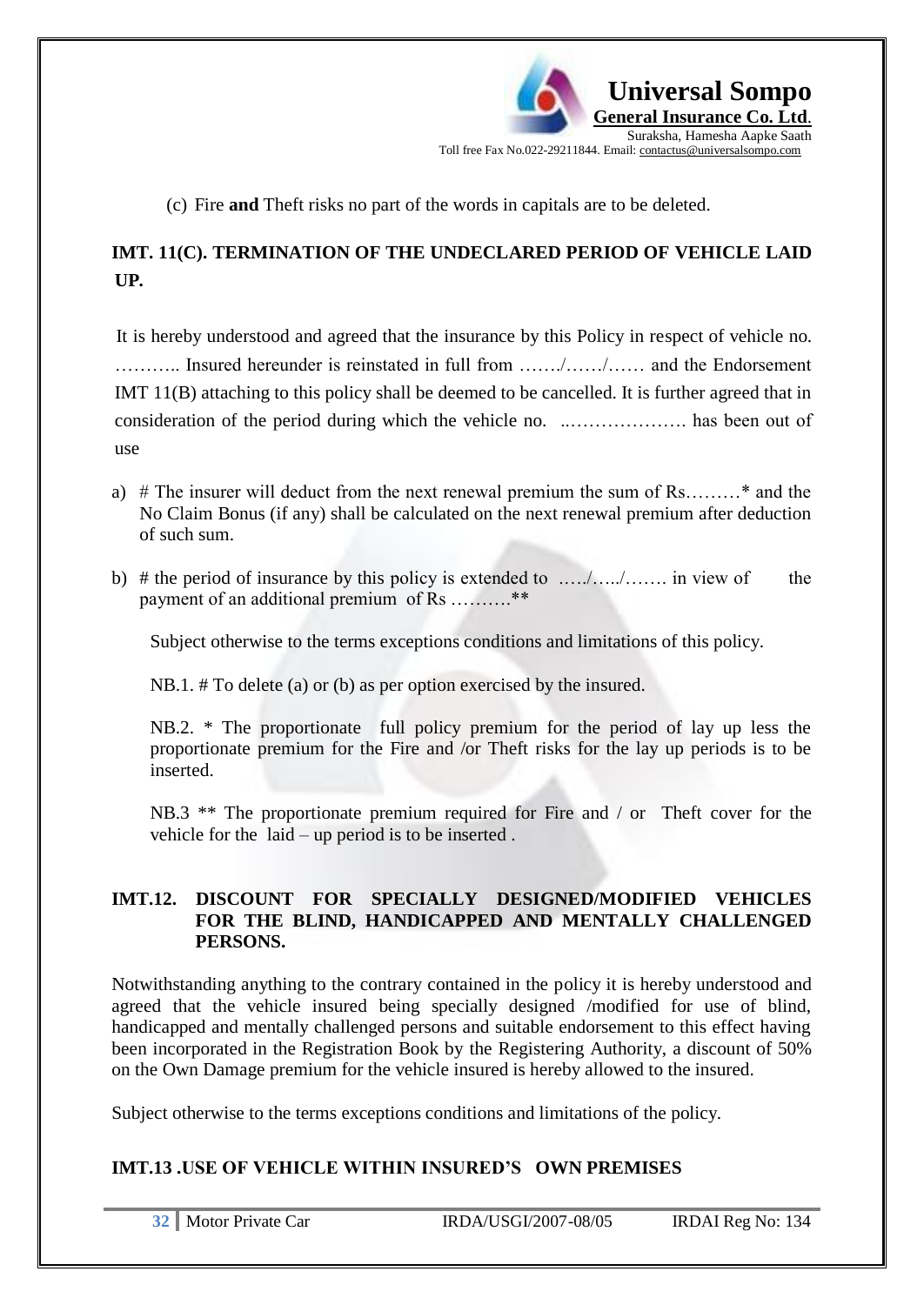**Universal Sompo General Insurance Co. Ltd**. Suraksha, Hamesha Aapke Saath

Toll free Fax No.022-29211844. Email: contactus@universalsompo.com

## **(Applicable to all classes except as otherwise provided in the tariff)**

It is hereby understood and agreed that the insurer shall not be liable in respect of the vehicle insured while the vehicle is being used elsewhere than in the insured's premises except where the vehicle is specifically required for a mission to fight a fire.

For the purposes of this endorsement 'Use confined to own premises' shall mean use only on insured"s premises to which public have no general right of access.

*IMT 15. PERSONAL ACCIDENT COVER TO THE INSURED OR ANY NAMED PERSON OTHER THAN PAID DRIVER OR CLEANER (Applicable to private cars including three wheelers rated as private cars and motorized two wheelers with or without side car [not for hire or reward])*

In consideration of the payment of an additional premium it is hereby agreed and understood that the Company undertakes to pay compensation on the scale provided below for bodily injury as hereinafter defined sustained by the insured person in direct connection with the vehicle insured or whilst mounting and dismounting from or traveling in vehicle insured and caused by violent accidental external and visible means which independently of any other cause shall within six calendar months of the occurrence of such injury result in:-

| <b>Details of Injury</b>                                                       | <b>Scale of Compensation</b> |
|--------------------------------------------------------------------------------|------------------------------|
| i) Death                                                                       | 100%                         |
| ii) Loss of two limbs or sight of two eyes<br>or one limb and sight of one eye | 100%                         |
| iii) Loss of one limb or sight of one eye                                      | 50%                          |
| iv) Permanent Total Disablement from<br>injuries other than named above        | 100%                         |

## **Provided always that**

- 1. compensation shall be payable under only one of the items (i) to (iv) above in respect of any such person arising out of any one occurrence and total liability of the insurer shall not in the aggregate exceed the sum of Rs.....…..\* during any one period of insurance in respect of any such person.
- 2. no compensation shall be payable in respect of death or injury directly or indirectly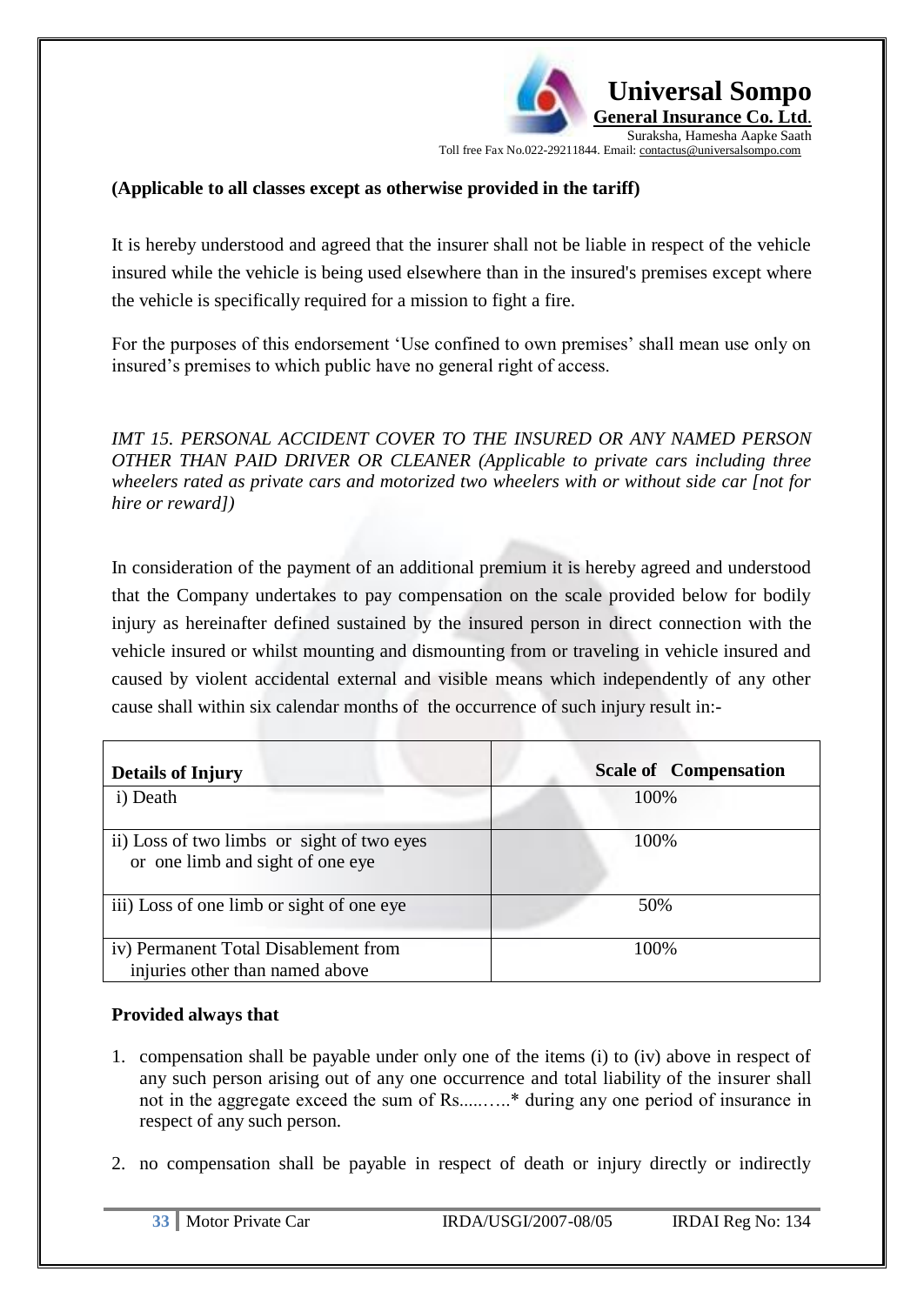

wholly or in part arising or resulting from or traceable to (a) intentional self injury suicide or attempted suicide physical defect or infirmity or (b) an accident happening whilst such person is under the influence of intoxicating liquor or drugs.

3. such compensation shall be payable only with the approval of the insured named in the policy and directly to the injured person or his/her legal representative(s) whose receipt shall be a full discharge in respect of the injury of such person.

Subject otherwise to the terms exceptions conditions and limitations of this policy.

 **\*** The Capital Sum Insured (CSI) per passenger is to be inserted.

# **IMT.16. PERSONAL ACCIDENT TO UNNAMED PASSENGERS OTHER THAN INSURED AND THE PAID DRIVER AND CLEANER**

**{For vehicles rated as Private cars and Motorised two wheelers (not for hire or reward)** 

**with or without side car}**

In consideration of the payment of an additional premium it is hereby understood and agreed that the insurer undertakes to pay compensation on the scale provided below for bodily injuries hereinafter defined sustained by any passenger other than the insured and/or the paid driver attendant or cleaner and/or a person in the employ of the insured coming within the scope of the Workmen"s Compensation Act, 1923 and subsequent amendments of the said Act and engaged in and upon the service of the insured at the time such injury is sustained whilst mounting into, dismounting from or traveling in but not driving the insured motor car and caused by violent, accidental, external and visible means which independently of any other cause shall within three calendar months of the occurrence of such injury result in :

| <b>Details of Injury</b> | <b>Scale of Compensation</b> |
|--------------------------|------------------------------|
| i) Death                 | 100%                         |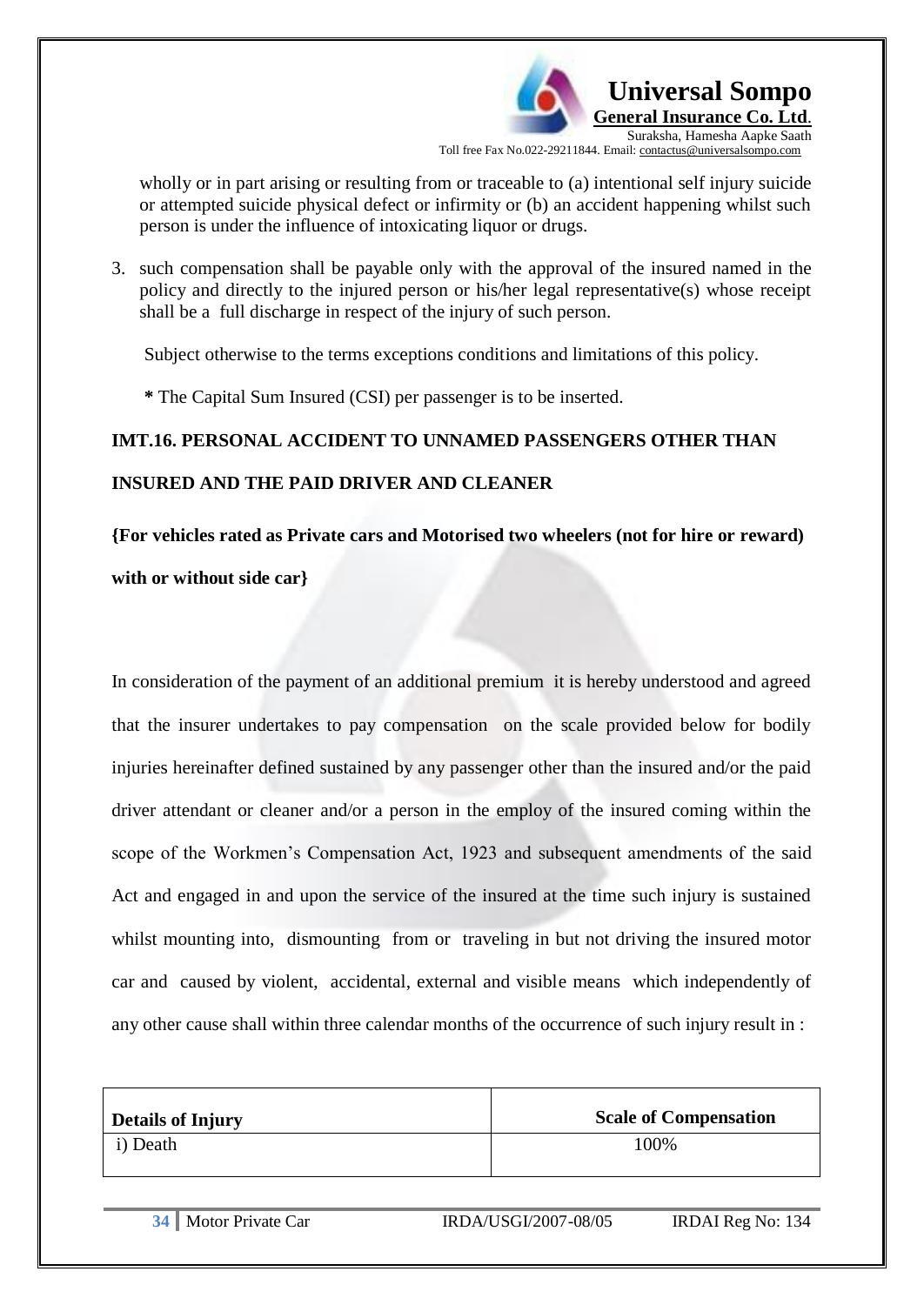

 **Universal Sompo** 

**General Insurance Co. Ltd**.

Suraksha, Hamesha Aapke Saath Toll free Fax No.022-29211844. Email: contactus@universalsompo.com

| ii) Loss of two limbs or sight of two eyes<br>or one limb and sight of one eye | 100% |
|--------------------------------------------------------------------------------|------|
| iii) Loss of one limb or sight of one eye                                      | 50%  |
| iv) Permanent Total Disablement from<br>injuries other than named above        | 100% |
| Provided always that: $\overline{\phantom{a}}$                                 |      |

Provided always that: -

- 1. compensation shall be payable under only one of the items (i) to (iv) above in respect of any such person arising out of any one occurrence and total liability of the insurer shall not in the aggregate exceed the sum of Rs.....…..\* during any one period of insurance in respect of any such person.
- 2. no compensation shall be payable in respect of death or injury directly or indirectly wholly or in part arising or resulting from or traceable to (a) intentional self injury suicide or attempted suicide physical defect or infirmity or (b) an accident happening whilst such person is under the influence of intoxicating liquor or drugs.
- 3. such compensation shall be payable only with the approval of the insured named in the policy and directly to the injured person or his/her legal representative(s) whose receipt shall be a full discharge in respect of the injury of such person.
- 4. not more than....\*\* persons/passengers are in the vehicle insured at the time of occurrence of such injury.

Subject otherwise to the terms exceptions conditions and limitations of this policy.

\* The Capital Sum Insured (CSI) per passenger is to be inserted.

\*\* The registered sitting capacity of the vehicle insured is to be inserted.

*IMT 17. PERSONAL ACCIDENT COVER TO PAID DRIVERS, CLEANERS AND CONDUCTORS: (Applicable to all classes of vehicles)*

In consideration of the payment of an additional premium, it is hereby understood and agreed that the insurer undertakes to pay compensation on the scale provided below for bodily injury as hereinafter defined sustained by the paid driver/cleaner/conductor in the employ of the insured in direct connection with the vehicle insured whilst mounting into dismounting from or traveling in the insured vehicle and caused by violent accidental external and visible means which independently of any other cause shall within six calendar months of the occurrence of such injury result in :-

| <b>Details of Injury</b> | <b>Scale of Compensation</b> |
|--------------------------|------------------------------|
| i) Death                 | 00%                          |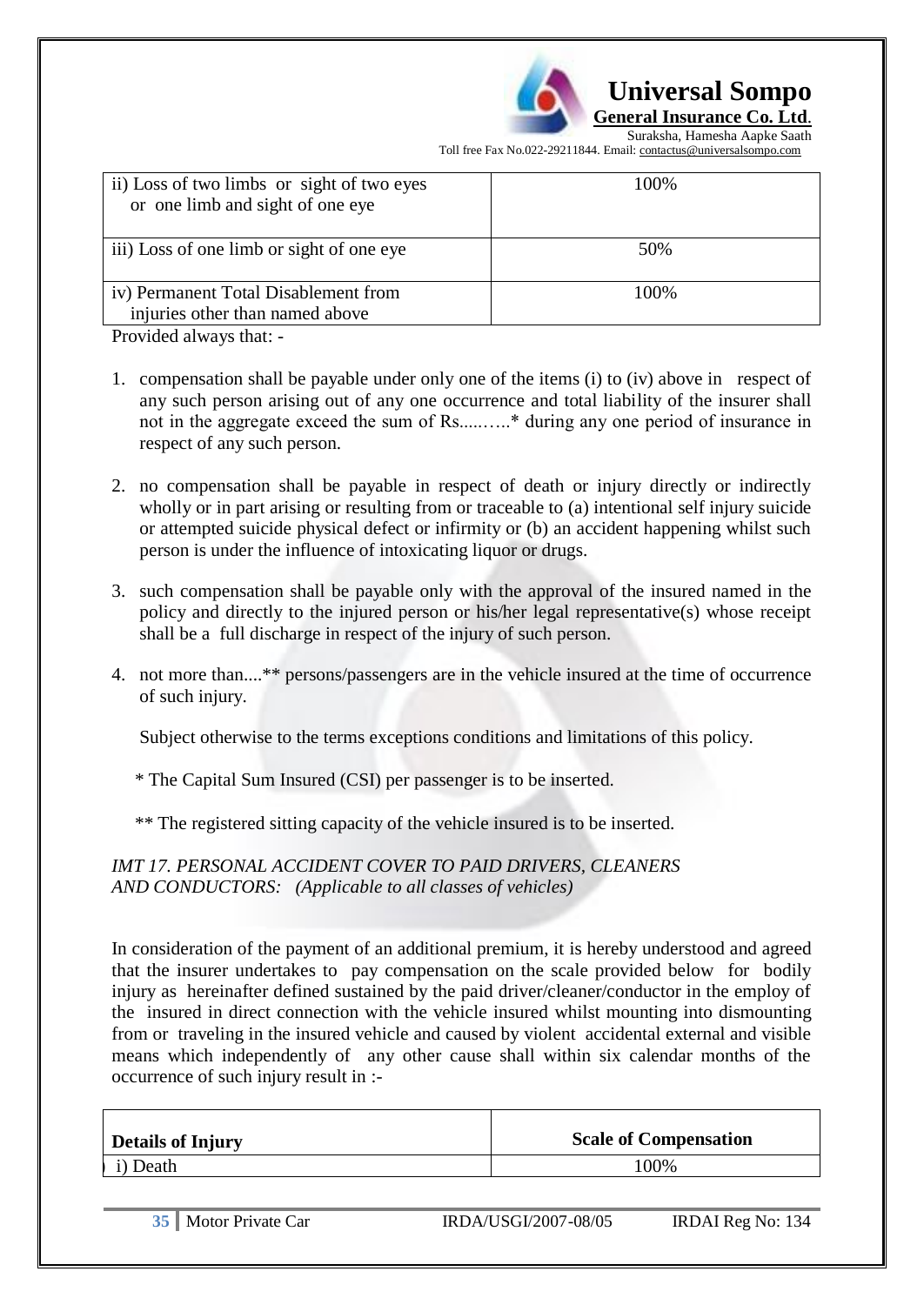

Suraksha, Hamesha Aapke Saath Toll free Fax No.022-29211844. Email: contactus@universalsompo.com

| ii) Loss of two limbs or sight of two eyes<br>or one limb and sight of one eye | 100\% |
|--------------------------------------------------------------------------------|-------|
| iii) Loss of one limb or sight of one eye                                      | 50%   |
| iv) Permanent Total Disablement from<br>injuries other than named above        | 100\% |

Provided always that

- 1. compensation shall be payable under only one of the items (i) to (iv) above in respect of any such person arising out of any one occurrence and total liability of the insurer shall not in the aggregate exceed the sum of Rs.....…..\* during any one period of insurance in respect of any such person.
- 2. no compensation shall be payable in respect of death or injury directly or indirectly wholly or in part arising or resulting from or traceable to (a) intentional self injury suicide or attempted suicide physical defect or infirmity or (b) an accident happening whilst such person is under the influence of intoxicating liquor or drugs.
- 3. such compensation shall be payable only with the approval of the insured named in the policy and directly to the injured person or his/her legal representative(s) whose receipt shall be a full discharge in respect of the injury of such person.

Subject otherwise to the terms exceptions conditions and limitations of this policy.

. \* The Capital Sum Insured (CSI) per person is to be inserted.

# **IMT.19. COVER FOR VEHICLES IMPORTED WITHOUT CUSTOMS DUTY**

Notwithstanding anything to the contrary contained in this policy it is hereby understood and agreed that in the event of loss or damage to the vehicle insured and/or its accessories necessitating the supply of a part not obtainable from stocks held in the country in which the vehicle insured is held for repair or in the event of the insurer exercising the option under ………., \* to pay in cash the amount of the loss or damage the liability of the insurer in respect of any such part shall be limited to :-

(a) (i) the price quoted in the latest catalogue or the price list issued by the Manufacturer or

his Agent for the country in which the vehicle insured is held for repair less depreciation applicable;

OR

 (ii) if no such catalogue or price list exists the price list obtaining at the Manufacturer's Works plus the reasonable cost of transport otherwise than by air to the country in which the vehicle insured is held for repair and the amount of the relative import duty less depreciation applicable under the Policy; and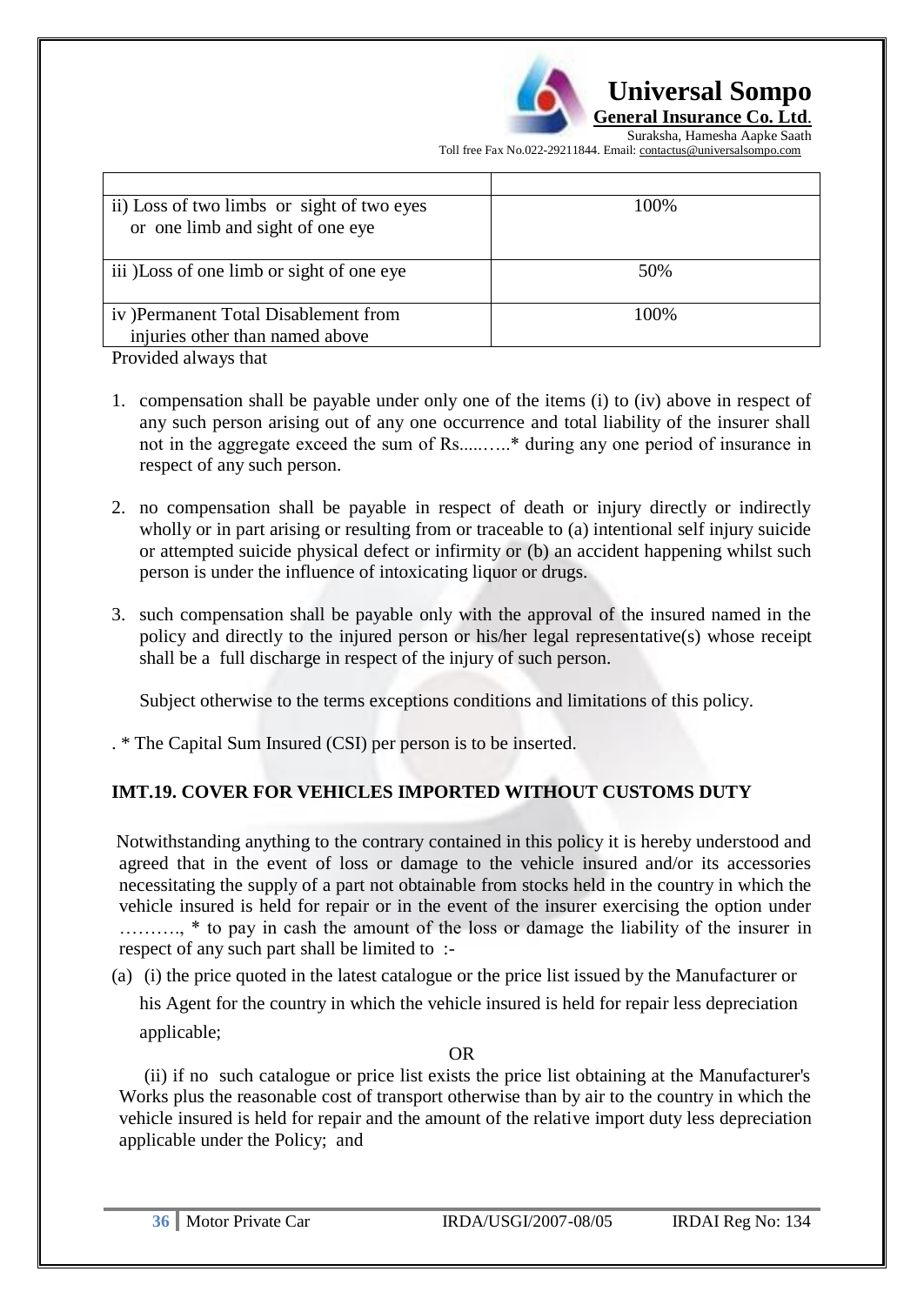

(b) the reasonable cost of fitting such parts.

Subject otherwise to the terms conditions limitations and exceptions of this Policy.

\* Insert "Condition 3" in the case of the Private Car and Motorsied Two Wheeler Policies and "Condition 4" in the case of Commercial Vehicles Policy.

# **IMT.20. REDUCTION IN THE LIMIT OF LIABILITY FOR PROPERTY DAMAGE**

It is hereby understood and agreed that notwithstanding anything to the contrary contained in the policy the insurers liability is limited to Rs. 6000/- (Rupees six thousand only) for damage to property other than the property belonging to the insured or held in trust or in custody or control of the insured

In consideration of this reduction in the limit of liability a reduction in premium of Rs…..\* is hereby made to the insured.

Subject otherwise to the terms conditions limitations and exceptions of the policy.

\*To insert Rs.100 for private cars (excluding three wheelers and taxis).

## **IMT. 21. SPECIAL EXCLUSIONS AND COMPULSORY DEDUCTIBLE**

#### **(Applicable to all Commercial Vehicles excluding taxis and motorized two wheelers carrying passengers for hire or reward.)**

Notwithstanding anything to the contrary contained herein it is hereby understood and agreed that

## (a) **Special Exclusions**

except in the case of Total Loss of the vehicle insured, the insurer shall not be liable under Section I of the policy for loss of or damage to lamps tyres tubes mudguards bonnet side parts bumpers and paint work.

## (b) **Compulsory Deductible.**

 in addition to any amount which the insured may be required to bear under para (a) above the insured shall also bear under section I of the policy in respect of each and every event (including event giving rise to total loss/constructive total loss) the first Rs.......\* of any expenditure(or any less expenditure which may be incurred) for which provision is made under this policy and/or of any expenditure by the insurer in the exercise of its discretion under Condition No.4 of this policy.

If the expenditure incurred by the insurer shall include any amount for which the insured is responsible hereunder such amount shall be repaid by the insured to the insurer forthwith.

For the purpose of this Endorsement the expression "event" shall mean an event or series of events arising out of one cause in connection with the vehicle insured in respect of which indemnity is provided under this policy.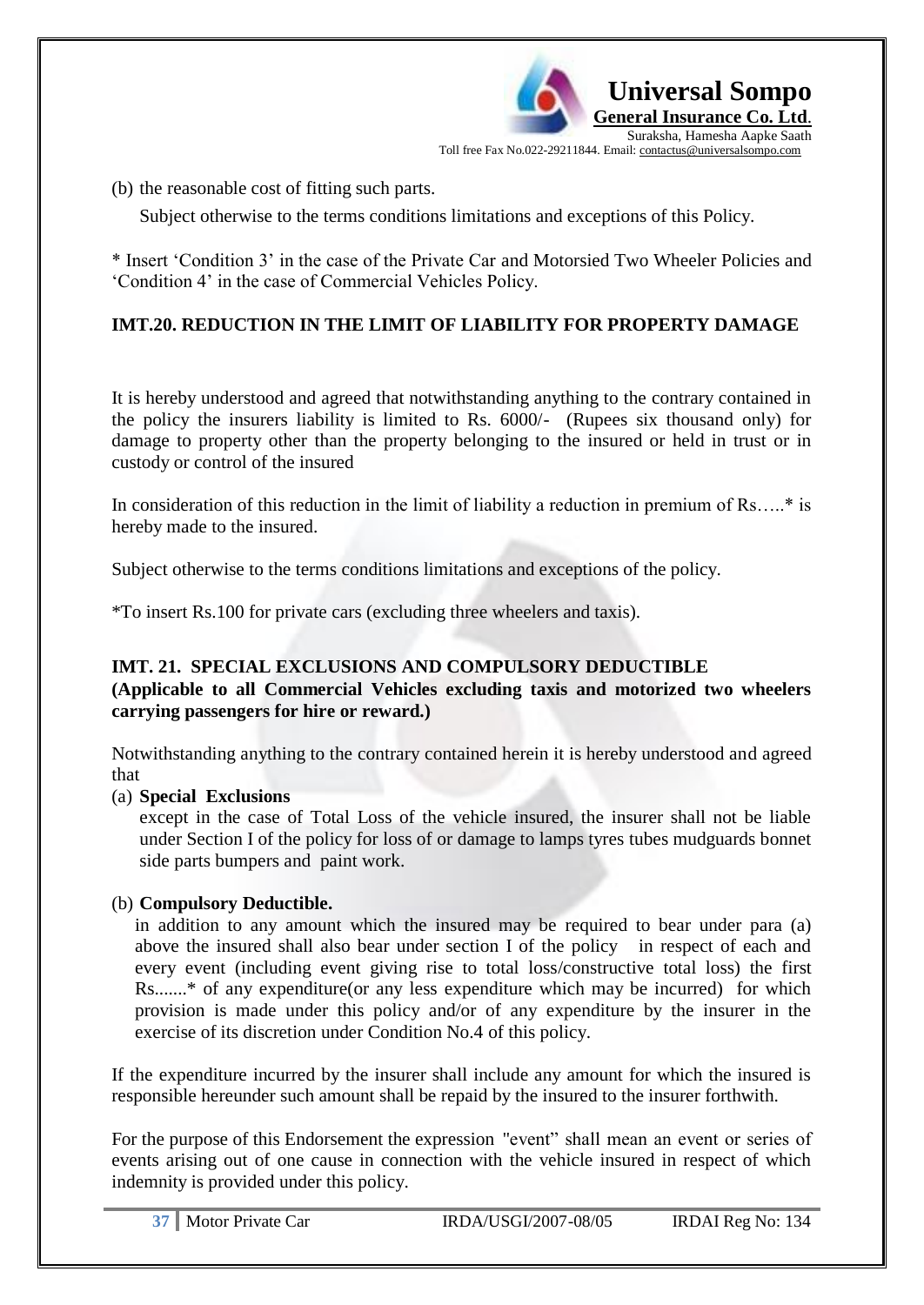

Subject otherwise to the terms conditions limitations and exceptions of this Policy.

.\* to insert amount as appropriate to the class of vehicle insured as per GR.40 of the tariff.

## **IMT.22. COMPULSORY DEDUCTIBLE**

**(Applicable to Private Cars, three wheelers rated as private cars, all motorized two wheelers, taxis, private car type vehicle plying for public/private hire, private type taxi let out on private hire)**

Notwithstanding anything to the contrary contained in the policy it is hereby understood and agreed that the insured shall bear under Section 1 of the policy in respect of each and every event (including event giving rise to a total loss/constructive total loss) the first Rs....\* (or any less expenditure which may be incurred) of any expenditure for which provision has been made under this policy and/or of any expenditure by the insurer in the exercise of his discretion under Condition no …\*\* of this policy .

If the expenditure incurred by the insurer shall include any amount for which the insured is responsible hereunder such amount shall be repaid by the insured to the insurer forthwith.

For the purpose of this Endorsement the expression "event" shall mean an event or series of events arising out of one cause in connection with the vehicle insured in respect of which indemnity is provided under this policy.

Subject otherwise to the terms conditions limitations and exceptions of this Policy.

\* (i) to insert amount as appropriate to the class of vehicle insured as per GR.40 of the tariff.

- (ii) in respect of a vehicle rated under the Tariff for Private Car and in respect of a motorised two wheeler not carrying passengers for hire or reward, if any deductible in addition to the compulsory deductible provided in this endorsement is voluntarily borne by the insured, the sum representing the aggregate of the compulsory and the voluntary deductibles is to be inserted.
- **\*\*** to insert Condition no 3 in respect of a vehicle rated under Tariff for Private Car / Two wheelers or Condition no 4 in respect of a vehicle rated under the Tariff for Commercial Vehicles.

## **IMT 22A. VOLUNTARY DEDUCTIBLE (For private cars/motorized two wheelers other than for hire or reward)**

It is by declared and agreed that the insured having opted a voluntary deductible of Rs. …………\* a reduction in premium of Rs… \*\* under Section 1 of the policy is Hereby allowed.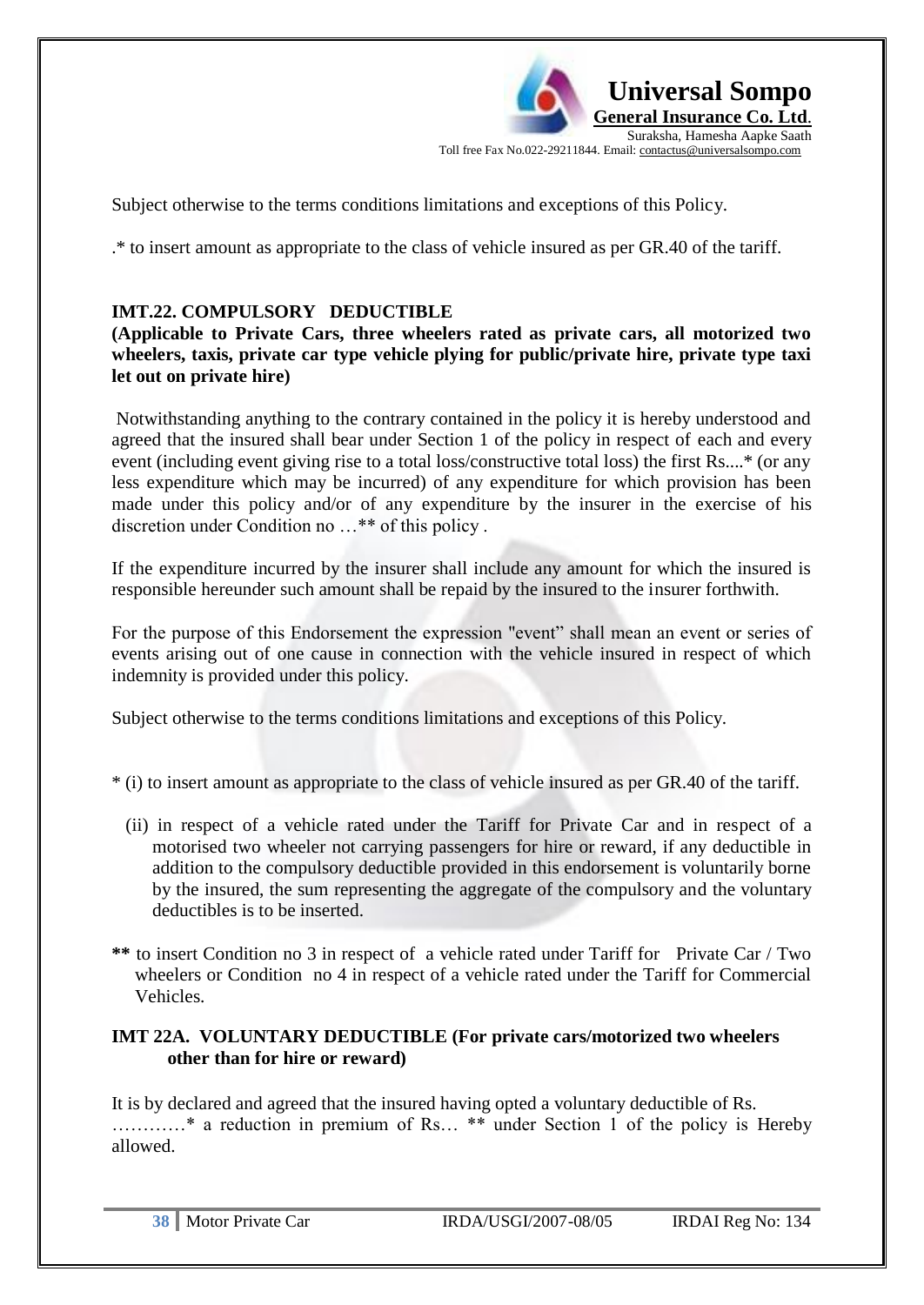

In consideration of the above, it is hereby understood and agreed that the insured shall bear under Section 1 of the policy in respect of each and every event (including event giving rise to a total loss/constructive total loss) the first Rs.……..\*\*\* (or any less expenditure which may be incurred) of any expenditure for which provision has been made under this policy and/or of any expenditure by the insurer in the exercise of his discretion under Condition no ….# of this policy .

If the expenditure incurred by the insurer shall include any amount for which the insured is responsible hereunder such amount shall be repaid by the insured to the insurer forthwith.

For the purpose of this Endorsement the expression "event" shall mean an event or series of events arising out of one cause in connection with the vehicle insured in respect of which indemnity is provided under this policy.

Subject otherwise to the terms conditions limitations and exceptions of this Policy.

- To insert voluntary deductible amount opted by the insured under tariff for Private Car / tariff for motorized two wheeler.
- \*\* To insert appropriate amount relating to the voluntary deductible opted as per the provision of tariff for Private car / tariff for motorized two wheelers.
- \*\*\* To insert aggregate amount of voluntary deductible opted and the compulsory deductible applicable to the vehicle insured as in G.R. 40.
	- # To insert policy condition No. 3 of the tariff for private car / tariff for motorised two wheelers.

IMT.24. ELECTRICAL / ELECTRONIC FITTINGS

(Items fitted in the vehicle but not included in the manufacturer"s listed selling price of the vehicle – Package Policy only)

In consideration of the payment of additional premium of Rs………, notwithstanding anything to the contrary contained in the policy it is hereby understood and agreed that the insurer will indemnify the insured against loss of or damage to such electrical and/or electronic fitting(s) as specified in the schedule whilst it/these is/are fitted in or on the vehicle insured where such loss or damage is occasioned by any of the perils mentioned in Section.1 of the policy.

The insurer shall, however, not be liable for loss of or damage to such fitting(s) caused by/as a result of mechanical or electrical breakdown.

Provided always that the liability of the insurer hereunder shall not exceed the Insured's Declared Value (IDV) of the item.

Subject otherwise to the terms conditions limitations and exceptions of this Policy.

## **IMT.25. CNG/LPG KIT IN BI-FUEL SYSTEM (Own Damage cover for the kit)**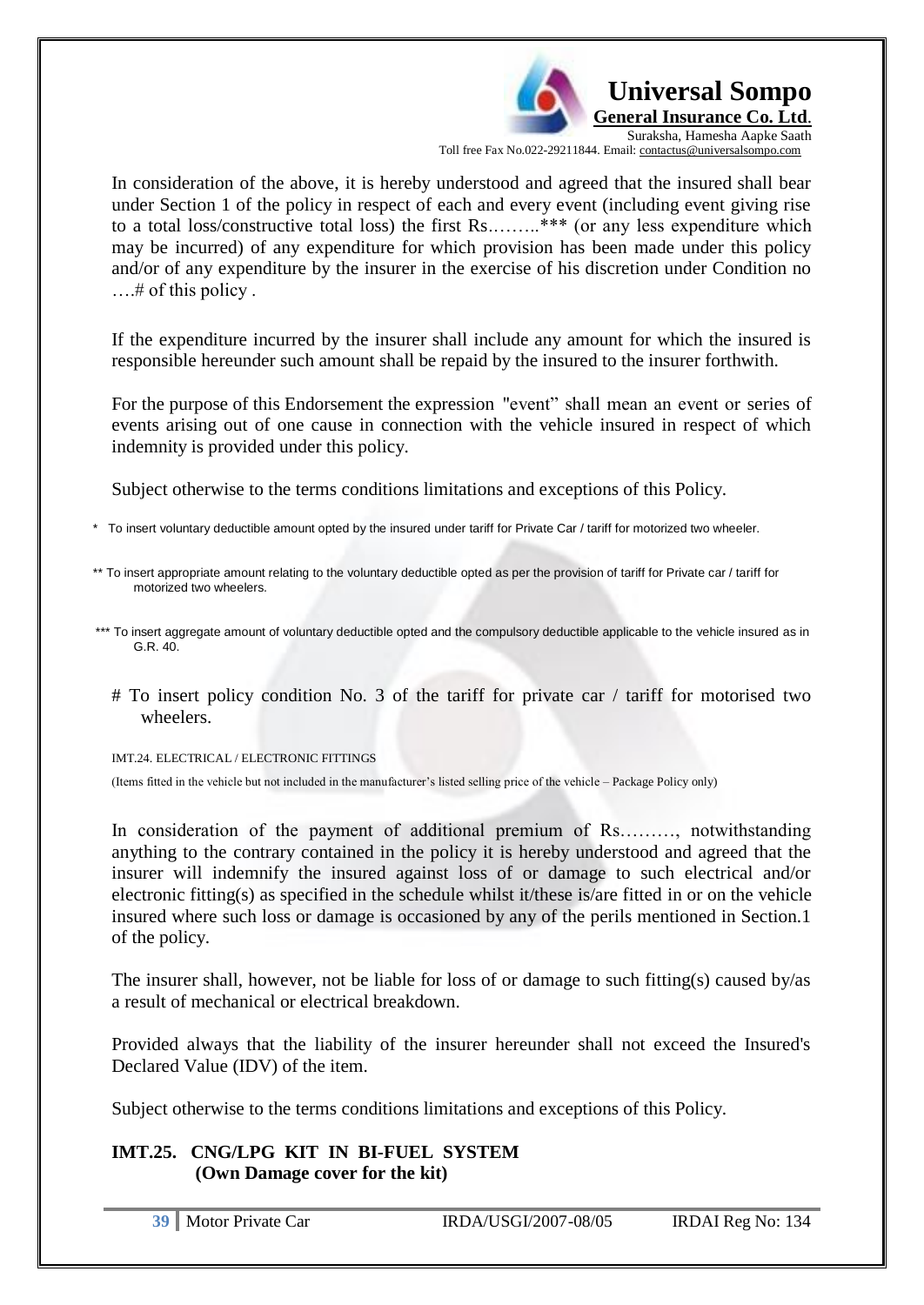

In consideration of the payment of premium of Rs……………\* notwithstanding anything to the contrary contained in the policy it is hereby understood and agreed that the insurer will indemnify the insured in terms conditions limitations and exceptions of Section 1 of the policy against loss and/or damage to the CNG/LPG kit fitted in the vehicle insured arising from an accidental loss or damage to the vehicle insured, subject to the limit of the Insured"s Declared Value of the CNG/LPG kit specified in the Schedule of the policy.

Subject otherwise to the terms conditions limitations and exceptions of this Policy.

**\*** To insert sum arrived at in terms of G.R.42.

## **IMT.26. FIRE AND/OR THEFT RISKS ONLY**

(Not applicable for Miscellaneous and Special Types of vehicles rateable under Class -D and Motor Trade Policies under Classes- E, F and G of the Commercial Vehicles Tariff )

Notwithstanding anything to the contrary contained in the policy it is hereby understood and agreed that Section II of the Policy is deemed to be cancelled and under Section I thereof the insurer shall only be liable to indemnify the insured against loss or damage by fire explosion self ignition lightning and/or burglary housebreaking theft and riot strike malicious damage terrorism storm tempest flood inundation and earthquake perils whilst the vehicle is laid up in garage and not in use.

Subject otherwise to the terms conditions limitations and exceptions of this Policy.

NB. (i) In case of Fire **Risk** only, the words "burglary housebreaking theft" are to be deleted.

NB. (ii) In case of **Theft Risk** only, the words "fire explosion self-ignition lightning riot strike malicious damage terrorism storm tempest flood inundation and earthquake perils" are to be deleted.

## **IMT. 27. LIABILITY AND FIRE AND/OR THEFT**

**(Not applicable for Miscellaneous and Special Types of vehicles rate able under Class –D of the Tariff for Commercial Vehicles)**

Notwithstanding anything to the contrary contained in the policy it is hereby understood and agreed that Section I of the Policy the insurer shall not be liable thereunder except in respect of loss or damage by fire explosion self ignition lightning and/or burglary housebreaking theft and riot strike malicious damage terrorism storm tempest flood inundation and earthquake perils.

Subject otherwise to the terms conditions limitations and exceptions of the Policy.

NB. (i) In case of **Liability and Fire Risks only**, the words "burglary housebreaking theft" are to be deleted.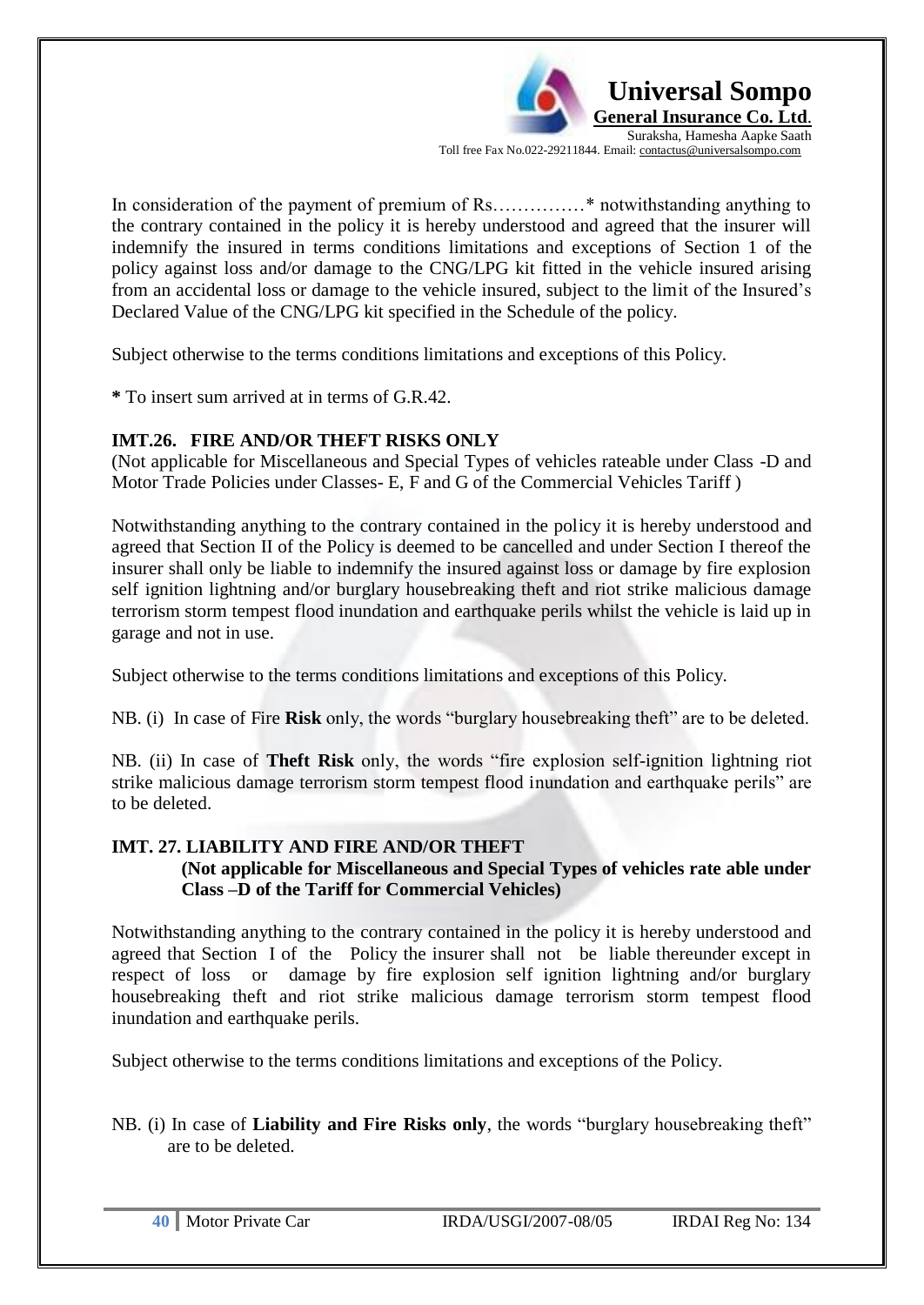

NB. (ii) In case of **Liability and Theft Risks only**, the words "fire explosion self-ignition lightning riot strike malicious damage terrorism storm tempest flood inundation and earthquake perils" are to be deleted.

#### **IMT. 28. LEGAL LIABILITY TO PAID DRIVER AND/OR CONDUCTOR AND/OR CLEANER EMPLOYED IN CONNECTION WITH THE OPERATION OF INSURED VEHICLE (For all Classes of vehicles.)**

In consideration of an additional premium of Rs. 25/- notwithstanding anything to the contrary contained in the policy it is hereby understood and agreed that the insurer shall indemnify the insured against the insured"s legal liability under the **Workmen's Compensation Act, 1923** , the **Fatal Accidents Act, 1855** or at **Common Law** and subsequent amendments of these Acts prior to the date of this Endorsement in respect of personal injury to any paid driver and/or conductor and/or cleaner whilst engaged in the service of the insured in such occupation in connection with the vehicle insured herein and will in addition be responsible for all costs and expenses incurred with its written consent.

## **Provided always that**

- 1. this Endorsement does not indemnify the insured in respect of any liability in cases where the insured holds or subsequently effects with any insurer or group of insurers a Policy of Insurance in respect of liability as herein defined for insured's general employees;
- 2. the insured shall take reasonable precautions to prevent accidents and shall comply with all statutory obligations;

\*3. the insured shall keep record of the name of each paid driver conductor cleaner or persons employed in loading and/or unloading and the amount of wages and salaries and other earnings paid to such employees and shall at all times allow the insurer to inspect such records on demand.

4.in the event of the Policy being cancelled at the request of the insured no refund of the premium paid in respect of this Endorsement will be allowed.

Subject otherwise to the terms conditions limitations and exceptions of the Policy except so far as necessary to meet the requirements of the Motor Vehicles Act, 1988.

\*In case of Private cars/ motorised two wheelers (not used for hire or reward) delete this para.

## **IMT. 29. LEGAL LIABILITY TO EMPLOYEES OF THE INSURED OTHER THAN PAID DRIVER AND/OR CONDUCTOR AND/OR CLEANER WHO MAY BE TRAVELLING IN OR DRIVING THE EMPLOYER'S CAR {Private Cars only/ Motorised two wheelers (not for hire or reward)}**

In consideration of the payment of an additional premium  $\omega$  Rs. 25/- per employee insured notwithstanding anything to the contrary contained in the policy it is hereby understood and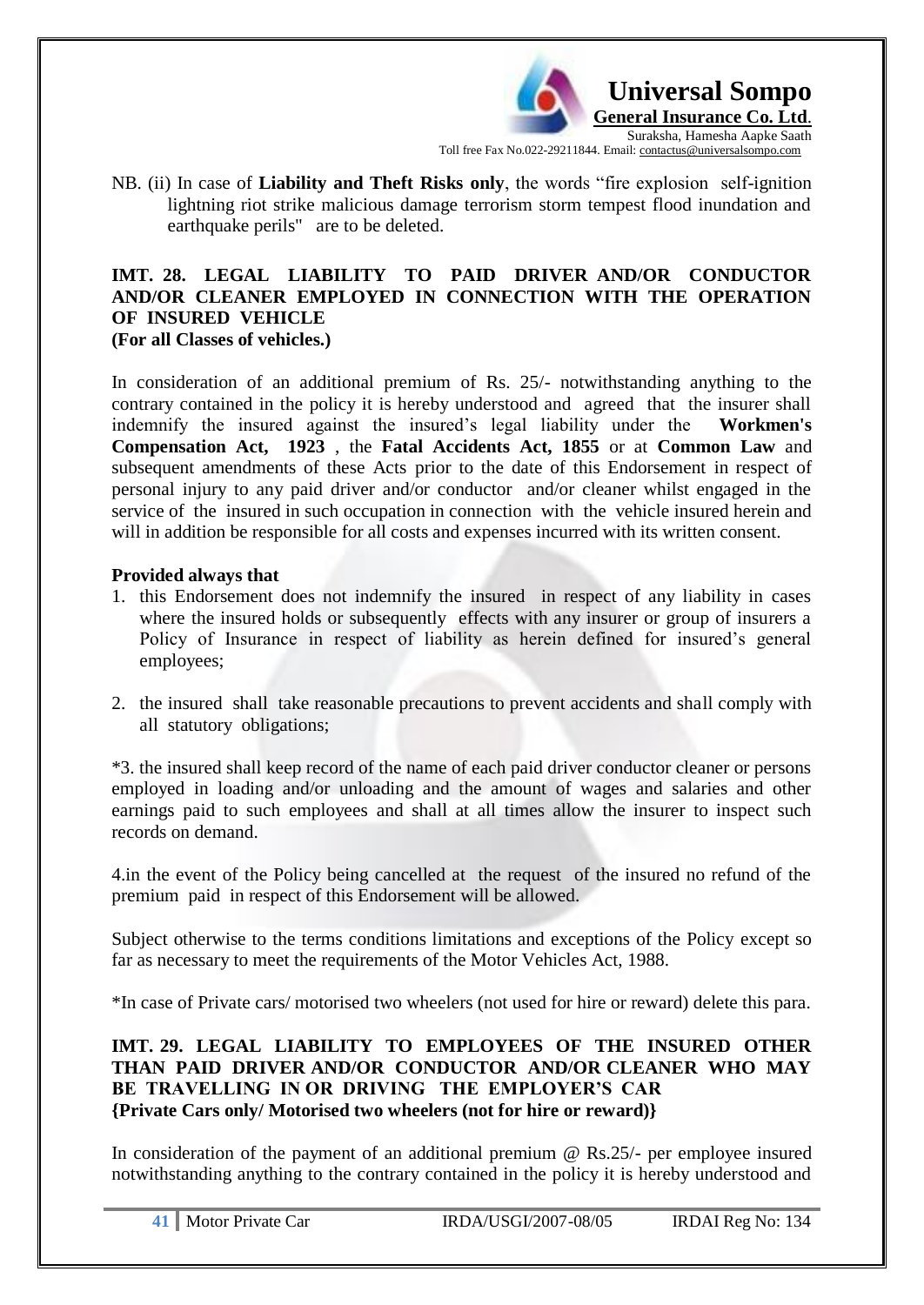

agreed that the insurer will indemnify the insured against the insured"s liability at **Common Law and Statutory Liability under the Fatal Accidents Act, 1855** for compensation (including legal costs of any claimant) for death of or bodily injury to any employee (other than paid drivers) of the within named insured being carried in or upon or entering in or getting on to or alighting from or driving the vehicle insured.

Provided that in the event of an accident whilst the vehicle insured is carrying more than.....\* employees of the insured (including the driver) the insured shall repay to the insurer a rateable proportion of the total amount payable by the insurer by the reason of this endorsement in respect of accident in connection with such vehicle insured.

Subject otherwise to the terms, conditions limitations and exceptions of this Policy.

NB. \* To insert the number of employees for which the premium has been paid.

# **IMT. 30. TRAILERS.**

#### **(Applicable to Private Cars Only)**

In consideration of the payment of an additional premium it is hereby understood and agreed that the indemnity granted by this policy shall extend to apply to the Trailer (Registration No.......)

#### **Provided always that -**

 $*(a)$  the IDV of such Trailer shall be deemed not to exceed .......

- (b) the term "Trailer" shall not include its contents or anything contained thereon.
- (c) such indemnity shall not apply in respect of death or bodily injury to any person being conveyed by the said Trailer otherwise than by reason of or in pursuance of a contract of employment.

Subject otherwise to the terms, conditions limitations and exceptions of this Policy.

\* Delete in the case of Liability to the public Risks only policies.

\*\* Insert value of trailer as declared at inception of insurance or any renewal thereof.

## **IMT.31. RELIABILITY TRIALS AND RALLIES [Private Cars and Motorised Two Wheelers)]**

In consideration of the payment of an additional premium it is hereby understood and agreed that the indemnity granted by this Policy is extended to apply whilst the vehicle insured is engaged in ....…….... ......\*. to be held at ……..\*\*... on or about the date of ..../…/ … ..... Under the auspices of ....... .....……………………. #

Provided that:-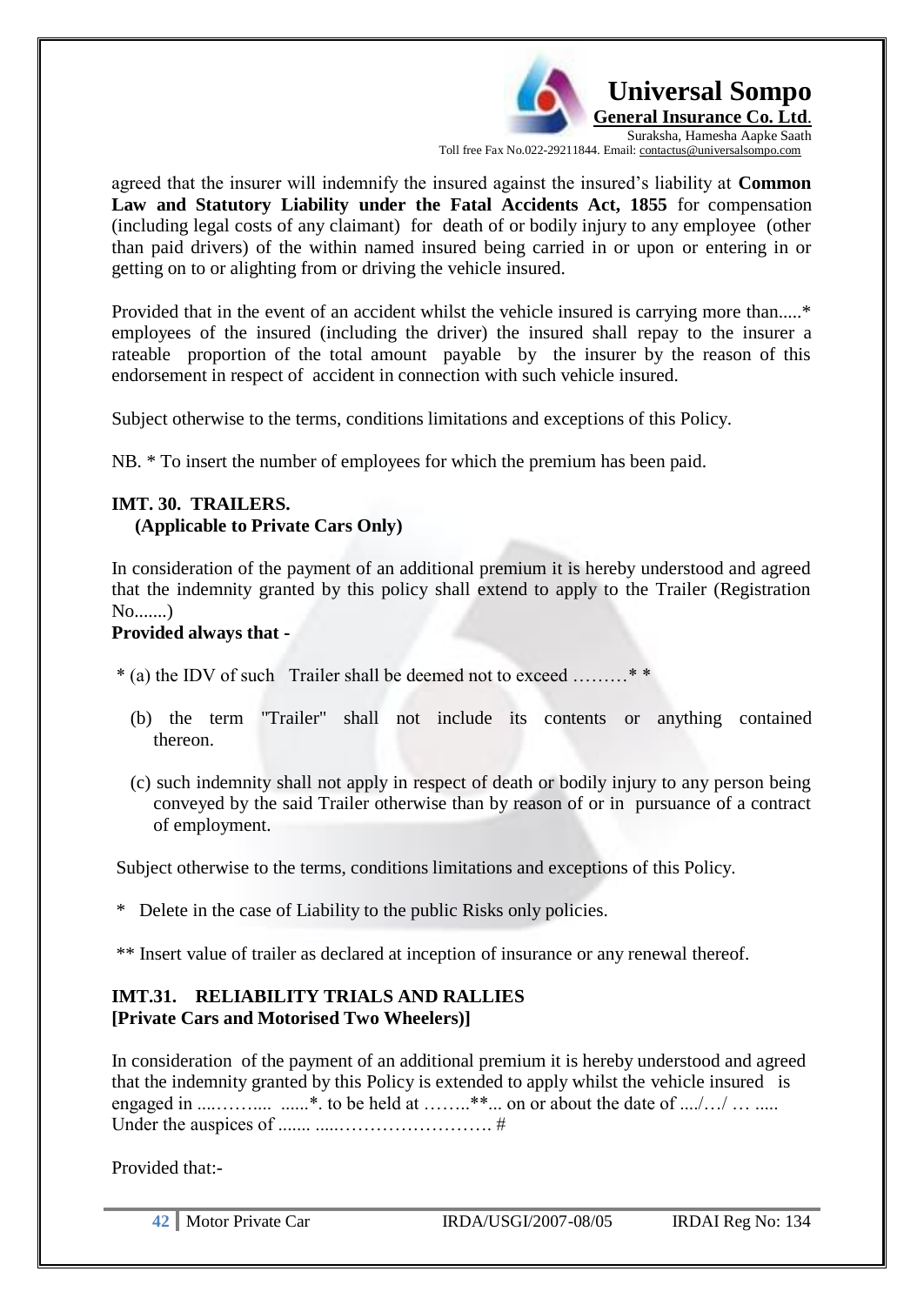**Universal Sompo General Insurance Co. Ltd**. Suraksha, Hamesha Aapke Saath Toll free Fax No.022-29211844. Email: contactus@universalsompo.com

- (a) No indemnity shall be granted by this Endorsement to …………….... #
- (b) This Policy does not cover use for organized racing, pace making or speed testing.
- (c) During the course of the …………………\* the Insurer shall not be liable in respect of death of or bodily injury to any person being carried in or upon or entering or getting on to or alighting from the vehicle insured at the time of the occurrence of the event out of which any claim arises.

# # It is further understood and agreed that while the vehicle insured is engaged in...…………………….\* the insured shall bear the first Rs…….…..@ (or any less amount for which the claim may be assessed ) of each and every claim under Section I of this Policy.

Provided that if the insurer shall make any payment in exercise of its discretion under Condition No. 3 of the policy in settlement of any claim and such payment includes the amount for which the insured is responsible by reason of this Endorsement the insured shall repay to the insurer forthwith the amount for which the insured is so responsible.

For the purpose of this Endorsement the expression "claim" shall mean a claim or series of claims arising out of one event.

Subject otherwise to the terms conditions limitations and exceptions of this Policy.

\* To insert the name of the event .

@ To insert Rs. 5000/- for Private cars. For the duration of the event the deductible under Section 1 of the policy for the purpose of IMT 22 will be the amount stated in IMT 22 or the amount stated herein, whichever is higher.

\*\* To insert the venue of the event.

# To insert the name of the promoters of the event.

## To delete this entire paragraph in case of Liability Only policies.

# **IMT.32. ACCIDENTS TO SOLDIERS /SAILORS/ AIRMEN EMPOYED AS DRIVERS**

In consideration of the payment of an additional premium of Rs  $100/-$ \* it is hereby understood and agreed that in the event of any Soldier/Sailor/Airman employed by the insured to drive the vehicle insured being injured or killed whilst so employed, this policy will extend to relieve the insured of his liability to indemnify Ministry of Defence under the respective Regulations.

Subject otherwise to the terms, conditions limitations and exceptions of this Policy.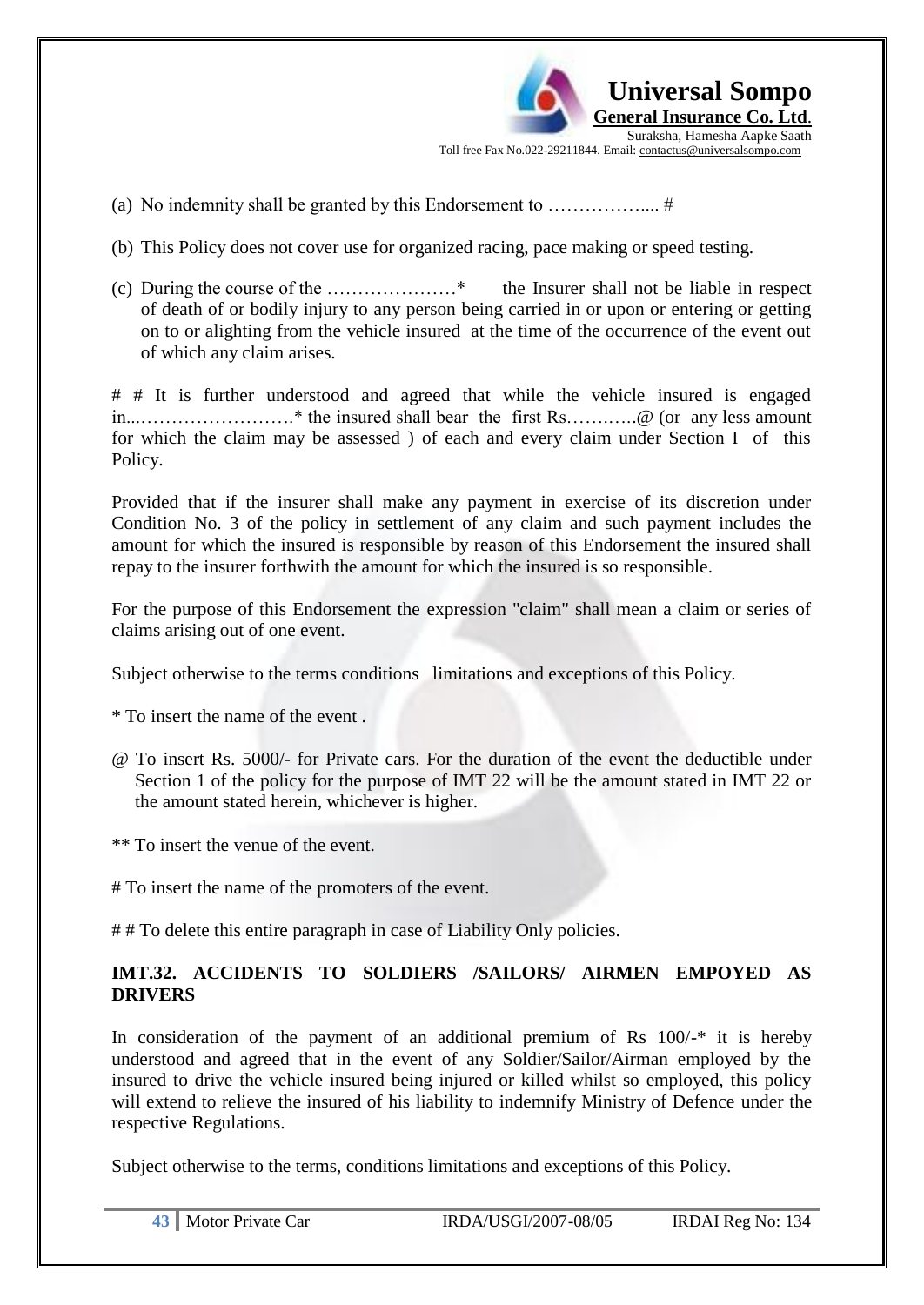

\* This additional premium is flat and irrespective of period of insurance not exceeding 12 months. Any extension of the policy period beyond 12 months will call for payment of further additional premium under this endorsement .

## **IMT. 35. HIRED VEHICLES – DRIVEN BY HIRER**\*

## **(Applicable to four wheeled vehicles with carrying capacity not exceeding 6 passengers and Motorised Two wheelers)**

It is hereby understood and agreed that notwithstanding anything to the contrary contained in this Policy unless the vehicle insured is being driven by or is for the purpose of being driven by the insured in the charge of the within named insured or a driver in the insured"s employment, the policy shall only be operative whilst the vehicle insured is let on hire by the insured to any person (hereinafter called the Hirer) who:-

- (i) shall have entered into a hire contract with the insured and who prior to such hiring shall have satisfactorily completed and signed a supplementary proposal form\*\*.
- (ii) shall have satisfied the insured
	- a) that the vehicle insured will only be driven by a duly licensed driver whose license has not been endorsed;
	- b) that such driver has not been refused Motor Insurance nor had his/her insurance policy been cancelled nor had special conditions imposed nor had increased premium demanded from him/her by reason of claims experience.

It is also understood and agreed that whilst the vehicle insured is let on hire to the Hirer the insurer shall not be liable –

- (1) for any loss, damage or liability due to or arising from theft or conversion by the Hirer unless covered by payment of additional premium @ 1.50% on IDV. (Endt.) IMT 43 is to be used.)
- (2) To pay the first Rs..... of each and every claim in respect of which indemnity would but for this endorsement have been provided by Section I of this Policy.

If the expenditure incurred by the Insurer shall include the amount for which the Insured is responsible hereunder, such amount shall be repaid by the insured to the Insurer forthwith.

For the purpose of this endorsement the expression "Claim" shall mean a claim or series of claims arising out of one cause in respect of the vehicle.

(3) If the vehicle is used by the Hirer for carriage of passengers for hire or reward.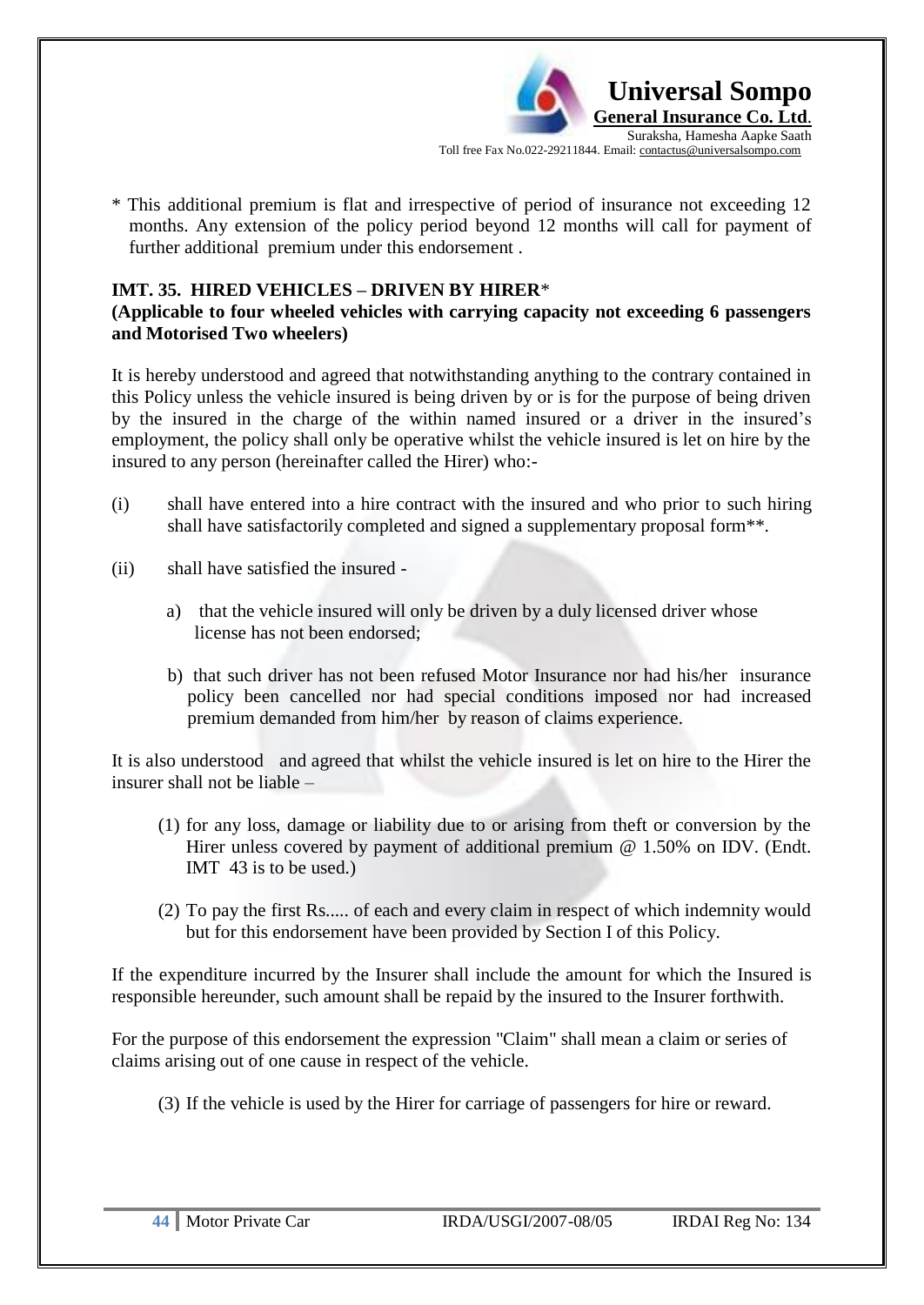

\* **For the purposes of this endorsement the insurer will in terms of and subject to the provisions contained in item I of Section II of this Policy, treat the Hirer as a person who is driving the two wheeler.**

Further it is agreed that the insured shall forward to the insurer the supplementary proposal referred to above, completed by the Hirer immediately after receipt thereof which proposal as well as that referred to in this policy shall be the basis of the contract expressed in this endorsement so far as it relates to the indemnity which is operative whilst the vehicle is let on hire to such Hirer.

Subject otherwise to the terms, exceptions, conditions and limitations of this Policy.

**NOTE:** For Liability only policies delete the whole of items (1) and (2) and the paragraph in bold marked with \*.

\*\* Insurer to devise a suitable supplementary proposal form.

# **IMT 36 INDEMNITY TO HIRER - PACKAGE POLICY - NEGLIGENCE OF THE INSURED OR HIRER.**

It is hereby declared and agreed that the company will indemnify any hirer of the vehicle insured against loss, damage and liability as defined in this Policy arising in connection with the vehicle insured by reason of the negligence of the within named insured or of any employee of such insured while the vehicle insured is let on hire.

Provided that any such hirer shall as though he/she were the insured observe fulfill and be subject to the terms, exceptions, conditions and limitations of this policy in so far as they apply.

# **IMT. 43. THEFT AND CONVERSION RISK**

Notwithstanding anything to the contrary contained herein it is hereby understood and agreed in this Policy in consideration of the payment of additional premium @ 1.50% of IDV, Clause ii (b) (1) of Endorsement IMT- 35 is hereby deemed to be deleted.

It is further understood and agreed that the indemnity in respect of Theft and/or Conversion by the hirer is applicable only in case of Theft and/or Conversion of the entire vehicle.

It is further understood and agreed that No Claim Bonus will not be applicable to the additional premium charged hereunder.

# **IMT.44. INDEMNITY TO HIRER - PACKAGE POLICY - NEGLIGENCE OF THE OWNER OR HIRER.**